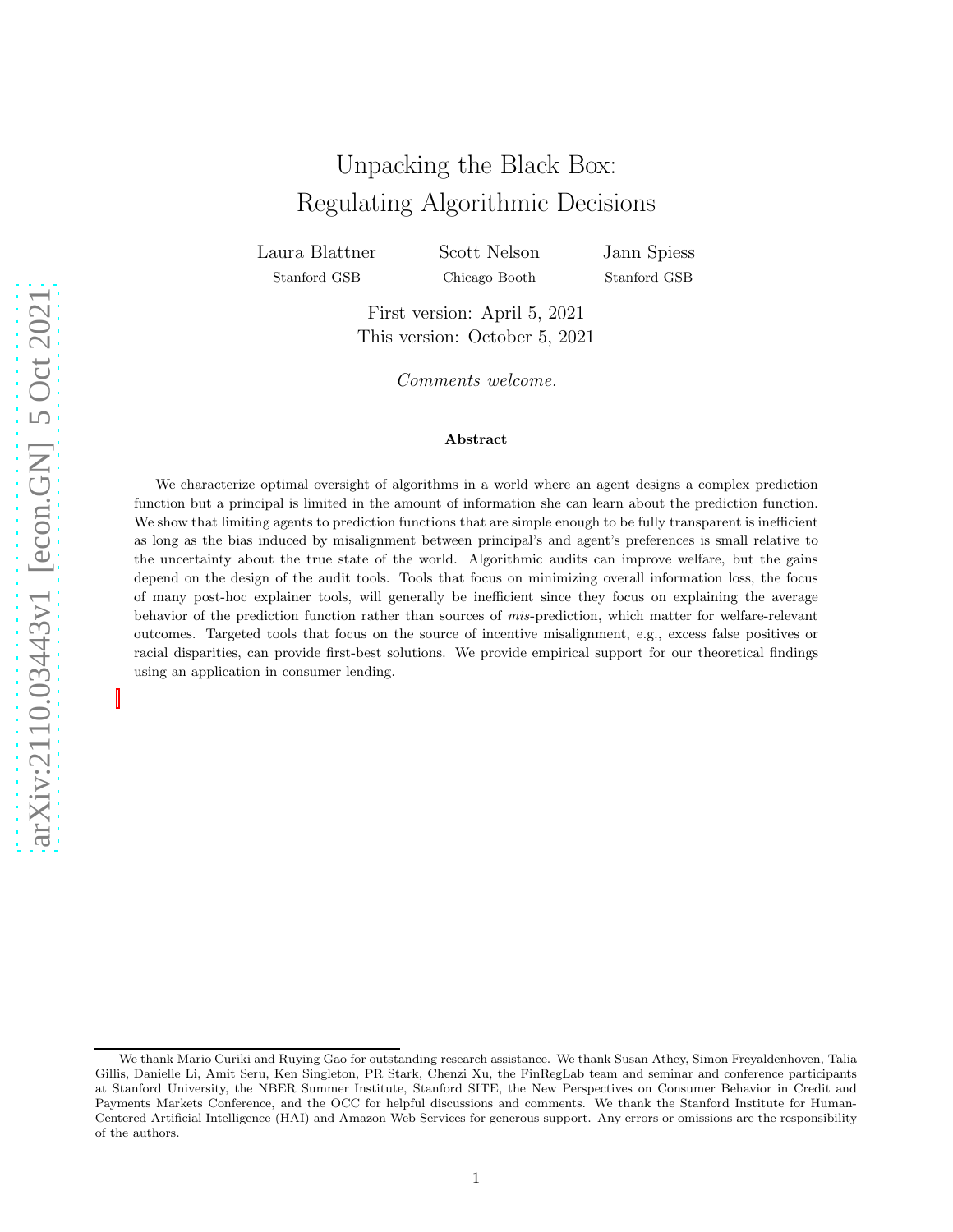### 1 Introduction

Decision-makers increasingly rely on complex prediction algorithms to make high-stakes decisions. The adoption of algorithmic decision-making in settings such as lending, medical testing, college admissions, pre-trial detention, and hiring raises new questions about the oversight of such algorithms. In many settings, potential incentive conflicts arise between the agents building the prediction tools and the entities tasked with overseeing their use. An insurance company might worry about a hospital's prediction model over-predicting the risk of heart attack leading to costly over-testing. A financial regulator might worry about lenders' risk models under-predicting credit risk to enable increased leverage. A large employer might worry about a hiring agency using a prediction model that produces low job offer rates for minority job applicants. A key challenge for algorithmic oversight is to determine how to use ex-post audits that can answer the following question: are undesired outcomes due to agents acting on misaligned incentives, or due to other circumstances? For example, high loan default rates could stem from a lender's deliberate risk-taking or could be driven by an unanticipated onset of a recession. Hiring outcomes that appear discriminatory could arise either due to a model that penalizes variables correlated with minority status or an unanticipated shift in the distribution of job applicants.

This paper argues that algorithmic governance faces a new trade-off between complexity and oversight. It is sometimes thought that when algorithms replace humans, decision processes become easier to audit. However, in practice the complexity of state-of-the-art prediction algorithms implies that entities overseeing the use of algorithms have to rely on simplified representations of the prediction functions generated by these algorithms – colloquially also known as "post-hoc explainer tools." Since these tools, by design, cannot preserve all information about the underlying prediction function, algorithmic governance faces a complexity–oversight trade-off. We can restrict algorithms to produce prediction functions that are simple enough to be fully transparent, e.g., a tenvariable logit model, but sacrifice the predictive performance that complex algorithms provide. Alternatively, we can allow complex algorithms but sacrifice some of their ability to understand the model and detect actions that arise from incentive misalignment.

We show how to optimally navigate this complexity–oversight trade-off in a principal-agent setup. In most settings, the optimal policy imposes no ex-ante restriction on the agent's prediction function but conducts an ex-post audit based on an explainer tool. This policy is optimal as long as the bias induced by misalignment between the principal's and the agent's preferences is small relative to the uncertainty about the true state of the world. Intuitively, the agent can induce some distortion ("bias") in the prediction function to achieve their preferred outcome, e.g., they might develop a prediction function that under-predicts default risk in order to take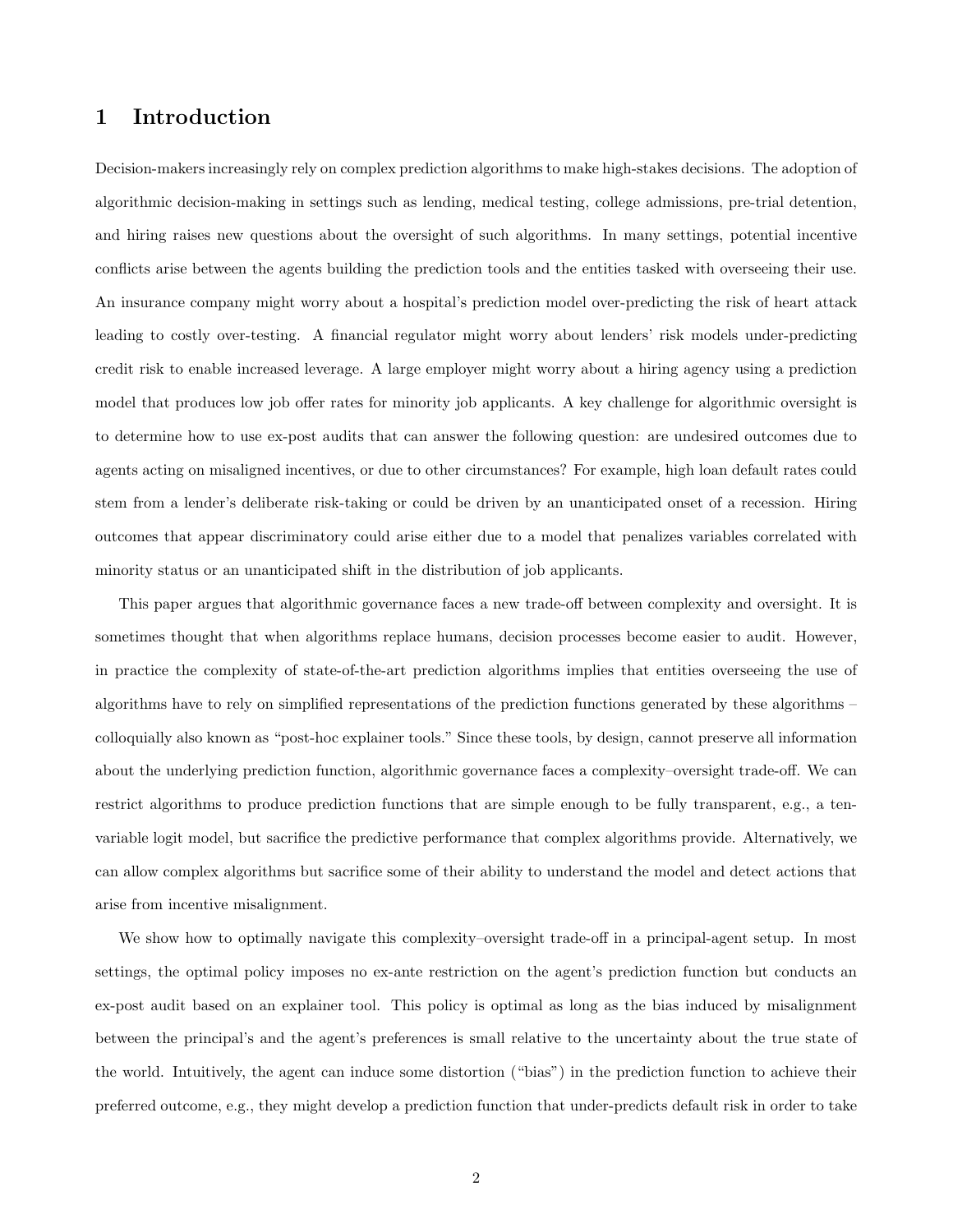on more credit risk than a regulator would prefer. Ex-ante model restrictions, in contrast, limit an agent's ability to adapt their prediction function to new information about the state of the world, leading to high-variance losses that are (ex-ante) inefficient. Algorithmic audits can improve this bias–variance trade-off because they limit the ability of the agent to distort the prediction function. The optimal algorithmic audit is a targeted explainer that requests information not about what drives the average prediction but instead about what drives particular types of mis-prediction. Intuitively, the principal uses her knowledge about the sources of misalignment between her and the agent's preferences to inspect parts of the model that are most likely to drive model distortions.

We investigate how our optimal policy prescriptions perform using an empirical application from unsecured consumer lending. Unsecured consumer lending provides an excellent case study because algorithmic credit underwriting is becoming widely used and the realities of regulatory oversight fit our theoretical model well. We design an empirical optimization problem that builds a default prediction model that is maximally distorted in the direction of an agent's misaligned incentives, subject to regulatory constraints. Using a large-scale credit data set, we investigate the complexity–oversight trade-off in the data, and estimate outcomes under different algorithmic audits based on simple explanations.

The key assumption in our work is that algorithmic audits are limited in the amount of information they can reveal about the underlying prediction function. Concretely, we assume that an algorithmic audit reveals only a lower-dimensional representation of the underlying prediction function. This assumption can be motivated by lack of resources or sophistication by the entity overseeing the use of algorithms, by potential legal limitations that prevent regulators from collecting more information, or simply the fact that even the data scientists who build the prediction tool will struggle to fully describe or "explain" highly complex ML/AI models. This assumption also reflects current regulatory exam practices settings such as credit underwriting which rely on simple approximations of the underlying prediction functions.

We approach the question of optimal algorithmic regulation through the lens of a principal-agent framework with asymmetric information, similar to the classic approach of [Laffont and Tirole \(1993\)](#page-42-0). A principal delegates a prediction task to an agent who builds a statistical model to predict an unknown outcome for a set of individuals using a set of observable characteristics. Both the true data generating process for the outcome of interest and the distribution of observables are unknown ex-ante and are only realized when the prediction model is deployed. This incomplete information allows us to capture the idea that external circumstances may change subsequent to model development. This assumption also reflects that prediction functions are typically not trained on the data on which they are deployed, which makes the potential deterioration of scores due to unforeseen shifts in the deployment data ("covariate shift") or shifts in the data generating process ("model shift") a key concern.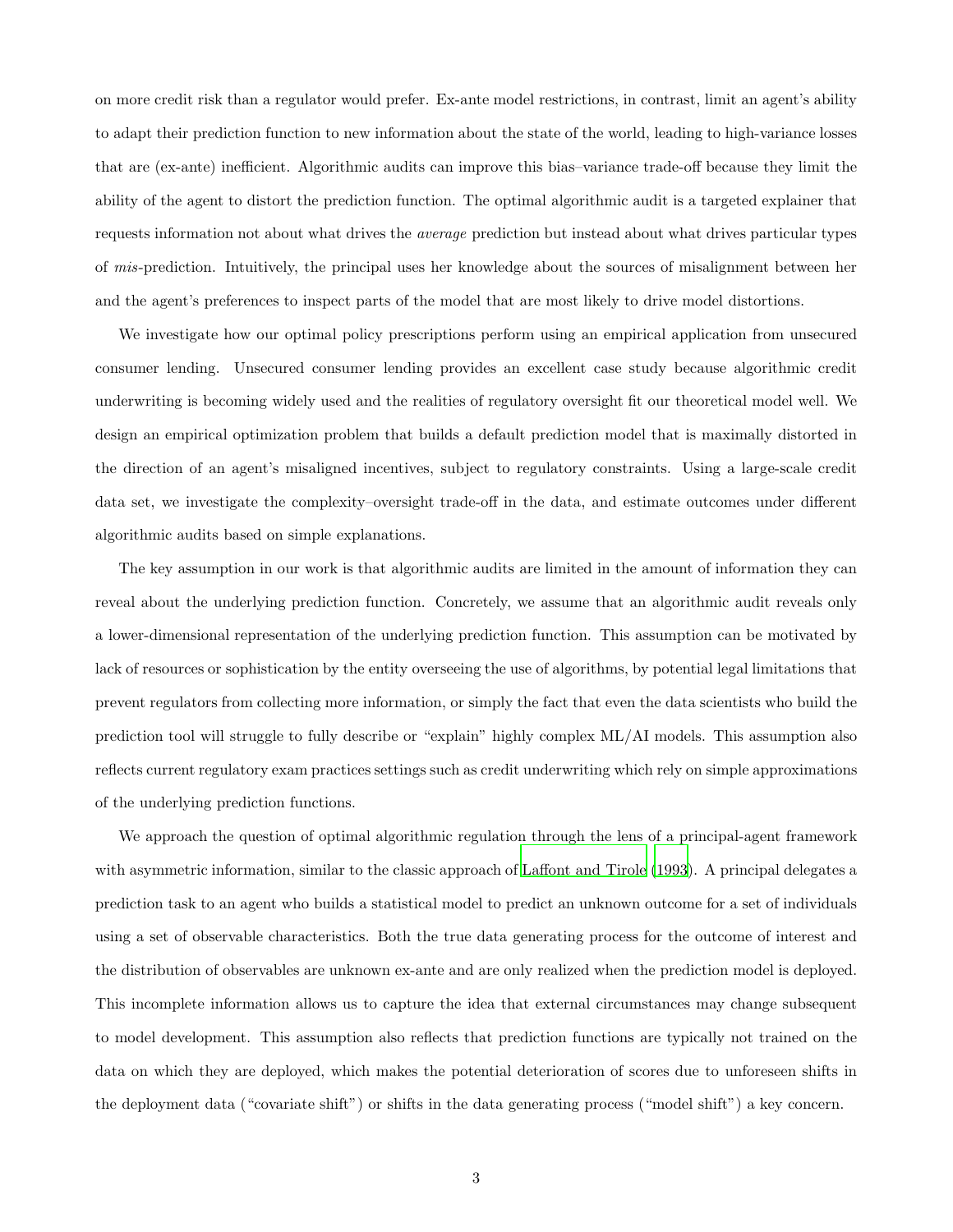A principal can impose ex-ante restrictions on what types of prediction functions the agent builds and can conduct ex-post audits based on simple descriptions of the prediction function, e.g. she might see a logit model with a handful of variables that approximates an underlying model with hundreds of variables. In designing optimal policy, the principal faces several sources of asymmetric information. First, she faces ex-ante uncertainty about the state of the world when the prediction function is deployed. The state of the world includes both the parameters that govern the data generating process of the outcome of interest, e.g., loan default, worker productivity, a heart attack, or recidivism, and the joint distribution over the observables used in the prediction function, e.g., credit history, job applicants' materials, medical files, or criminal records. Second, she does not know which agents have misaligned preferences. The third source of asymmetric information arises because the principal only observes a noisy public signal generated by the prediction function chosen by the agent, e.g., the amount of disparity across racial groups generated when the prediction function is deployed. Asymmetric information about the state of the world motivates the delegation of building the prediction function to the agent, who receives a signal about the state of the world (a training dataset) prior to designing a prediction function. The second and third type of asymmetric information introduce the hidden-action problem, motivating the need for understanding the prediction function as opposed to simply punishing bad realized outcomes.

The timing of the game between principal and agent is as follows. In the initial rule-setting stage, the principal specifies restrictions on the type of prediction functions and the nature of the ex-post audit to maximize expected welfare. For example, the principal might restrict admissible models to low-dimensional models that can be fully audited and specifies that audits will take the form of a linear projection of the underlying model on a small set of specified variables. In this initial stage, the principal has information about the distribution of potential states of the world. In the subsequent training stage, the agent receives a signal about the state of the world and trains a prediction function to maximize agent utility subject to the restrictions imposed by the principal. This prediction function is then deployed in a third stage, when the state is realized and outcomes are realized. In the fourth stage, the principal audits the prediction function according to her specified audit tool and decides whether the agent passes the audit.<sup>1</sup> Failing the audit imposes infinite negative utility on the agent. In the final stage, welfare (for the principal) and private payoffs (for the agent) are realized. In our main theoretical illustration, welfare and private payoffs take the form of a quadratic loss function around a bliss point which represents a best-fit prediction function – with potential additive terms that reflect additional preferences that drive misalignment, e.g. the principal might have an additional term in her welfare function that reflects the costs of systematic financial risk or a taste for equality across social groups.

<sup>&</sup>lt;sup>1</sup>Our main results extend to the case when audits are performed after training, but before deployment. Audits that check an algorithm for compliance before deployment represent an opportunity that may detect problematic decisions before they get implemented.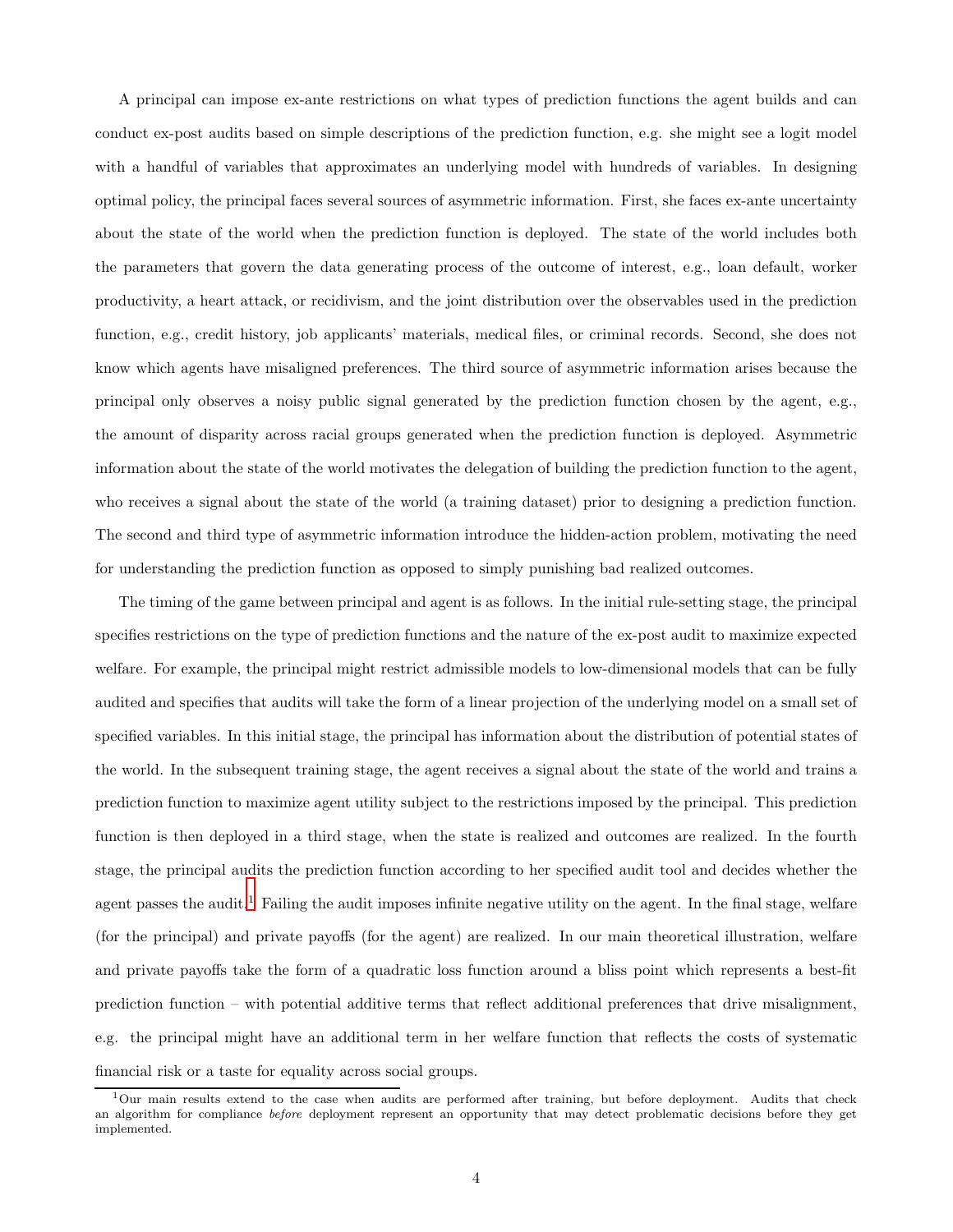We derive several key results from our theoretical model. First, it is optimal not to impose any ex-ante restriction on the prediction function as long as the bias induced by the misaligned agent is small relative to the uncertainty about the state. Intuitively, principals face a type of bias–variance trade-off. If agents are allowed flexibility in their prediction function, misaligned types induce bias to distort the prediction function in their preferred direction. As in our earlier examples, a lender might create a model that systematically under-predicts default for risky subprime loan applicants the lender wants to approve. Or a hiring agency might create a model that under-predicts job performance for minority job applicants relative to the model that the equality-minded employer would prefer. However, the flexibility also allows the agent to adjust their prediction function to the information about the state of the world and, thereby, to reduce variance. Restricting the prediction function can remove the bias but at the cost of a prediction function that is potentially ill-suited for the realized state.

Second, the ability to conduct audits leads to welfare improvements because it enables at least some partial alignment of preferences. An explainer that focuses on preserving the most information about the average behavior of the prediction function – we term this the "best prediction explainer" – is generally inefficient. Instead, the optimal explainer targets the areas of preference misalignment. Intuitively, the targeted explainer uses knowledge about the preference misalignment to inspect parts of the prediction function that are most likely to reflect the preference misalignment and are also relevant for welfare. Third, this targeted explainer can achieve the first best as long as the preference misalignment is low-dimensional. Intuitively, if the agent wants to distort a slope but not an intercept (one-dimensional misalignment) and the explainer can produce one piece of information (one-dimensional explainer), then a targeted explainer can produce a first-best prediction function. If the dimensionality of the preference misalignment exceeds that of the explainer, the targeted explainer provides a second-best solution.

Finally, it is generally not optimal to regulate based purely on the realized outcomes on the deployment data, e.g., have agents fail their audit if and only if disparities in approval rates across social groups are high, or if realized loan defaults are high. Intuitively, this approach will force the aligned agent to build more restrictive models, which have the same realized outcomes in terms of group parity or false positives across deployment states but at the cost of overall fit. For example, the agent might be forced to build a model that rejects qualified job applicants from one social group in order to ensure that approval disparities are small even under a deterioration in the applicant quality of another social group. Similarly, a lender might adopt a very conservative model rejecting all risky subprime loan applicants in order to limit the number of loans given to subprime applicants in the event of a recession.

We investigate the empirical relevance of our theoretical results by building an empirical counterpart to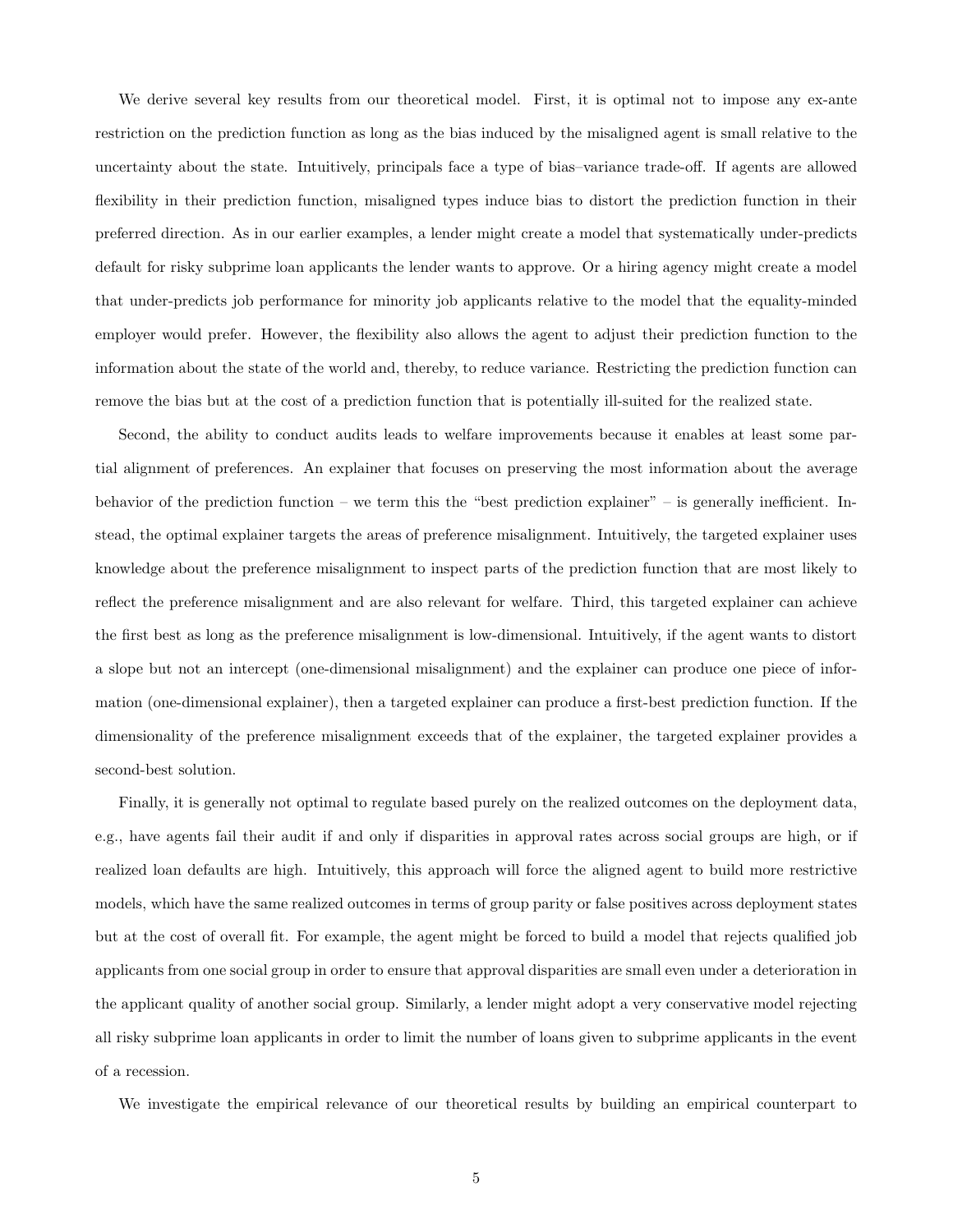our model inspired by recent advances in the adaption of Generative Adversarial Networks in economics and econometrics (e.g. [Athey et al., 2020a\)](#page-40-0). In our empirical setup, a lender builds loan default prediction functions while a regulator tries to discern whether each prediction function (or credit scoring function) is aligned or misaligned based on an explanation of the model. Similar to our theoretical model, we build deployment data sets that can differ from the training data in a way that generates adverse welfare-relevant outcomes even for an aligned model. For example, minority applicants in the deployment data may be higher risk than in the training data, and rejections of these high-risk applicants may then drive up disparate impact statistics even for an aligned model. To test the ability of different types of regulation to limit the ability of a decision-maker to build a misaligned model, we specify an optimization problem that solves for the prediction model that is maximally distorted in the direction of an agent's misaligned preferences subject to regulatory constraints. We solve this optimization problem using gradient descent in TensorFlow, considering complex neural networks as well as simple logistic regression.

Our empirical counterpart focuses on the setting of unsecured consumer lending, and in particular a random sample of credit reports with newly opened credit cards. Unsecured consumer lending is a good setting to study for at least four reasons: algorithmic decision-making is already in use by some lenders; large-scale data is available; two leading types of preference misalignment, excess risk-taking and disparate impact, that we study are key regulatory concerns; and our model assumptions fit the reality of consumer regulation well. Moreover, credit cards in particular are a widely used credit product for which algorithmic underwriting is already in use by some providers. Our credit scoring model pipeline mimics that of a real-world decision-maker in terms of variable cleaning, variable selection, model tuning, and richness of underlying data.

In our empirical exercise, as in our theoretical framework, we study different regulatory restrictions relative to a baseline where there is no regulation and agents can build a maximally distorted model. Specifically, we compare outcomes under simple (linear-regression) and complex (neural-network) models, and consider audits based on a best-prediction explainer and based on a targeted explainer. We find that our theoretical results on optimal regulation map into meaningful differences in empirical outcomes. First, we can generate large baseline differences in both disparate impact (DI) and subprime default rates between a credit scoring model that simply optimizes fit and an (unconstrained) model that additionally maximizes DI or subprime default, without losing too much predictive power. Second, algorithmic audits can significantly reduce model misalignment and limit adverse outcomes. When we constrain the misaligned neural-network model to produce a best prediction explanation that is very similar to that produced by the (first-best) baseline model, disparate impact (in terms of differences in log-odds of predictions) is reduced by more than 40% relative to the unconstrained lender model. Imposing that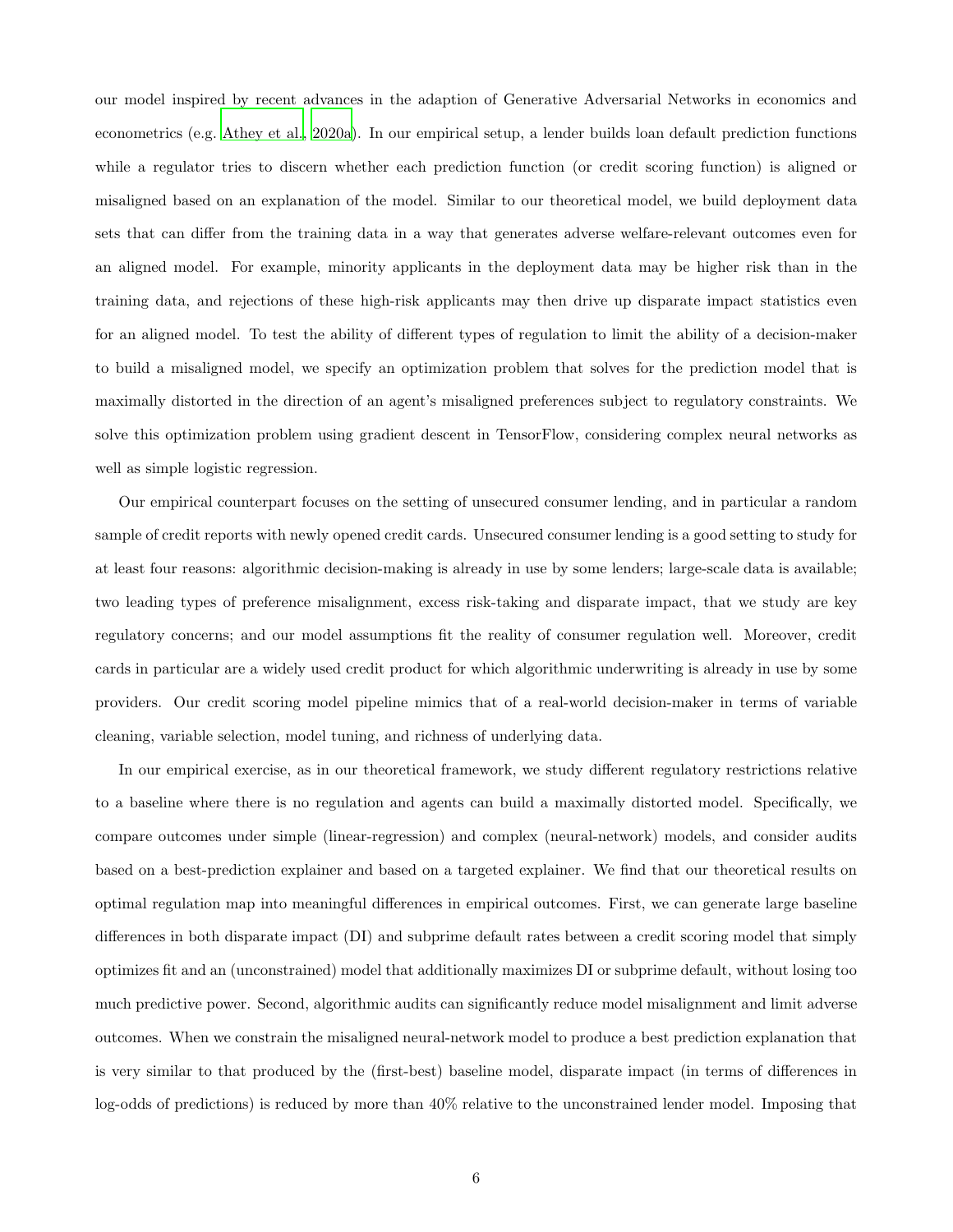the models generate very similar targeted explanations further shrinks the difference to less than 50% of the lender baseline, making disparate impact almost indistinguishable from the level preferred by the regulator.The targeted explainer achieves these gains by including variables that are highly correlated with group status in the explainer, which constrains the ability of the model to distort coefficients on variables that have out-sized influence on the predicted probabilities for minority groups. Finally, we show that simpler models sacrifice predictive performance. In particular, we find that moving from a 20-variable logit model to a neural network using 50 variables and two hidden layers increases the predictive performance on our test data set by 5% (in terms of AUC).

Literature. Our work contributes to a nascent literature that studies algorithmic decision-making (e.g. [Athey et al.,](#page-40-1) [2020b\)](#page-40-1) and how to regulate it. Most of the existing work in this area has focused on questions of algorithmic fairness, such as work by [Gillis and Spiess \(2019\)](#page-41-0) and [Gillis \(2020\)](#page-41-1) on the limits and design of algorithmic audits. Most related to our approach, [Rambachan et al. \(2020\)](#page-43-0) study the regulation of algorithmic fairness in principalagent framework. We make three contributions: First, we offer a framework that nests many types of potential incentive misalignment, including many types of distributional objectives as well as diverging risk preferences. Second, many contributions on algorithmic audits assume that disclosure of all underlying algorithmic inputs (data, training procedure and decision rule) is possible. We study a world in which regulators will have access only to parts of this information, such as a simplified representation of the credit scoring model. Given the complexity of ML/AI tools and potential limitation on the technical or legal reach of regulators, we believe it is important to study optimal algorithmic regulation under informational constraints. Third, we provide empirical validation for our theoretical results in a real-world dataset.

We add to a growing literature in computer science that studies algorithmic audits and derives specific explainability techniques from axioms about their deployment-agnostic properties (e.g. [Bhatt et al.](#page-40-2), [2020;](#page-40-2) [Carvalho et al.](#page-40-3), [2019](#page-40-3); [Chen et al.](#page-40-4), [2018](#page-40-4); [Doshi-Velez and Kim, 2017;](#page-41-2) [Guidotti et al., 2018;](#page-41-3) [Hashemi and Fathi, 2020;](#page-42-1) [Lundberg and Lee](#page-42-2), [2017](#page-42-2); [Murdoch et al., 2019;](#page-43-1) [Ribeiro et al., 2016a\)](#page-43-2). In particular, [Lakkaraju and Bastani \(2020\)](#page-42-3), [Slack et al.](#page-43-3) [\(2020\)](#page-43-3), and [Lakkaraju et al. \(2019\)](#page-42-4) study the limitations of post-hoc explanation tools in providing useful and accurate descriptions of the underlying models, and show that simple explanations can be inadequate in distinguishing relevant model behavior. Relative to these contributions, we show that the optimal regulatory design for algorithms with partial information depends on the nature of preference misalignment that motivates regulation. In other words, we highlight that explaining or interpreting a model inherently requires an understanding of the objectives of that explanation or interpretation, while purely technical or axiomatic approaches may miss important welfare-relevant consequences of model behavior. We also highlight some limitations of recent debates around the interpretability and explainability of prediction models. Embracing our utility optimization framework, we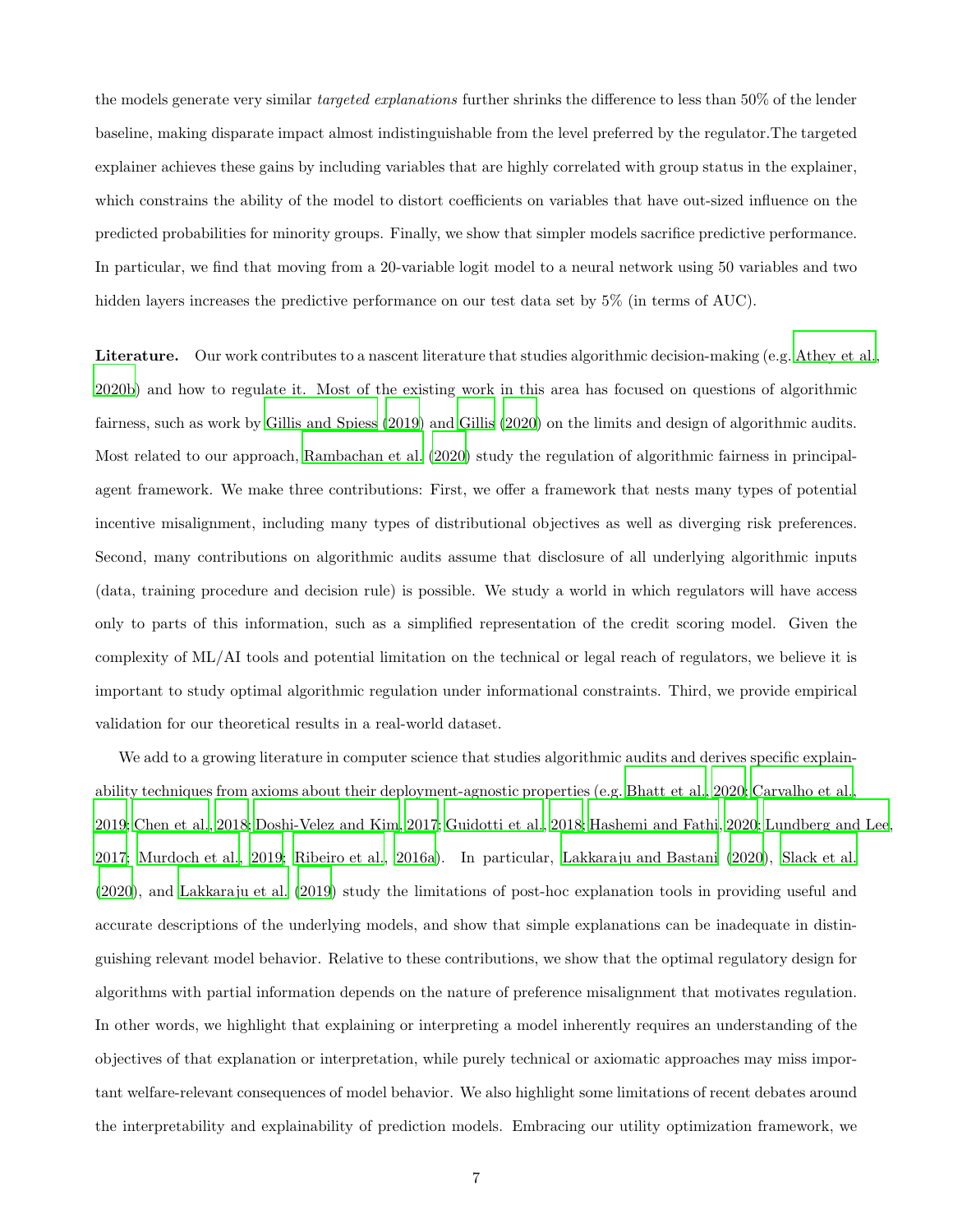show that requiring a model to be fully explainable or interpretable can be misguided since it may force a lender to sacrifice model flexibility in ways that reduces, rather than increases, welfare.

Our work is related to a large literature on asymmetric information [\(Myers and Majluf](#page-43-4), [1984;](#page-43-4) [Nachman and Noe,](#page-43-5) [1994](#page-43-5); [Diamond and Dybvig](#page-41-4), [1983](#page-41-4); [Leuz and Verrecchia](#page-42-5), [2000;](#page-42-5) [Greenstone et al.](#page-41-5), [2006\)](#page-41-5) and disclosure in the financial system (for a recent literature review see [Goldstein and Leitner, 2020\)](#page-41-6). Similar to this literature, we consider the design of disclosure (or audit) in an asymmetric information setting and study a regulator who has to decide ex-ante what rules to follow when presented with information ex-post. Our main contribution lies in studying disclosure when decisions are automated and based on complex risk prediction algorithms. We assume there are (technical or political) limitations on the amount of information the regulator can obtain about the algorithms and ask what the optimal audit looks like given these constraints. This approach differs from the existing literature which assumes that regulators can exercise choice over how much information to request. In addition, since the result of the audit in our setting is not publicly disclosed, we abstract from questions about the design of optimal public disclosure [\(Goldstein and Leitner](#page-41-7), [2017](#page-41-7); [Faria-e Castro et al.](#page-41-8), [2017](#page-41-8); [Williams, 2017](#page-43-6); [Judge, 2020\)](#page-42-6).

In the long-standing literature on delegation under moral hazard, our setup can be viewed as a multi-tasking problem where each dimension of the agent's scoring rule is a separate hidden action. In contrast with the literature's traditional focus on how to use heterogeneously noisy signals of these hidden actions in an incentive scheme [\(Holmstrom and Milgrom, 1991,](#page-42-7) [1994\)](#page-42-8), we study the principal's choice over which dimensions of these hidden actions – or which low-dimensional representation of them – she wants to observe in an audit. One closely related finding to ours is [Baker \(1992\)](#page-40-5), who studies optimal incentive schemes under incentive misalignment over multiple actions, though [Baker \(1992](#page-40-5)) takes the information structure as given rather than chosen by the principal. Related work on principals designing the information structure is also found in the Bayesian persuasion literature [\(Kamenica and Gentzkow, 2011\)](#page-42-9), though our setting is one of monitoring by the principal rather than of persuasion.

We also contribute to a body of work on the role of default prediction models in US consumer finance. Most of this work explores properties of these models and their benefits, for example through overcoming adverse selection [\(Einav et al.](#page-41-9), [2013](#page-41-9); [Adams et al.](#page-40-6), [2009](#page-40-6)), deterring moral hazard [\(Chatterjee et al.](#page-40-7), [2020\)](#page-40-7), and facilitating loan securitization [\(Keys et al., 2012,](#page-42-10) [2010\)](#page-42-11). Related work also warns that algorithmic underwriting can shape disparities in credit misallocation [\(Blattner and Nelson](#page-40-8), [2021\)](#page-40-8), reduce loan approval rates for disadvantaged groups [\(Fuster et al., 2019\)](#page-41-10), and perpetuate cross-group disparities in loan terms [\(Bartlett et al.](#page-40-9), [2019\)](#page-40-9). These concerns motivate our work to study optimal algorithmic regulation and highlight some of the sources of preference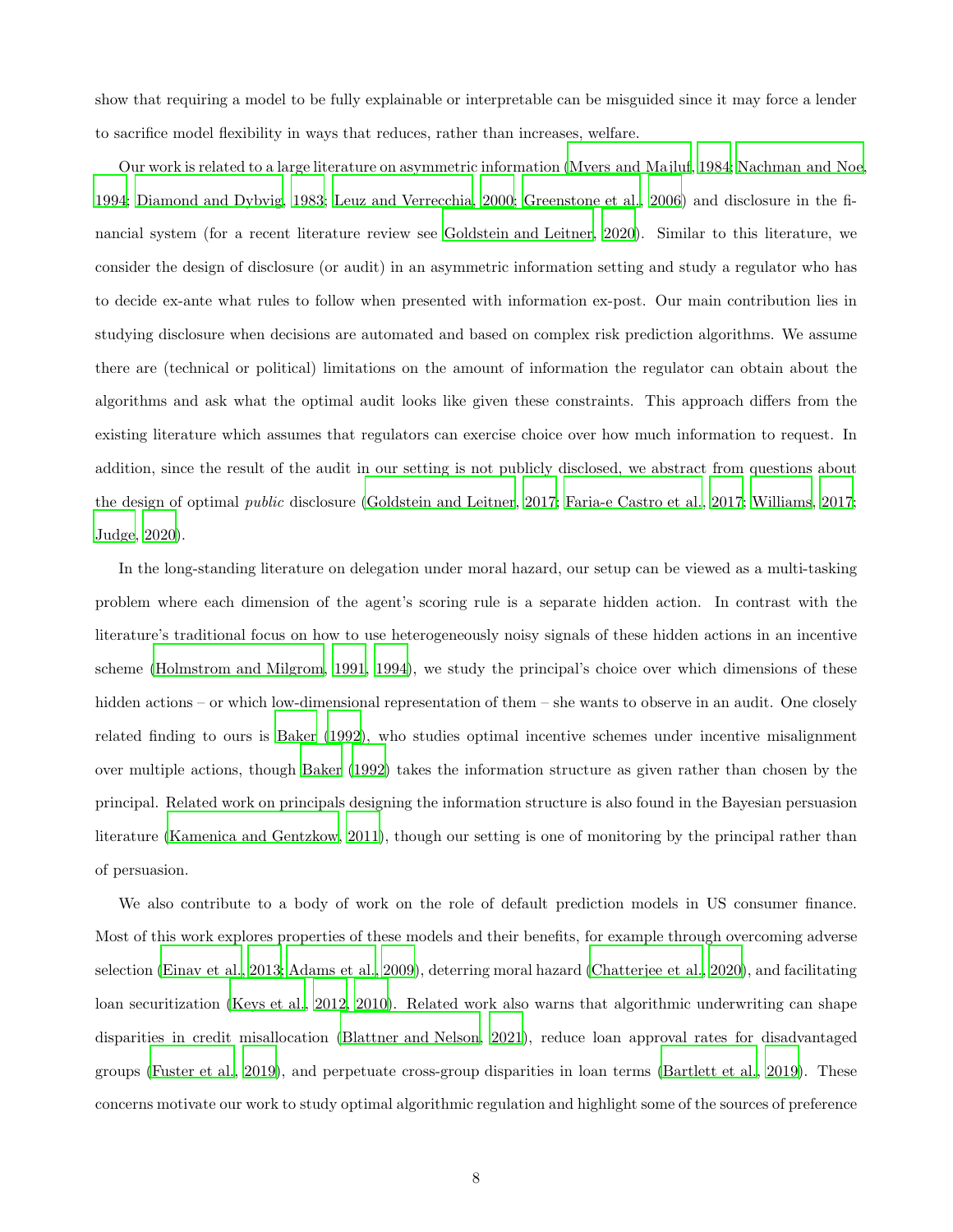misalignment we study in our theoretical framework.

<span id="page-8-0"></span>This article is organized as follows: [Section 2](#page-8-0) illustrates our model and main results with simple examples. [Section 3](#page-22-0) details our empirical analysis. [Section 4](#page-30-0) sets up the full theoretical model. [Section 5](#page-38-0) concludes.

## 2 Model: Illustrative Example

This section presents a simplified version our theoretical setup in order to illustrate our main results. We first describe the setup and timing of the model. We then characterize different regulatory policies in a series of examples. [Section 4](#page-30-0) provides the full model and general results.

### 2.1 Setup

A principal delegates a prediction task to an agent who builds a statistical model to predict an unknown outcome for a set of individuals. Each individual has a vector of characteristics  $X \in \mathcal{X}$  and an outcome Y. In this illustrative example, we assume there are only two binary observables,  $\mathcal{X} = \{(X_1, X_2): X_1, X_2 \in \{0, 1\}\}\,$  with joint distribution  $\mu$ .

The outcome Y is generated by a data-generating process that depends on  $s(X)$ , which can be seen as the input to an inverse link function (e.g.  $Y = s(X) + \varepsilon$  if the outcome Y is continuous or  $Y = \text{logit}^{-1}(s(X)) + \varepsilon$  if the outcome Y is binary). In this two-variable prediction setup, the data-generating process is governed by

$$
s(X_1, X_2) = \alpha + \beta X_1 + \gamma X_2 + \delta X_1 \cdot X_2.
$$
 (1)

<span id="page-8-2"></span>Since both observables are binary in this example, writing the scoring model as a fully interacted linear regression is not restrictive.

<span id="page-8-1"></span>

Figure 1: Schematic representation of two-variable prediction setup

*Notes.* The figure shows a schematic representation of the two-variable prediction setup in our example.  $X_1$  and  $X_2$  are two binary predictors. The ground-truth score  $s(X_1, X_2)$  that underlies the outcome of interest Y is a function of the two predictors, as shown in [Equation 1](#page-8-1) in the main text.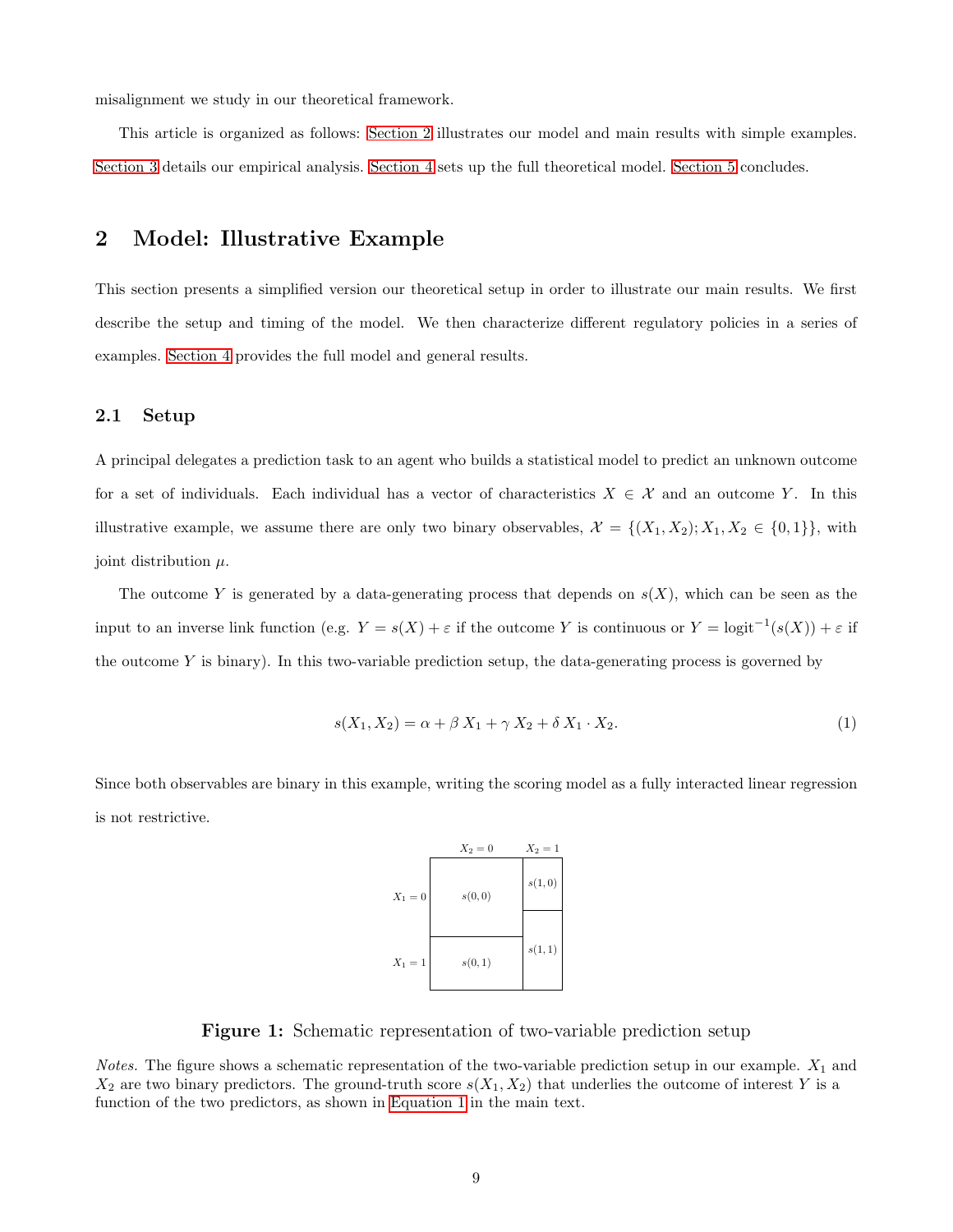The agent builds a prediction function  $f(X)$  of  $s(X)$ , which we can express analogously as a fully interacted linear regression

$$
f(X_1, X_2) = a + b X_1 + c X_2 + d X_1 \cdot X_2.
$$
\n<sup>(2)</sup>

For simplicity, we formulate our model in terms of preferences over predictions  $f$  of this score  $s$  (rather than predictions of  $Y$ ), and we model the statistics of learning about  $s$  from data only implicitly.

**Example:** Medical Testing An insurance company decides how to reimburse costs for a medical test conducted on the basis of a statistical prediction model. For example, the statistical model may predict the presence of a heart attack in patients visiting the emergency room in order to guide decisions on more invasive testing [\(Mullainathan and Obermeyer](#page-43-7), [2019](#page-43-7)). The outcome is whether a patient is experiencing a heart attack. The characteristics X summarize information about symptoms currently exhibited by the patient, results from simpler testing (e.g. electrocardiograms or troponin testing) as well as past medical history, age and gender. In this example, we will define  $X_1$  as an indicator variable for whether the patient had a heart attack in the past and  $X_2$  as an indicator variable for whether EKG results returned normal.

**Example:** Lending An agent builds a credit scoring model to assess default risk of loan applicants subject to oversight by a financial regulator, such as the Federal Reserve or the Consumer Financial Protection Bureau. The outcome is whether an approved borrower defaults on the loan. The characteristics  $X$  summarize information in the applicant's credit report, such as past repayment behavior and current credit utilization. In this example, we will define  $X_1$  as an indicator variable for whether the loan applicant had a past default and  $X_2$  as an indicator variable for whether the applicant currently has high credit utilization.

**Example:** Hiring A large employer uses a hiring agency to hire short-term employees. The hiring agency uses a statistical model to screen job applicants [\(Hoffman et al.](#page-42-12), [2018;](#page-42-12) [Li et al., 2020\)](#page-42-13). The outcome is the performance on the job. The characteristics X are comprised of two sets of variables: First,  $\tilde{X}$ , which summarize information in the applicant's education, socio-demographic characteristics, aptitude tests, and past employment history. Second, an indicator for whether an applicant belongs to a minority group G, which is not used in the prediction function.<sup>2</sup> In this example, we will define  $X_1$  as an indicator variable for whether the job applicant has relevant job experience and  $X_2$  as an indicator variable for whether the applicant has a high-school degree.

<sup>2</sup>We take as given that existing anti-discrimination laws prohibit the use of protected class information in the use of predictive models in settings such as hiring.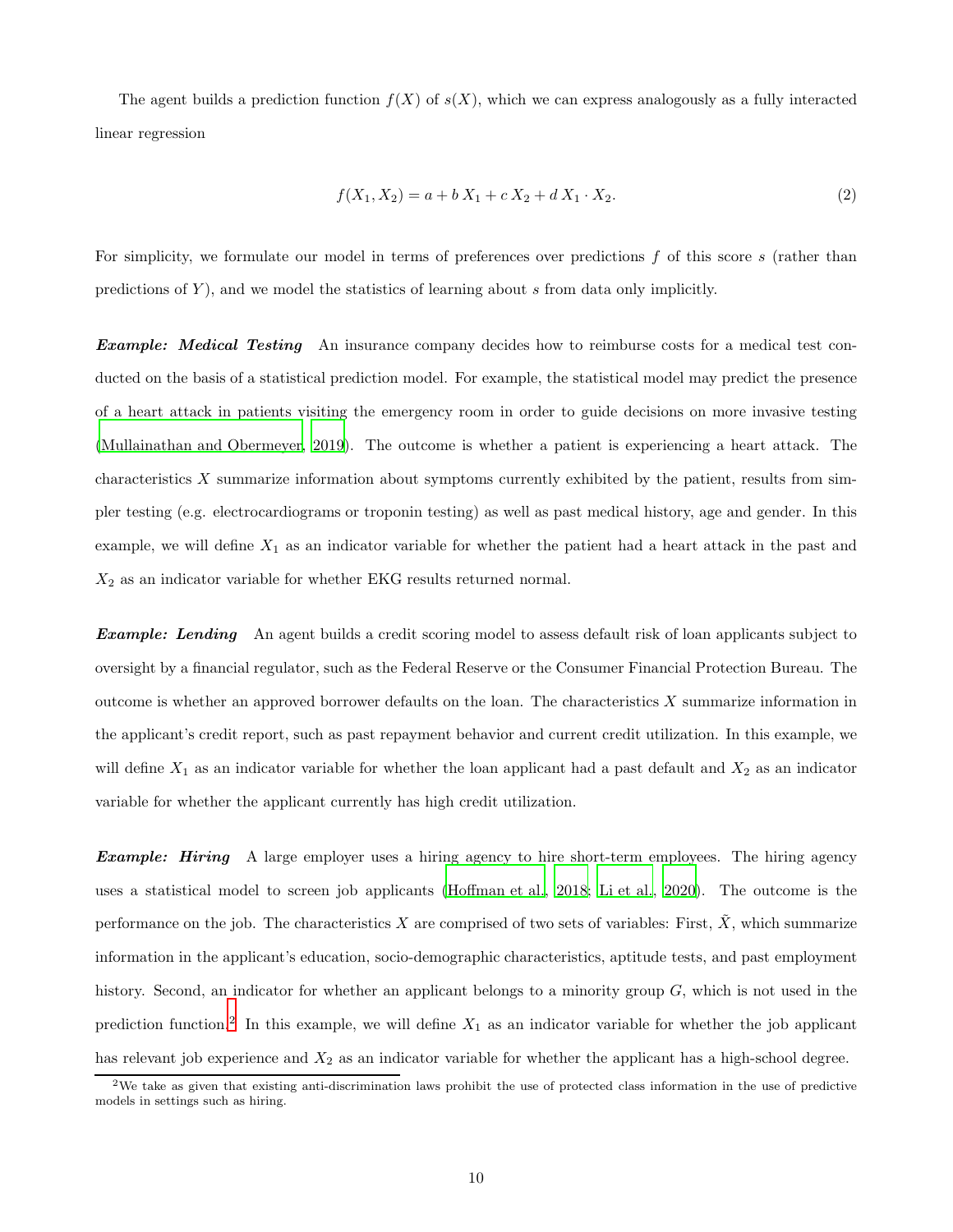Information structure. The agent and principal both face incomplete information. The parameters governing the data-generating process  $s(X)$  as well as the distribution  $\mu$  of observables X are ex-ante unknown to both parties. They jointly make up the deployment state  $d = (s, \mu)$ . The distribution over the deployment state is ex-ante known by both agent and principal. The deployment state is realized in the final stage of the game when the prediction function is deployed. Outcomes will depend both on the realization of the deployment state as well as on the prediction function f chosen by the agent. [Figure 1](#page-8-2) provides a visualization of the deployment state. The size of the four cells in the two-by-two matrix represents the distribution over observables,  $\mu$ , while the score  $s(X)$  in each cell describes the conditional distribution driving the outcome of interest.

Agent and principal receive a training signal about the parameters  $d = (s, \mu)$  governing the deployment state. In this simple example, we assume that the training signal fully reveals the parameters of the data generating process  $s(X)$ . Once the agent has observed the training signal and chosen the prediction function f based on this signal, both principal and agent receive a public signal  $g(d; f)$  about the realized deployment state.

The principal faces an additional dimension of incomplete information. She does not know the preferences of the agent. In particular, she does not know which agents have preferences misaligned relative to social preferences and which agents do not. In contrast, the agent knows the principal's preferences.

**Example:** Medical Testing  $s(X)$  is the data generating process for the presence of heart attack in ER patients and  $\mu$  is the joint distribution of patient observables. The medical practitioner who builds the statistical model knows neither the data generating process nor the distribution of patients who will visit the ER when the prediction function is deployed. The noisy signal about the deployment state is received in the form of data about past patients and outcomes that is used for training the statistical model. Once the prediction function is deployed, the public signal  $g(d; f)$  could be the fraction of patients recommended for further testing based on the prediction model who test positive for heart attack when the prediction model is deployed in the ER. This yield depends both on the realized data generating process, the realized distribution of patients who visit the ER when the prediction function is deployed, and the prediction function that determines which patients are recommended for further testing.

**Example:** Lending  $s(X)$  is the data generating process for default and  $\mu$  is the distribution of loan applicant observables. The lender who builds the credit scoring model does not know the data generating process or the exact distribution of loan applicants they will encounter when they deploy the credit scoring function. The noisy signal about the deployment state is received in the form of training data from either past loans made by the lender or credit bureau data on loans made by other lenders. The public signal  $g(d; f)$  is the fraction of loans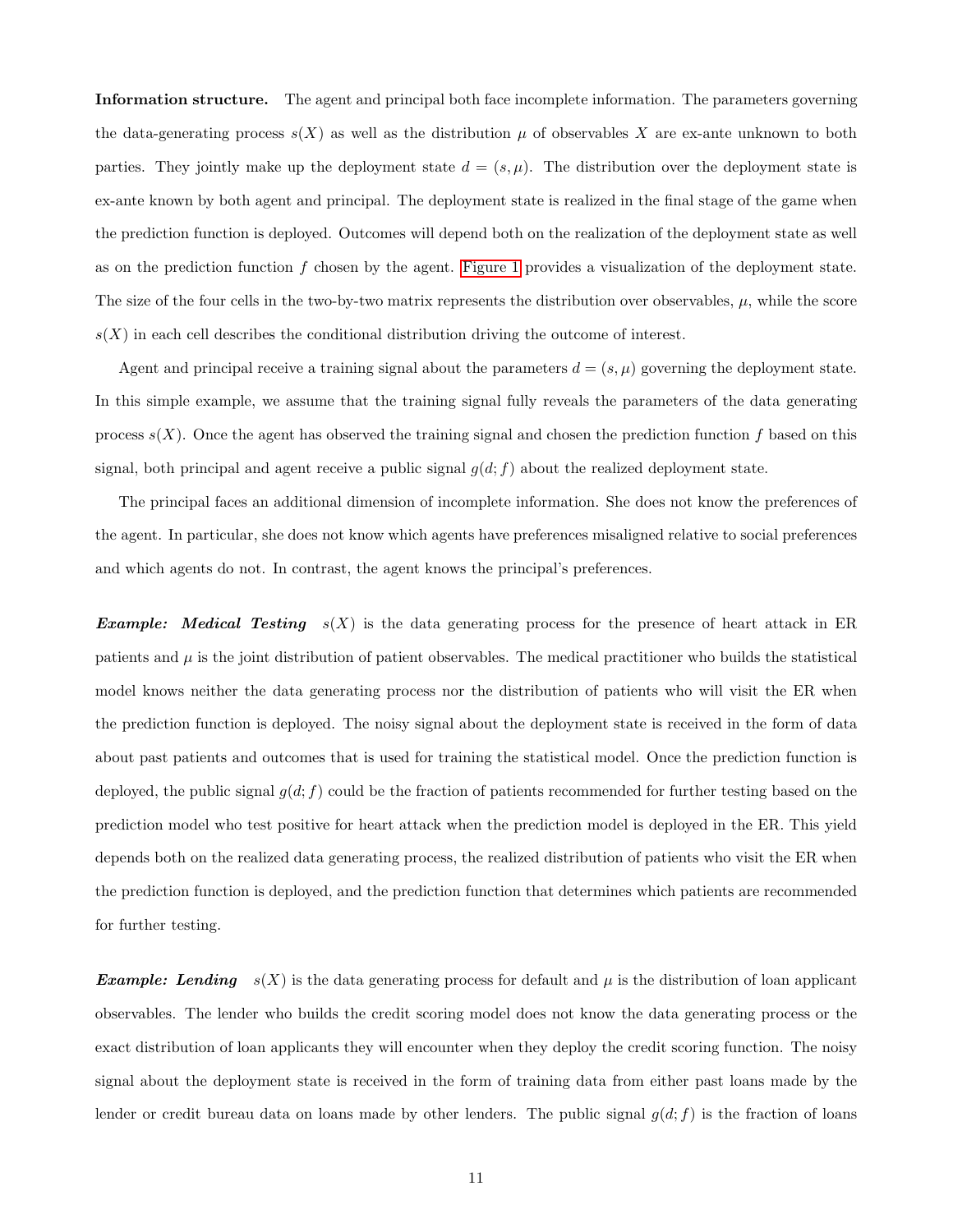that default among borrowers with particular values of  $X$ , for example those with high credit utilization. The signal depends both on the realized data generating process, the realized distribution of individuals who apply for loans when the credit scoring function is deployed, and the credit scoring function that forms the basis of the lender's underwriting decision.

**Example:** Hiring  $s(X)$  is the data generating process for job performance and  $\mu$  is the joint distribution of job applicant observables (including minority status G). The hiring agency building the prediction model does not know the data generating process or the exact distribution of job applicants when the prediction tool is deployed. The noisy signal about the deployment state is received in the form of training data from past employees provided by the employer. The public signal  $q(d; f)$  is the difference in predicted job performance by minority status. This signal depends both on the realized data generating process, the realized distribution of individuals who apply for jobs when the prediction tool is deployed, and the prediction function used by the hiring agency to score each applicant.

**Agent's Problem.** The agent builds a prediction function  $f$  to maximize expected payoff in the deployment state, given the principal's constraints  $(F, E, \mathbb{1}_{\text{audit}})$ , which we describe below. The agent's payoff is given by

$$
\max_{f \in \mathcal{F}} \mathcal{E}_{\mu} U_{\theta}(f; d) - c \mathbb{1}_{\text{fail audit}}(\mathcal{E} f)
$$

This payoff depends on the agent's preferences  $U_{\theta}(d)$ , the deployment state d, and the cost c of failing the principal's audit. The agent's type  $\theta$  in  $U_{\theta}$  expresses potential sources of preference misalignment. Preference misalignment implies that the agent has different preferences over predictions, either for the whole set of individuals or a sub-group of individuals defined by certain values of X.

We further assume that the agent's utility takes the form of a quadratic loss function

$$
U_{\theta}(f; d) = - \mathbf{E}_{\mu}[(f(X) - s(X) - \theta(X))^2],
$$

where  $\theta(X)$  depends on the nature of misalignment. Intuitively, this modeling choice offers a tractable way of capturing that the agent cares about accurately assessing the outcome, with some potential deviations due to misalignment either for all individuals or for particular subgroups.<sup>3</sup>

<sup>3</sup>This representation of preferences can also represent a second-order Taylor approximation of more conventional preference specifications. This implies that this formulation imposes only the limitation that only linear and quadratic terms matter for utility.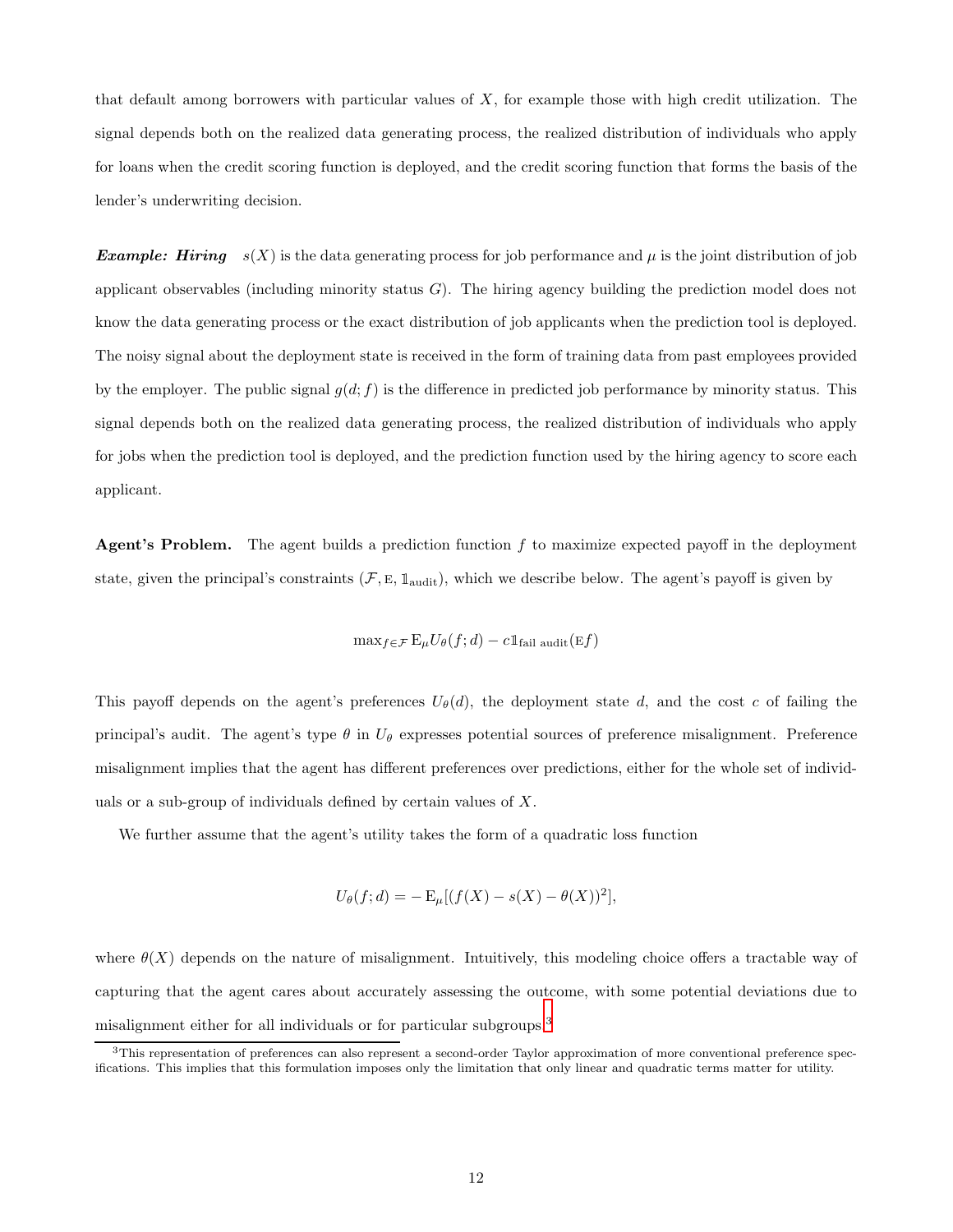**Example:** Medical Testing Some medical practitioners (agents) have misaligned preferences relative to the insurance company (principal). These practitioners build a model that predicts a higher risk of heart attack on average relative to a statistical model that simply maximizes predictive fit given the available data. This incentive misalignment could be driven by moral hazard that incentives over-testing either because insurers pay by the test or because malpractice lawsuits push to excess caution (see [Greenberg and Green \(2014\)](#page-41-11) and [O'Sullivan et al. \(2018\)](#page-43-8) for evidence in the medical literature, or [Acemoglu and Finkelstein \(2008](#page-40-10)) and [Baker \(2001\)](#page-40-11) for related work in economics, as cited in [Mullainathan and Obermeyer \(2019\)](#page-43-7)). Alternatively, the moral hazard effect could enter indirectly through properties of the data used for training the statistical model [\(Mullainathan and Obermeyer](#page-43-9), [2017](#page-43-9)).

The misaligned agent's preferences are then given by

$$
U_{\theta}(f; d) = - \mathbf{E}_{\mu}[(f(X) - s(X) - \Delta_{\text{overall}})^{2}]
$$

where  $\theta(X)$  takes the form  $\Delta_{\text{overall}}$  to express the preference for over-predicting heart attack risk on average.

**Example:** Lending Some lenders (agents) have misaligned preferences relative to the financial regulator (principal) driven by a different taste for risky loans. Due to moral hazard induced by government deposit insurance, the lender would like to build a model that under-predicts default, or equivalently generates higher credit scores, on average in order to be able to approve more risky loans. Alternatively, the lender might prefer a prediction function that under-predicts default risk, or equivalently generates higher credit scores, for loan applicants with high credit utilization, if the lender has higher payoffs from these borrowers (e.g., high fees related to credit-card utilization) than the welfare that the regulator ascribes to loans for these borrowers. The misaligned agent's utility is given by

$$
U_{\theta}(f; d) = -\mathbb{E}_{\mu}[(f(X) - s(X) - (\Delta_{\text{overall}} + \Delta_{\text{high utilization}} X_2))^2]
$$

Here,  $\theta(X) = \Delta_{\text{overall}} + \Delta_{\text{high utilization}} X_2$ , where  $X_2$  is the indicator variable for high credit utilization.

**Example: Hiring** Some hiring agencies (agents) have misaligned preferences relative to the employer (principal) who has a preference for equality in job offer rates across (racial/ethnic) minority and majority job applicants. The misaligned hiring agency builds a prediction model that simply maximizes fit without regard to the distributional consequences of its prediction model  $U_{\theta}(d) = -E_{\mu}[(f(\tilde{X}) - s(\tilde{X})]$ . Recall, that we assume that minority status G does not directly enter the prediciton function. In contrast, the employer would like to introduce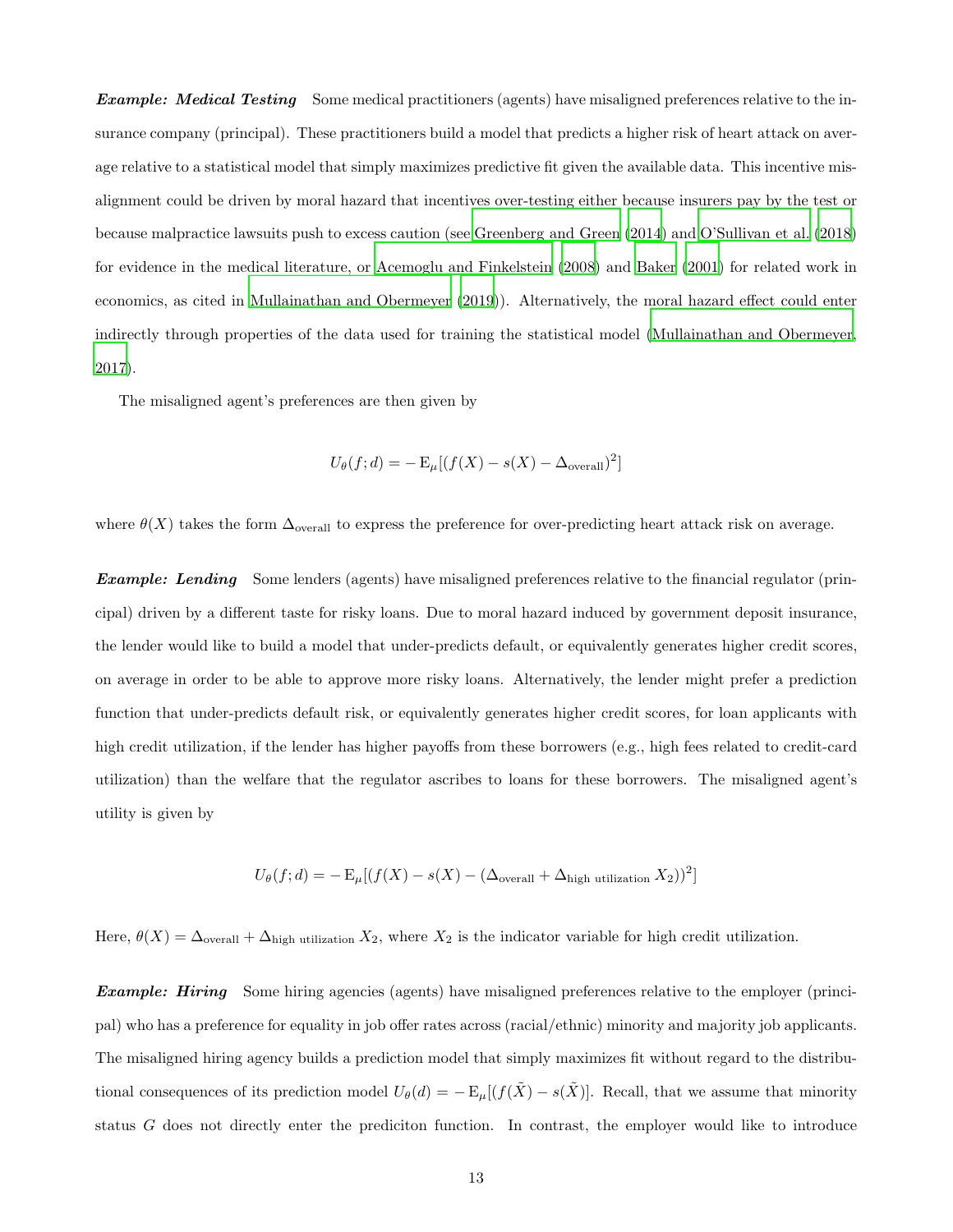additional terms in the utility function that reflect her preference for greater equality across social groups.

**Principal's problem.** The principal designs regulation  $(F, E, 1_{fail \text{ audit}})$  to maximize expected welfare  $EW(f, d)$ in the deployment state. We assume that welfare, similar to the agent's problem, takes the form of a quadratic loss function:

$$
W(f; d) = - \mathbf{E}_{\mu}[(f(X) - s(X))^2] - \lambda \ell(f; d)
$$

where  $\lambda \ell(f; d)$  expresses an additional loss term that arises when the principal's preferences diverge from the best-fit benchmark, e.g., a taste for equality across social groups.

The principal has two regulatory tools available: ex-ante functional restrictions and ex-post audits. First, the principal can restrict the function space over which the agent can choose when building a prediction model. In this illustrative example, the model restriction represents a linear restriction to a lower-dimensional space:

$$
\mathcal{F} = \{ f \in \mathbb{R}^n; Af = a \}, \qquad A \in \mathbb{R}^{m \times n}, a \in \mathbb{R}^m.
$$

Model restrictions represent ex-ante restrictions that are not sensitive to the training signal, but can constrain the full function. For example, in this setting the principal might restrict scoring functions to simple regressions  $f(X) = a + b X_1 + c X_2$  without an interaction term.

Second, the principal designs an ex-post audit tool in the form of an explanation mapping e. An explanation mapping (short: explainer) is a low-dimensional representation of the prediction function. In our example, we assume that the principal chooses a two-dimensional projection of the scoring function:

$$
E: \mathbb{R}^n \ni f \mapsto Ef \in \mathbb{R}^k, \qquad E \in \mathbb{R}^{n \times k} \qquad \text{(here: } n = 4, k = 2)
$$

This explainer captures the idea that the function f is represented in terms of a few key features that capture the first-order behavior of  $f$ , but not all details.

The principal chooses whether or not to fail the agent after conducting the ex-post audit. We assume that an audit will always take place and we leave modeling conditional audits for future work.

Additional simplifications. We make a few additional assumptions for tractability in this example only. For simplicity, we assume that  $X_1$  and  $X_2$  are uncorrelated,  $P_\mu(X_1 = 1) = .5, P_\mu(X_2 = 1) = p \neq .5$ , and that the distribution  $\mu$  is known. In addition, we assume the jointly Normal form  $\mathbb{R}^4 \ni s \sim \mathcal{N}(\bar{s}, \Sigma)$  for the parameter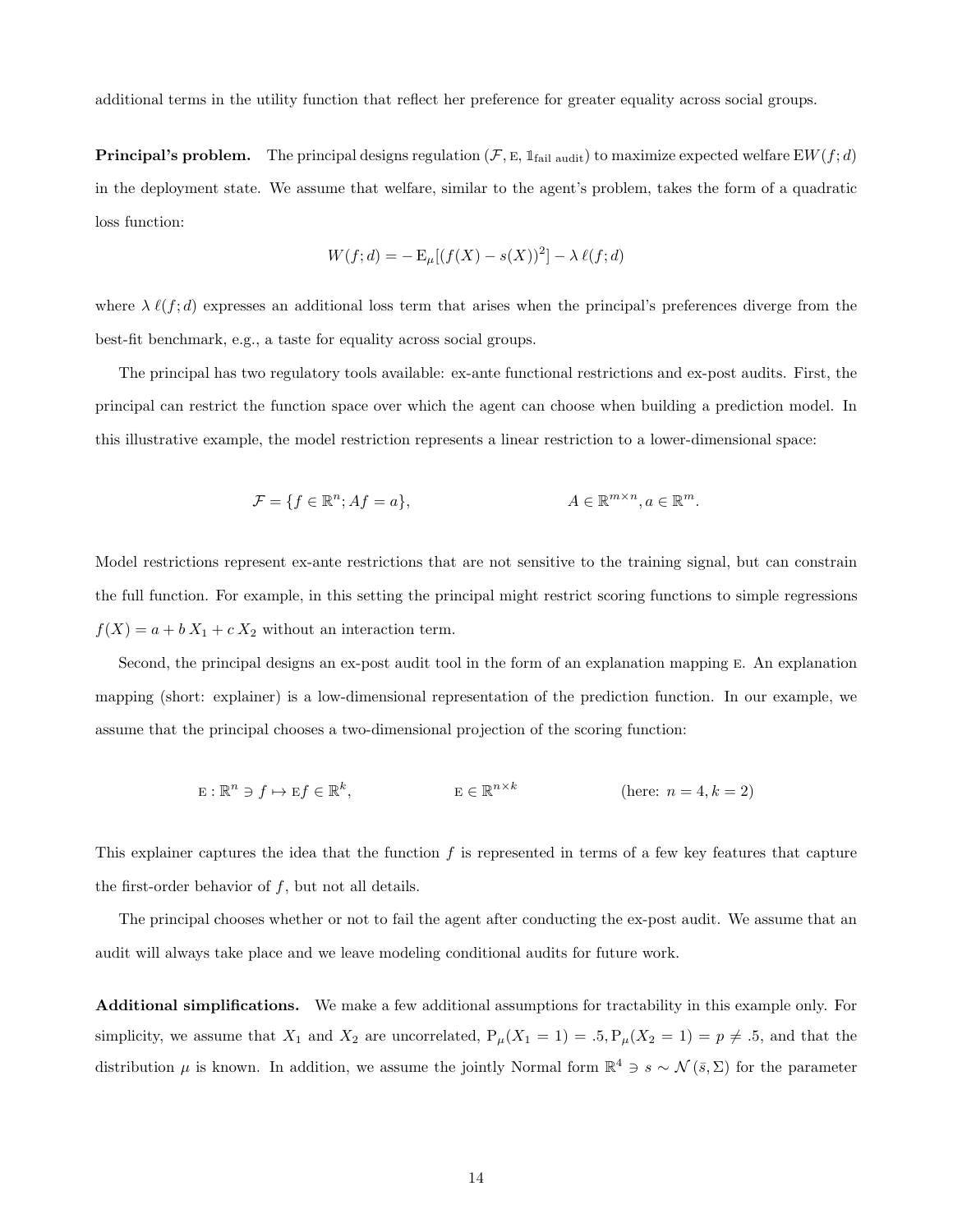distribution that govern default, where

$$
\Sigma = \sigma_0^2 \begin{pmatrix} 1 & 1 & 1 & 1 \\ 1 & 1 & 1 & 1 \\ 1 & 1 & 1 & 1 \\ 1 & 1 & 1 & 1 \end{pmatrix} + \sigma_1^2 \begin{pmatrix} 1 & 0 & 1 & 0 \\ 0 & 1 & 0 & 1 \\ 1 & 0 & 1 & 0 \\ 0 & 1 & 0 & 1 \end{pmatrix} + \sigma_2^2 \begin{pmatrix} 1 & 1 & 0 & 0 \\ 1 & 1 & 0 & 0 \\ 0 & 0 & 1 & 1 \\ 0 & 0 & 1 & 1 \end{pmatrix} + \frac{\sigma_2^2 \mathbb{I}}{\begin{pmatrix} 1 & 1 & 0 & 0 \\ 0 & 0 & 1 & 1 \\ 0 & 0 & 1 & 1 \end{pmatrix}} \text{ cell-specific variation}\n\text{correlation across all cells}\n\text{ correlation within } X_1 \text{ cells}\n\text{ correlation within } X_2 \text{ cells}
$$

where  $\sigma_0^2 > \sigma_1^2 \ge \sigma_2^2 > \sigma_3^2$ . For this illustration, we also assume that the agent type  $\theta$  is fixed, and that the data generating process s is fully revealed to the agent in the training stage.

Information loss and explainers. The key assumption in this setup is that the principal is limited in the amount of information she can learn about the prediction function through the explainer. We express this information loss in the assumption the explainer is a two-dimensional projection of the four-dimensional prediction function.

In [Figure 2,](#page-15-0) we show the two possible explainer mappings the principal can choose in this simple example. Here, the principal can for instance learn about the average difference in predicted values across the  $X_1$  cells, or she can learn about the average difference in the  $X_2$  dimension (corresponding to the two different solid lines). For sake of exposition, we assume the variance of  $X_1$  is always greater than the variance of  $X_2$  (individuals are more evenly split between  $X_1 = 0$  and  $X_1 = 1$  than between  $X_2 = 0$  and  $X_2 = 1$ .<sup>4</sup>

Definition (Best prediction explainer). The explanation mapping that preserves the most information about the overall behavior of the prediction function.

In this setting, the explainer that summarizes the difference in predicted values across the  $X_1$  cells is the best prediction explainer. Intuitively, since we assume the distribution of individuals across values of  $X_1$  is more even than the distribution across values of  $X_2$ , we learn more about the behavior of the model if we split according to the dimension that results in more equally sized groups.

**Example:** Medical Testing The insurance company decides under what conditions to reimburse costs for invasive tests for heart attack in a setting where testing decisions are based on a statistical prediction model. The company's preferences are given by  $W(f; d) = -\mathbb{E}_{\mu}[(f(X) - s(X))^2]$ , that is, the company prefers a prediction model that maximizes fit. In order to guard against prediction functions that induce over-testing, the insurance company can decide to limit the admissible types of prediction models and can design an ex-post audit of the prediction model. The insurer's key constraint is that it is limited in the amount of information it can request about the prediction model in the audit. This limitation could arise because the prediction model is proprietary

<sup>&</sup>lt;sup>4</sup>In principle, our general model would also allow for explainers that combine the effect of multiple variables into a single parameter. To simplify the exposition, we have chosen this example so that all explainers have a simple representation.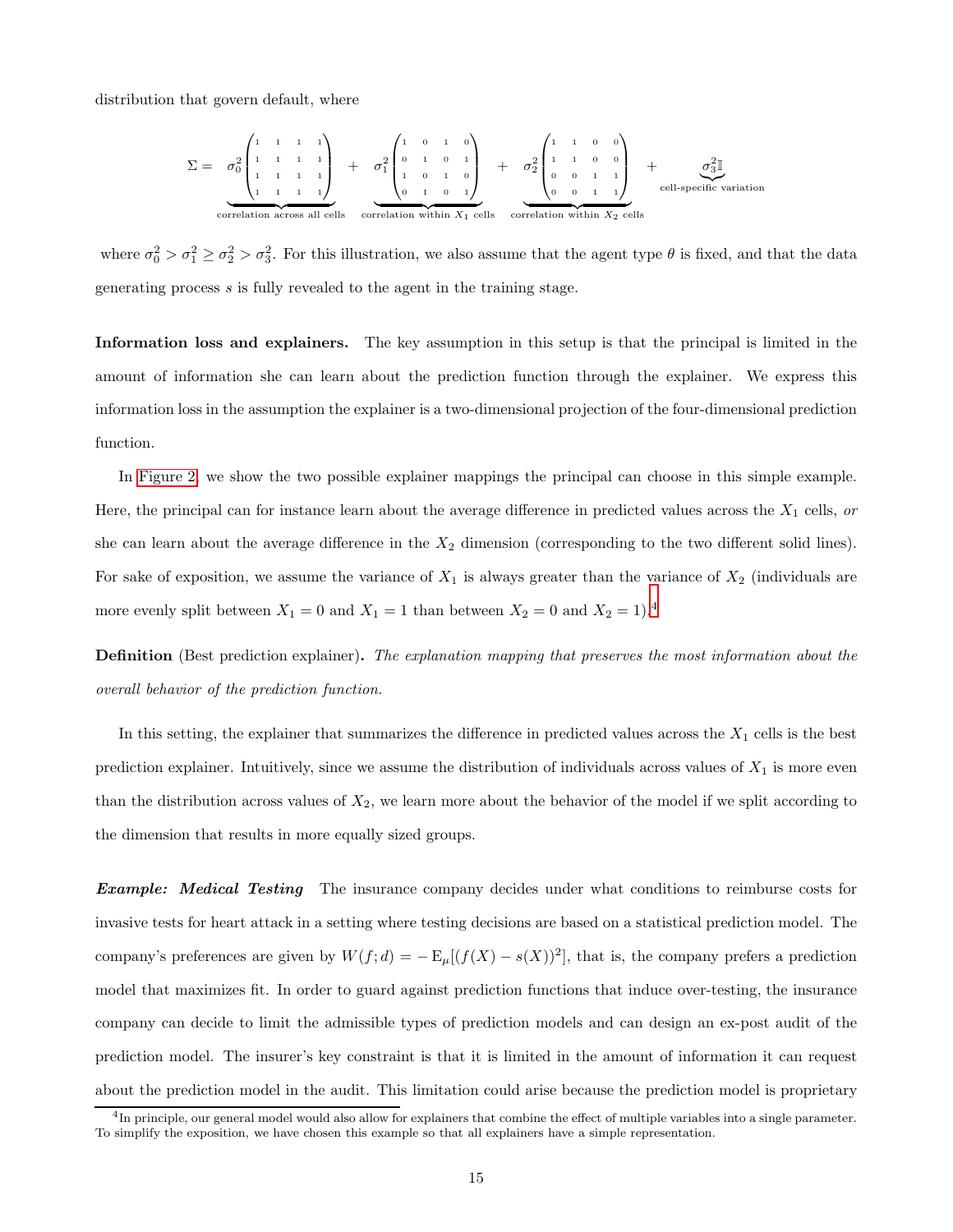<span id="page-15-0"></span>

Figure 2: Two of the possible explanation mappings

Notes. The figure shows a schematic representation of the two possible explanation mappings in our example. The left panel shows the 'best prediction explainer', which summarizes how the model behaves along the  $X_1$ dimension. This explainer maximizes the information about the overall behavior of the model The right panel shows the 'targeted explainer' that summarizes how the model behaves along the  $X_2$  dimension. This explainer maximizes the information about the source of preference misalignment between principal and agent.

information or because the insurer has limited resources to conduct an audit. The insurer might specify that the only admissible prediction functions are logit models with up to five variables that can be fully inspected in the ex-post audit. Alternatively, the insurer might not specify any restrictions on the admissible prediction function but conduct an audit based on a simpler proxy model of the prediction model.

**Example:** Lending A financial regulator designs regulatory policy for the lending industry which relies on credit scoring models for loan underwriting. The regulator's preferences are given by  $W(f; d) = - \mathbb{E}_{\mu}[(f(X) (s(X))^2$ , that is she prefers a prediction model that maximizes fit. The regulator can issue guidance on the types of credit scoring models allowed and can design an ex-post audit scheme. The regulator's key constraint is that she is limited in the amount of information she can request about the credit scoring model either because she has limited resources to process information or because her legal mandate limits her ability to request more indepth information from the lender. Financial regulators frequently issue guidance on what is admissible in credit scoring with the most important legislation being the Fair Credit Reporting Act and Equal Credit Opportunity Act. Enforcement of these regulations relies on regulatory exams that are typically conducted after a credit scoring model has been built and inspect summary statistics and proxy models of the underlying credit scoring models.

**Example: Hiring** An employer designs criteria for using a third-party hiring agency. The employer's preferences are given by

$$
W(f; d) = - \mathbb{E}_{\mu}[(f(x) - s(x))^{2}] - \lambda (\mathbb{E}_{\mu}[f(X)|G = 0] - \mathbb{E}_{\mu}[f(X)|G = 1])^{2}.
$$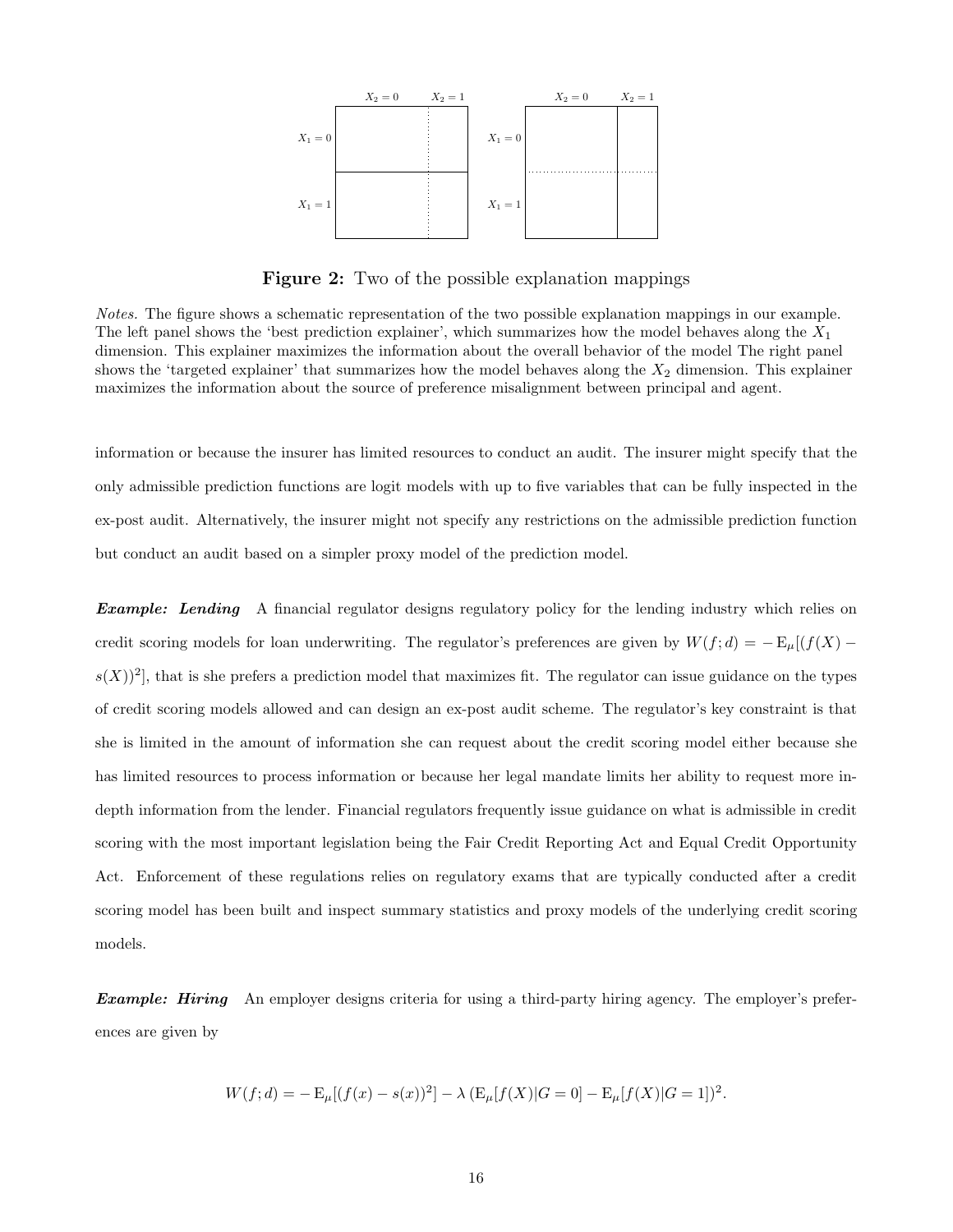where the final term expresses that she has a distaste for inequality across protected groups, such as ethnic and racial minorities. The employer can decide to specify the type of prediction function she wants the hiring agency to employ and can design an ex-post audit tool. The employer's key constraint is that she is limited in the amount of information she can request about the prediction model either because the hiring agency's model is proprietary or because she has limited resources to analyze the model. She might specify that the only admissible prediction functions are logit models with up to five variables that can be fully inspected in the ex-post audit. Alternatively, she might not specify any restrictions on the admissible prediction function but conduct an audit based on a simpler proxy model of the prediction model.

Timing. The game between principal and agent has the following stages.

- 1. Rule-setting stage. The principal observes the joint distribution over the deployment state d and types  $\theta$ , and chooses a model restriction  $\mathcal F$  and an explanation mapping  $E$  to maximize expected welfare.
- 2. Training stage. Agents observe the type  $\theta$  and receive a signal about the deployment state, and choose a function  $f \in \mathcal{F}$  to maximize their expected utility.
- 3. Deployment stage. The deployments state  $d \in \mathcal{D}$  is realized. Along with the deployment state, a public signal  $g(f; d)$  about the outcome is realized.
- 4. Audit stage. The principal audits f based on the signal  $g(f; d)$  and the explanation  $Ef \in \mathcal{E}$ .
- 5. Payoff stage. Agents' utilities  $U_{\theta}(f; d) c \mathbb{1}_{\text{audit fails}}$  and welfare  $W(f; d)$  are realized. (For now, assume  $c = \infty$ , so that the agent will always avoid a failed audit.)

#### 2.1.1 Optimal Regulatory Policy

Solving the game backwards, we now consider different possible actions for the principal. We show that (i) not imposing any regulation on the agent leads to maximal bias (or distortions) in the prediction function; (ii) restricting the agent to prediction functions that can be fully captured by the best prediction explainer eliminates the bias and but introduces welfare costs from higher variance; (iii) not restricting the scoring function but conducting ex-post audits can achieve the first best depending on the type of audit tool used. The first best solution represents the solution in the absence of any frictions such as preference misalignment and asymmetric information. It is the solution the regulator would implement if she were able to design the prediction function herself.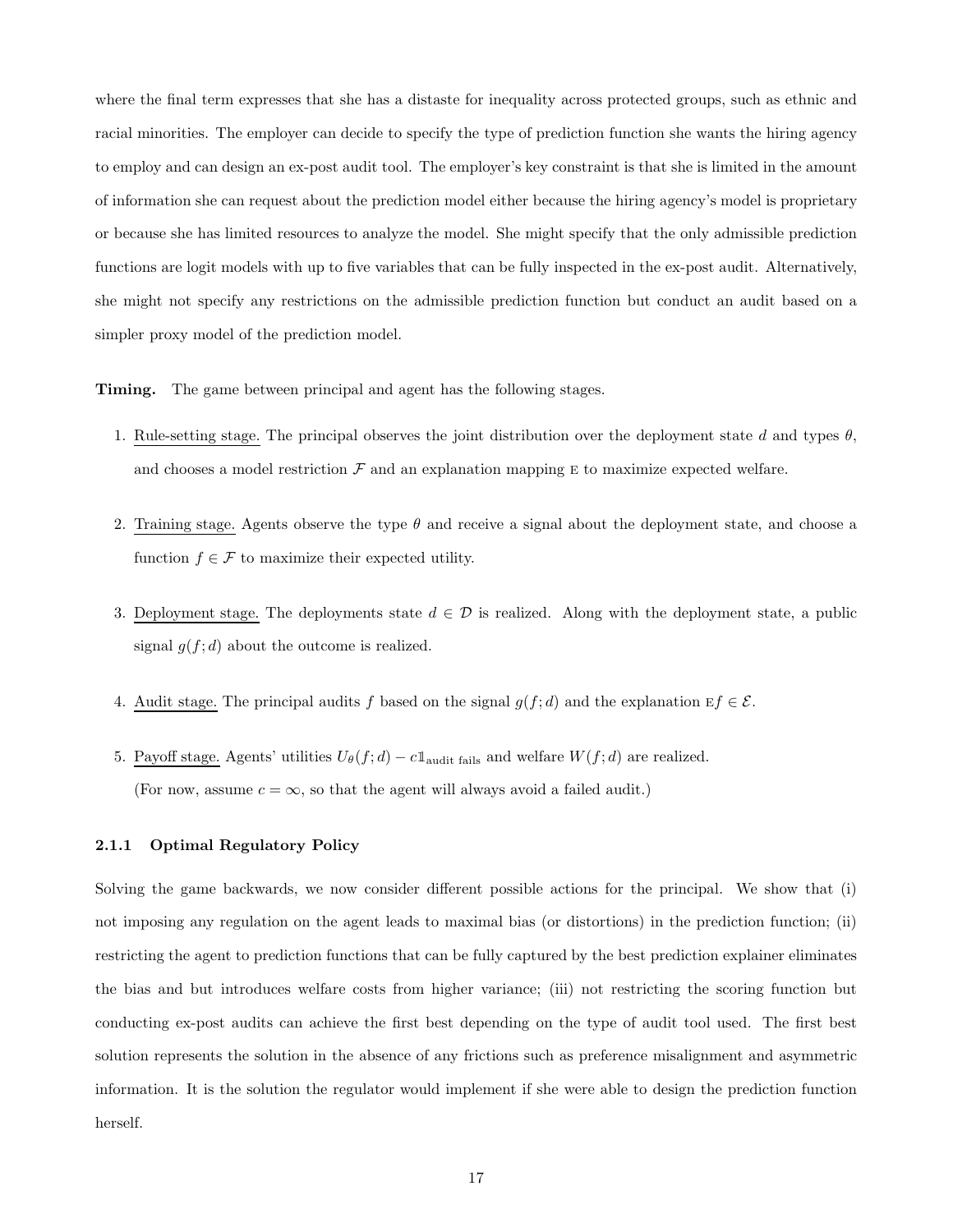No restrictions, no audit. First, assume there is no regulation (no restriction on the prediction function and no audit). In this case, the misaligned agent will distort the prediction function to reflect his preferences and lead to maximal bias. Expected welfare is reduced due to the bias introduced by the misaligned agents.

**Example: Medical Testing** The misaligned practitioners distort the prediction model by shifting risk predictions up on average,

$$
f(X) = (\alpha + \Delta_{\text{overall}}) + \beta X_1 + \gamma X_2 + \delta X_1 \cdot X_2.
$$

Expected welfare is reduced relative to the first-best choice  $f \equiv s$  (for which welfare is zero) due to the bias introduced by the misaligned agents,

$$
E[W(f; d)] = -\Delta_{\text{overall}}^2.
$$

**Example:** Lending The misaligned lender distorts the credit score by shifting credit scores up on average and also give applicants with high utilization relatively higher credit scores,

$$
f(X_1, X_2) = (\alpha + \Delta_{\text{overall}}) + \beta X_1 + (\gamma + \Delta_{\text{high utilization}}) X_2 + \delta X_1 \cdot X_2.
$$

Expected welfare is reduced relative to the first-best choice  $f \equiv s$  (for which welfare is zero) due to the bias introduced by the misaligned agents,

$$
E[W(f;d)] = -(\Delta_{\text{overall}} + p\Delta_{\text{high utilization}})^2 - p(1-p)\Delta_{\text{high utilization}}^2.
$$

**Example: Hiring** The misaligned hiring agency builds the best fit prediction model. This prediction function leads to an expected welfare loss equal to the employer's weight on distributional equity,

$$
E[W(f;d)] = -\lambda \left( E_{\mu}[s(X)|G=0] - E_{\mu}[s(X)|G=1] \right)^{2}.
$$

This policy leads to maximal distortion, representing an inefficient welfare outcome.

Ex-ante model restrictions. Second, assume that the principal restricts the admissible prediction functions. This solution is successful at eliminating bias but comes at the cost of introducing variance because the exante model restriction no longer allows the agent to exploit the information in the training signal about the deployment state. The principal faces a form of bias–variance trade-off. If the principal imposes no restriction on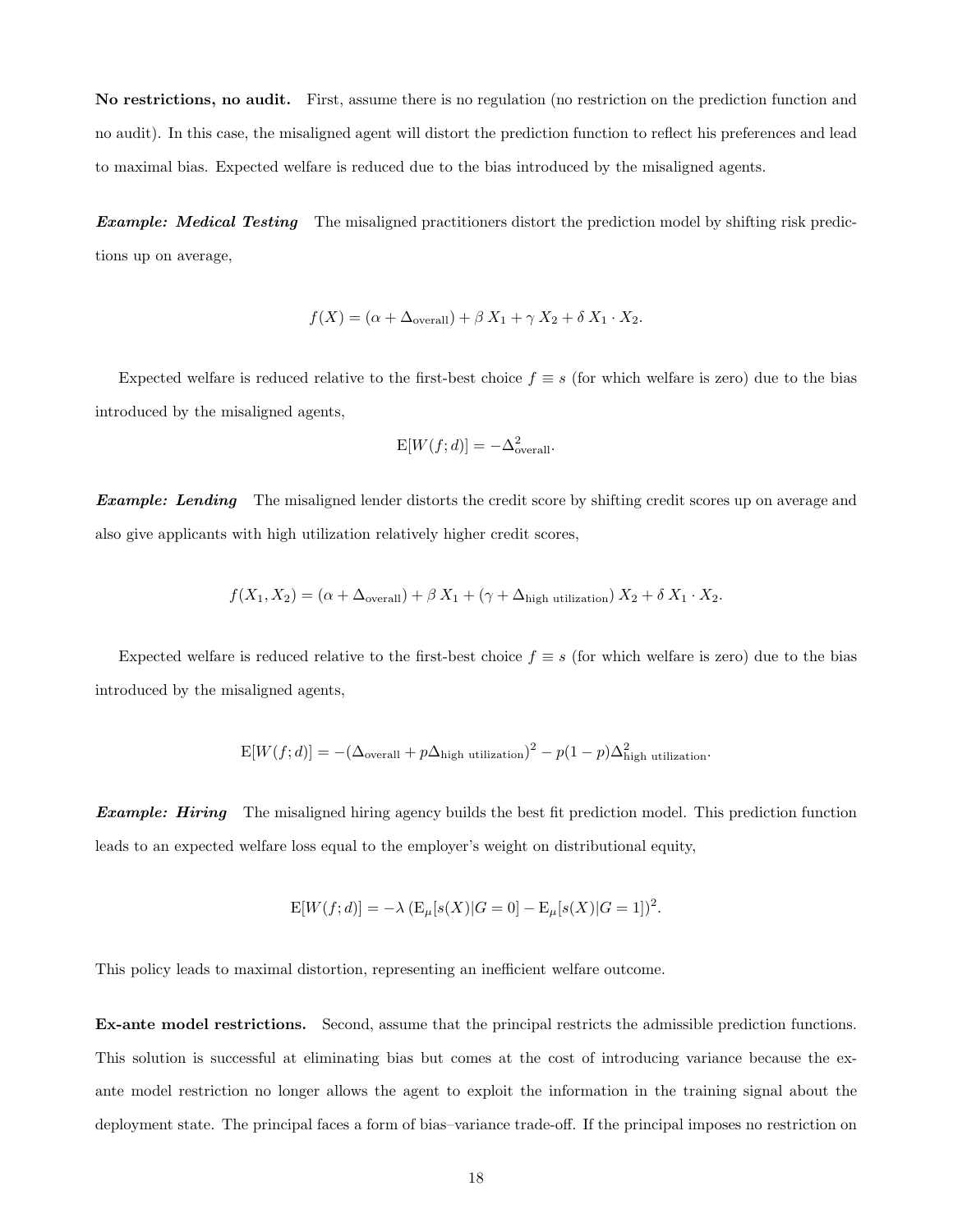the prediction function, she risks that the agent will distort the prediction function in line with his preferences. In contrast, if she restricts the prediction function in order to eliminate this bias, she has to accept higher variance since the prediction function is more likely to mis-predict given the ex-ante restrictions. In the full model below, we show generally that if the size of the preference misalignment is small relative to the variance of the underlying parameters governing the outcome of interest, imposing ex-ante restrictions on the prediction function is never optimal.

**Example:** Medical Testing The agent and the principal disagree about the intercept term in the prediction function f. If the misalignment is large enough, the principal can fix the overall expectation ex-ante. The misaligned medical practitioner now builds a prediction function of the form

$$
f(X) = \underbrace{\mathrm{E}[\alpha + .5\beta + p\gamma + .5p\delta]}_{\text{overall expectation fixed ex-ante}} + b(X_1 - .5) + c(X_2 - p) + d(X_1 - .5) \cdot (X_2 - p)
$$

to comply with the restrictions imposed by the principal. While this policy perfectly aligns choices from the restricted set (similar to the aligned delegation solution in [Frankel, 2014](#page-41-12)), it comes at the cost of not fully tracking the realized value of  $\gamma$ , yielding welfare of  $E[W(f; d)] = -\text{Var}(\alpha + .5\beta + p\gamma + .5p\delta)$ . The welfare loss is driven by the variance induced by the ex-ante restriction.

**Example:** Lending When the misalignment between regulator and lender is large and the regulator considers ex-ante restrictions as the only policy options, then the regulator would restrict the agent to build credit scoring functions of the form

$$
f(X_1, X_2) = \underbrace{\mathrm{E}[\alpha + .5\beta] + (\mathrm{E}[\gamma + .5\delta]) X_2}_{\text{overall expectation and effect of } X_2 \text{ fixed ex-ante}} + b(X_1 - .5) + d(X_1 - .5) \cdot X_2.
$$

The agent is still allowed to fit the coefficient on past default  $X_1$  and its interaction with utilization  $X_2$  after observing the training signal because the lender and regulator preferences are aligned over this component. The downside of the restriction is that these parameters cannot be adjusted to respond to the realization of the parameters that govern default, and there now is welfare loss due to the variance induced by a scoring function that cannot flexibly respond to the information about the deployment state for a total welfare of

$$
E[W(f;d)] = -\left( \text{Var}(\alpha + .5\beta + p(\gamma + .5\delta)) + p(1-p)\left( \text{Var}(\gamma + .5\delta) \right) \right).
$$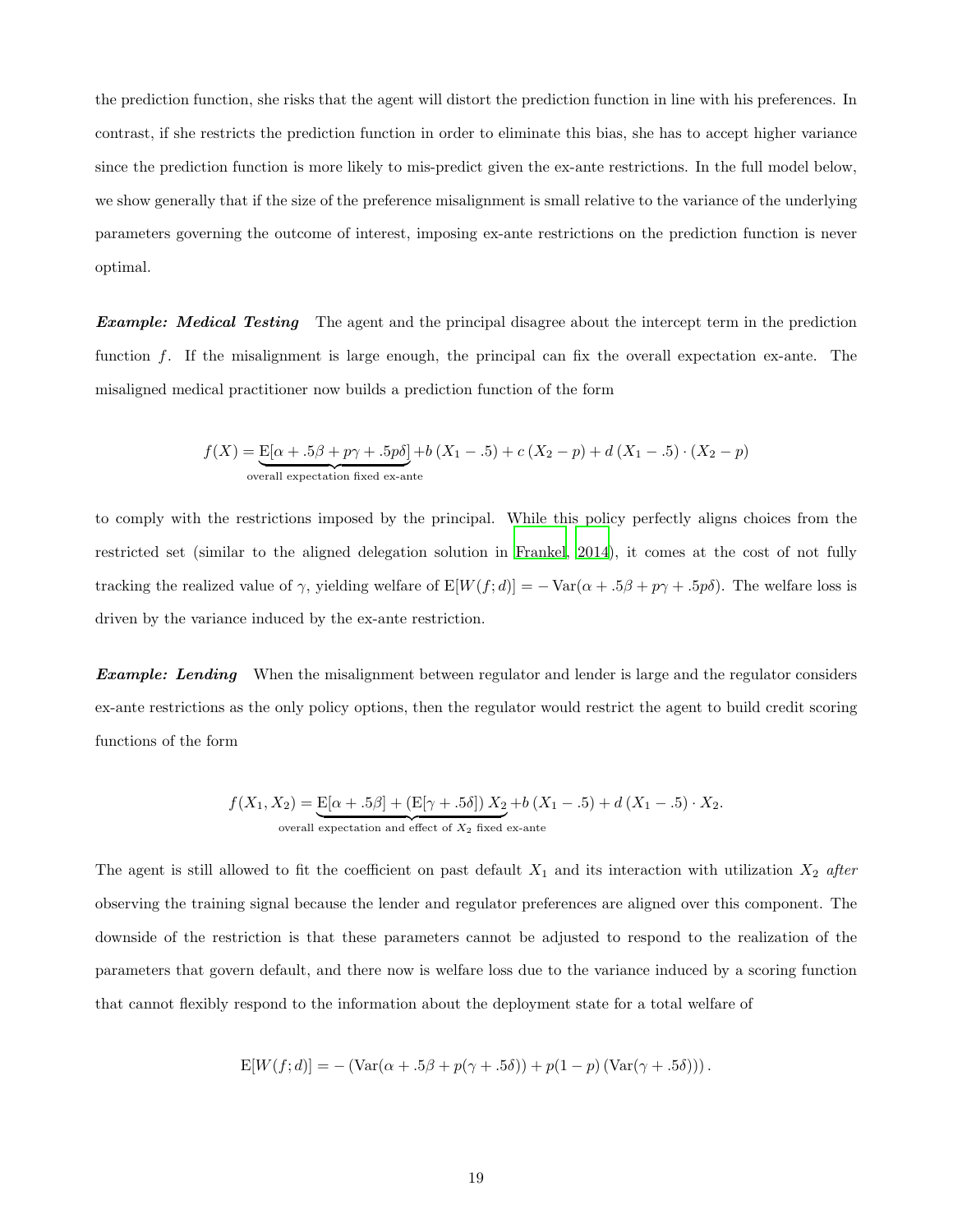**Example:** Hiring Assume that the first variable  $X_1$ , relevant job experience, is uncorrelated with minority status but that the second variable  $X_2$ , a high school degree, is negatively correlated with minority status. If the employer's preference for equality is large enough, the employer imposes an ex-ante restriction that fixes the coefficients associated with  $X_2$ . The misaligned medical practitioner now builds a prediction function of the form

$$
f(X) = a + b(X_1 - .5) + \underbrace{E[\gamma + .5\delta]}_{\text{effect of } X_2 \text{ fixed ex-ante}} X_1 - .5) \cdot X_2.
$$

An extreme version of this restriction would be to force the prediction model to leave out  $X_2$  completely, which would ensure equal distribution of predicted values across groups. While this restriction perfectly aligns choices over the prediction function, it comes at the cost of restricting the agency from adjusting the prediction parameters to the information about the data generating process received in the training signal, leading to welfare loss due to variance induced by the ex-ante restrictions. The expected welfare under this restriction is

$$
E[W(f;d)] = -p(1-p) \operatorname{Var}(\gamma + .5\delta).
$$

**Audit based on ex-post signal.** Third, the principal could audit based on the public signal  $g(f; d)$ . However, the principal faces a challenge. The principal cannot distinguish whether an adverse public signal is likely due to the choice of the prediction function by the agent, or an adverse realization of either the distribution  $\mu$  over observables X or the parameters of the data generating process  $s(X)$ . Indeed, we will argue in [Section 4](#page-30-0) that the principal is unable to rely on the public signal about the realized outcome to take her audit decision: Since the choice f of the agent does not change which signal  $g(f; d)$  the principal can observe (even though f makes some outcomes much more likely than others), deciding to fail an audit for any value of  $g(f; d)$  would impose expected utility of  $-\infty$  on all agents, no matter their choice.

**Example:** Medical Testing The public signal  $g(f; d)$  consists of the fraction of patients who undergo further testing who test positive for heart attack. Penalizing the agent whenever this yield is low is generally inefficient. Since yield could be low either because of a distorted prediction model, or because there were a large number of patients with characteristics that make a heart attack difficult to predict.

**Example:** Lending The public signal  $g(f; d)$  consists of the default rate among a high-risk group of subprime loan applicants. Since only the overall default rate within this group is observed, the regulator cannot distinguish whether an adverse outcome (i.e. a very high default rate) is likely due to the choice of credit score by the lender, or the distribution of subprime borrowers, or an economic shock that increased their propensity to default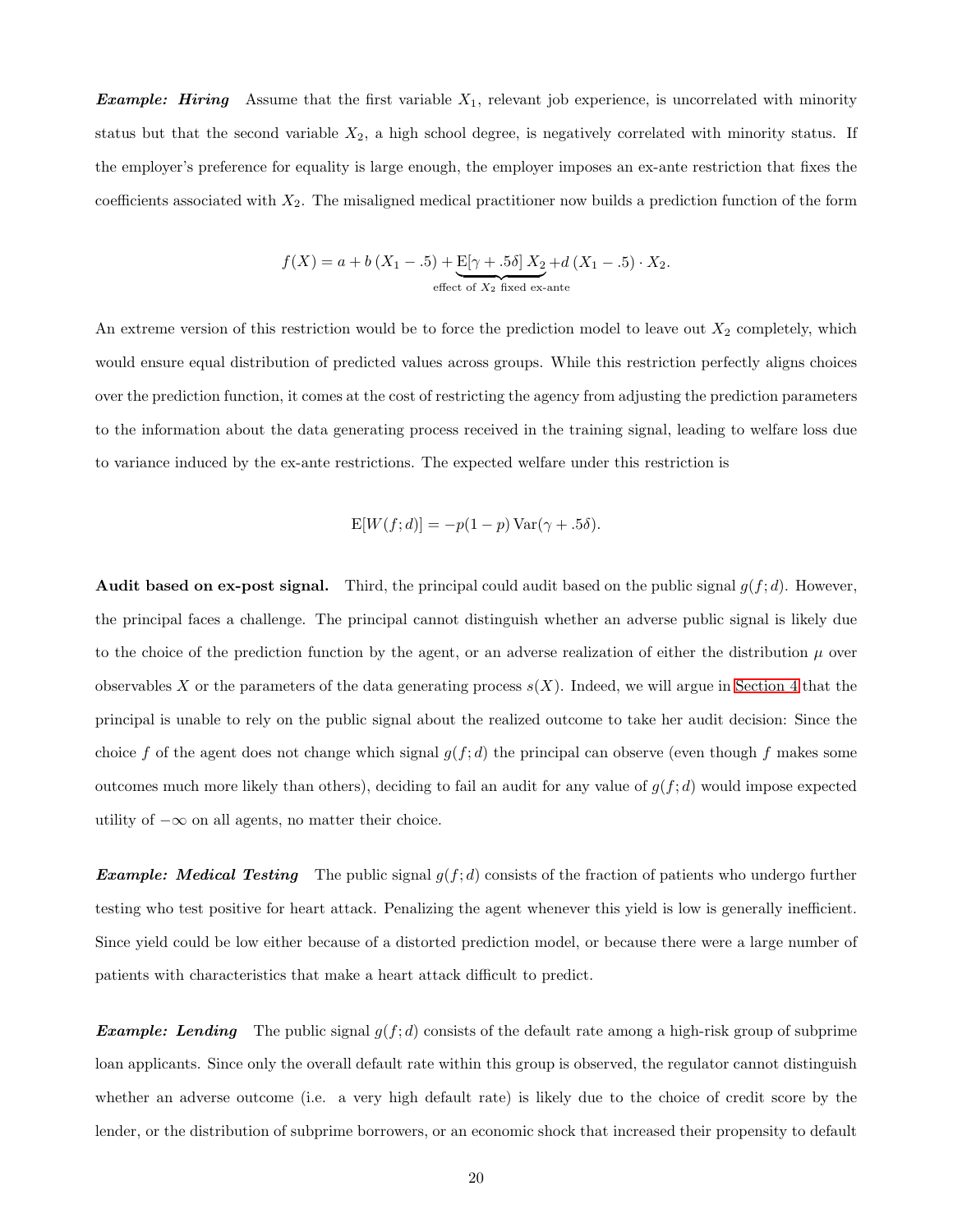exogenously.

**Example:** Hiring The public signal  $g(f; d)$  consists of the differences in job performance predictions between minority and majority groups. If there is substantial uncertainty about the distribution of minority job applicants, then the employer will not generally be able to infer whether high disparities  $g(f; d)$  is due to the agency's choice of f or the presence of a high number of job applicants with an abnormally low job performance given observables.

Audit based on prediction explainer. Fourth, we consider the case where the principal does not restrict the prediction function, but conducts an ex-post audit based on the best prediction explainer. Recall that the best prediction explainer is equivalent to a linear regression of the predicted values produced by the prediction function on an intercept and  $X_1$ . In order to pass the audit, the misaligned agent now builds a prediction function that is indistinguishable from the aligned agent's model based on the best prediction explainer. The prediction explainer partially aligns choices by enforcing  $E_0f = E_0s$ . However, the agent can still induce a distortion to reflect his preference which is not captured by the prediction explainer. Expected welfare is reduced due to this remaining bias.

**Example:** Medical Testing The medical practitioner now builds the following prediction function to pass the insurance company's audit:  $f(X) = s(X)$ . The intercept in the prediction function can no longer be distorted because this distortion would be revealed by the best prediction explainer. Expected welfare is zero and we obtain the first best, that is the regulator's preferred outcome.

**Example:** Lending The lender now builds the following credit scoring function to pass the regulator's audit

$$
f(X_1, X_2) = \alpha - p\Delta_{\text{high utilization}} + \beta X_1 + (\gamma + \Delta_{\text{high utilization}}) X_2 + \delta X_1 \cdot X_2
$$

$$
= \underbrace{s(X_1, X_2)}_{\text{first best}} + \underbrace{\Delta_{\text{high utilization}} (X_2 - p)}_{\text{not detectable by E_0}}.
$$

The lender can still induce a distortion to reflect his preference for additional risk for applicants with high credit utilization because the prediction explainer cannot distinguish between models that distort the coefficient on  $X_2$ and models that do not. Expected welfare is reduced due to this remaining bias,

$$
E[W(f; d)] = -p(1-p)\Delta_{\text{high utilization}}^2.
$$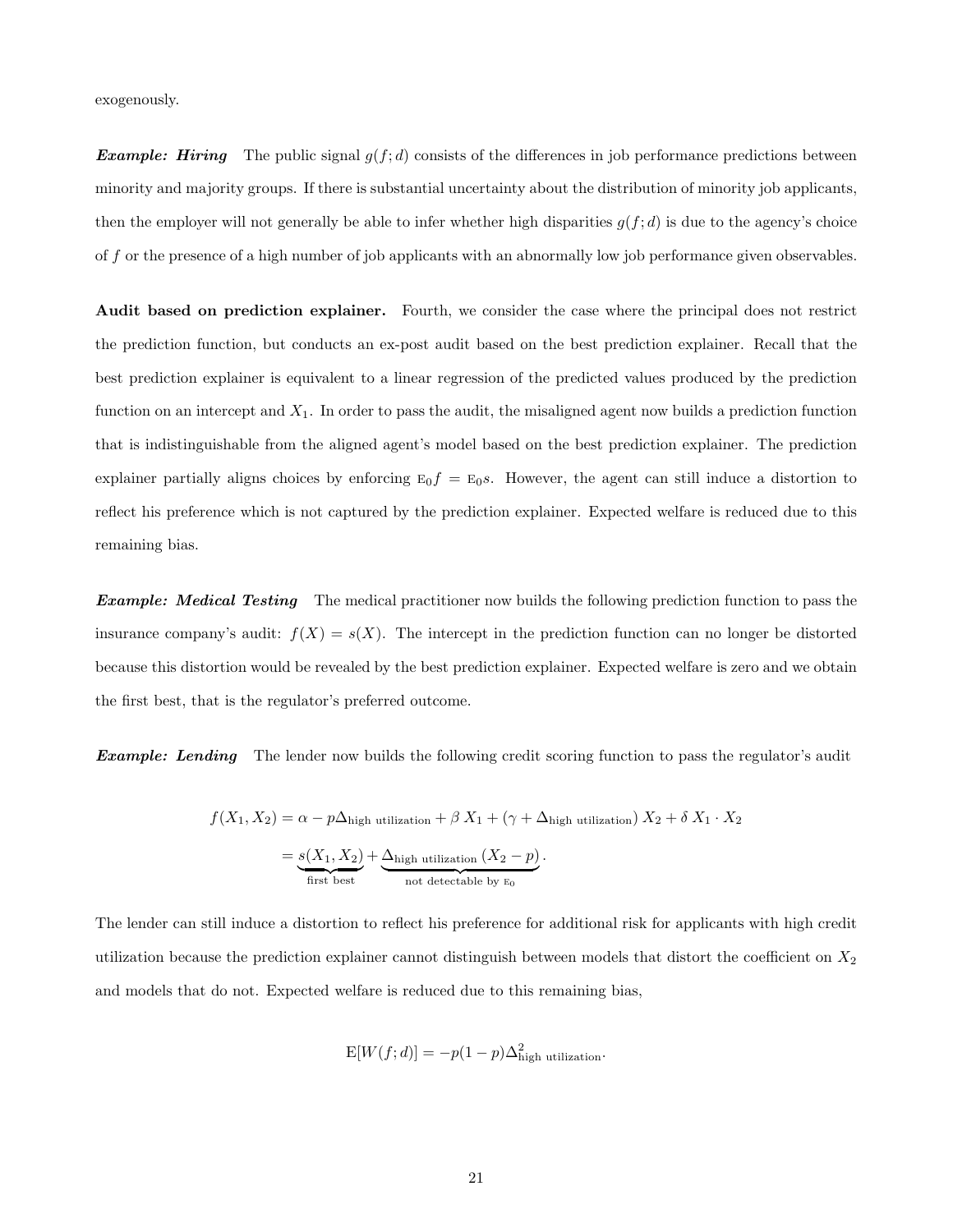**Example:** Hiring The employer audits the hiring agency's prediction function based on the best prediction explainer, which is equivalent to a regression of the predicted values on an intercept and the indicator variable of relevant job experience  $(X_1)$ . The hiring agency now builds the best-fit prediction function since the best prediction explainer focuses on the model behavior with respect to  $X_1$  but not  $X_2$  (recall that we assume that  $X_1$  and  $X_2$  are uncorrelated in this example). This prediction function leads to an expected welfare loss equal to the employer's weight on distributional equity,

$$
E[W(f;d)] = -\lambda \left( E_{\mu}[s(X)|G=0] - E_{\mu}[s(X)|G=1] \right)^{2}.
$$

This policy leads to maximal distortion, representing an inefficient welfare outcome.

Audit based on targeted explainer. Fifth, we consider the case of no ex-ante restriction and an ex-post audit based on a targeted explainer. Unlike the prediction explainer, the optimal (targeted) explainer is contextspecific and depends on the source of the preference misalignment. This audit successfully eliminates the incentive misalignment as long as the explainer is informative about all dimensions of misalignment. This solution can achieve the first-best outcome for the principal.

**Example:** Medical Testing The optimal (targeted) explainer in this case is  $E^* f = E_\mu[f(X)]$ , corresponding to the intercept in a regression on a constant only. Similar to the case of the best prediction-based audit, the targeted audit successfully eliminates the incentive misalignment and achieves the first best, that is the regulator's preferred outcome.

**Example:** Lending The optimal (targeted) explainer corresponds to linear regression of the agent's credit score on a constant and  $X_2$ , or equivalently,

$$
\mathbf{E}^* f = \begin{pmatrix} \mathbf{E}_{\mu}[f(X)|X_2 = 0] \\ \mathbf{E}_{\mu}[f(X)|X_2 = 1] \end{pmatrix}.
$$

This targeted audit successfully eliminates the incentive misalignment because the explainer is informative about both dimensions of misalignment. This solution achieves the first-best credit score  $f = s$  for the regulator.

**Example:** Hiring The optimal (targeted) explainer corresponds to the coefficient on  $X_2$  in a linear regression of the agent's prediction function on a constant and  $X_2$ , whether the applicant has a high school degree, or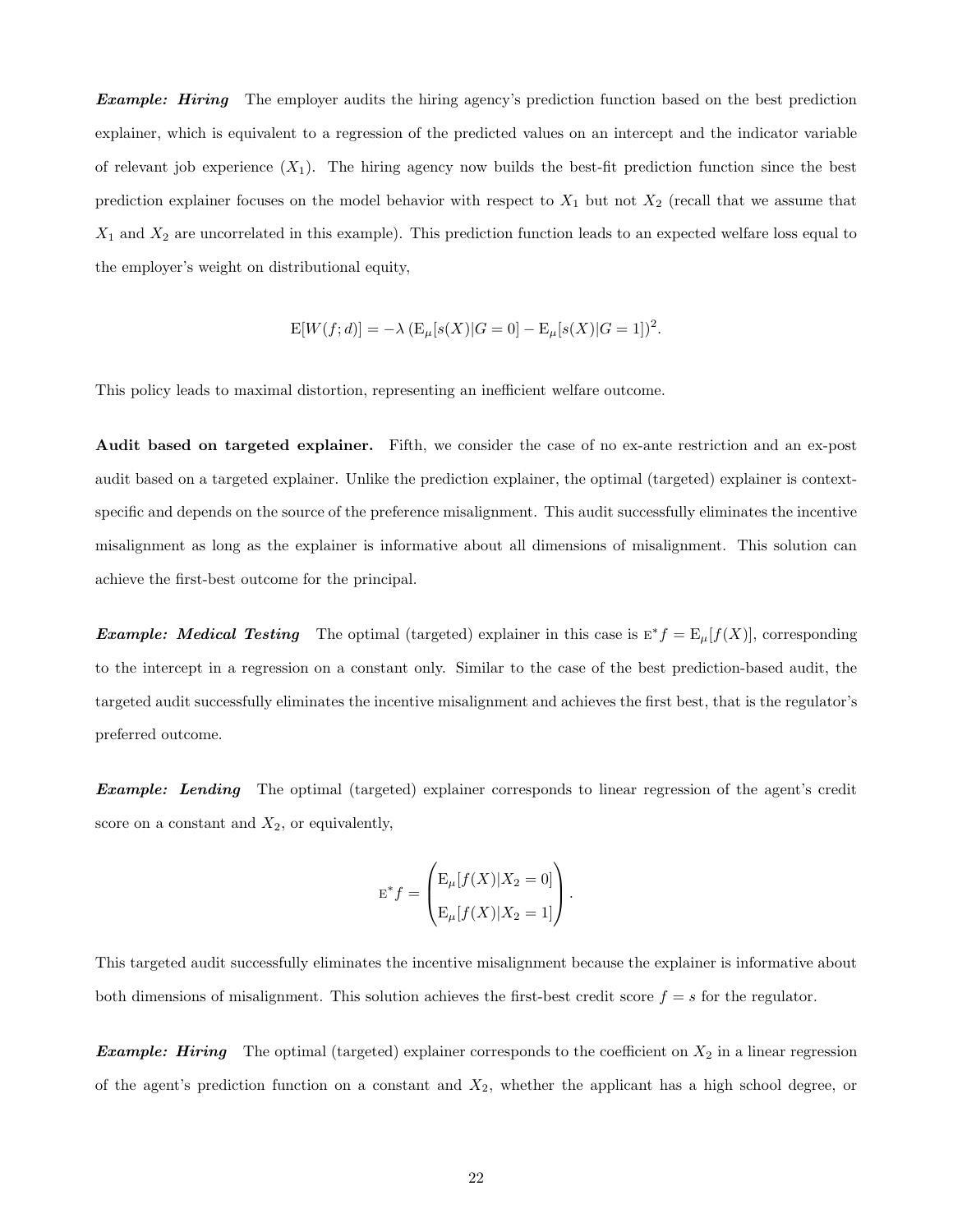equivalently,

$$
E^* f = \left( E_\mu[f(X)|X_2 = 1] - E_\mu[f(X)|X_2 = 0] \right).
$$

This targeted audit successfully eliminates the incentive misalignment because the explainer is informative about the variable that drives the incentive misalignment. Recall that we assume that the agent knows the principal's weight on equality  $\lambda$ . This implies that in order to pass the audit, the agent builds a prediction function that reflects the principal's taste for equal predictions across groups. This solution achieves the first best, that is the regulator's preferred outcome.

The role of dimensionality. In the above example, the ex-post audit based on the targeted explainer was able to achieve the first best solution that is, the regulator's preferred outcome. Intuitively, we were able to achieve first best both because the sources of misalignment were known and because the dimensionality of the explainer  $(k = 2)$  was greater or equal to the dimensionality of the preference misalignment. If the dimensionality of the preference misalignment exceeds that of the explainer, we are no longer able to achieve first best.

**Example:** Medical Testing The practitioner's misalignment could take on one additional dimension beyond the misalignment over the intercept. In this case, the targeted explainer could still achieve first best. However, if the misalignment were to also apply to specific sub-groups, e.g., those defined by a past heart attack and unfavorable EKG tests, then we are no longer able to achieve the first best with a two-dimensional explainer.

Example: Lending Assume the lender's preference misalignment has an additional dimension,  $\Delta(X_1, X_2)$  =  $\Delta_{\text{overall}} + \Delta_{\text{high utilization}} X_2 + \Delta_{\text{interaction}} X_2 \cdot X_1$ . Now, we are no longer able to achieve the first-best score with a two-dimensional explainer.

**Example: Hiring** If minority shares also differed by the interaction between college degree and job experience, then a two-dimensional explainer would no longer achieve the first best. A two-dimensional explainer could still achieve a second-best as long as the variation in minority share and the employer's preference for equality are not too high.

## <span id="page-22-0"></span>3 Documenting the Empirical Relevance of Optimal Regulation

This section demonstrates the empirical relevance of our theoretical results on the optimal regulation of algorithmic predictions in the context of consumer lending. We describe our data, the empirical setup, and our main results.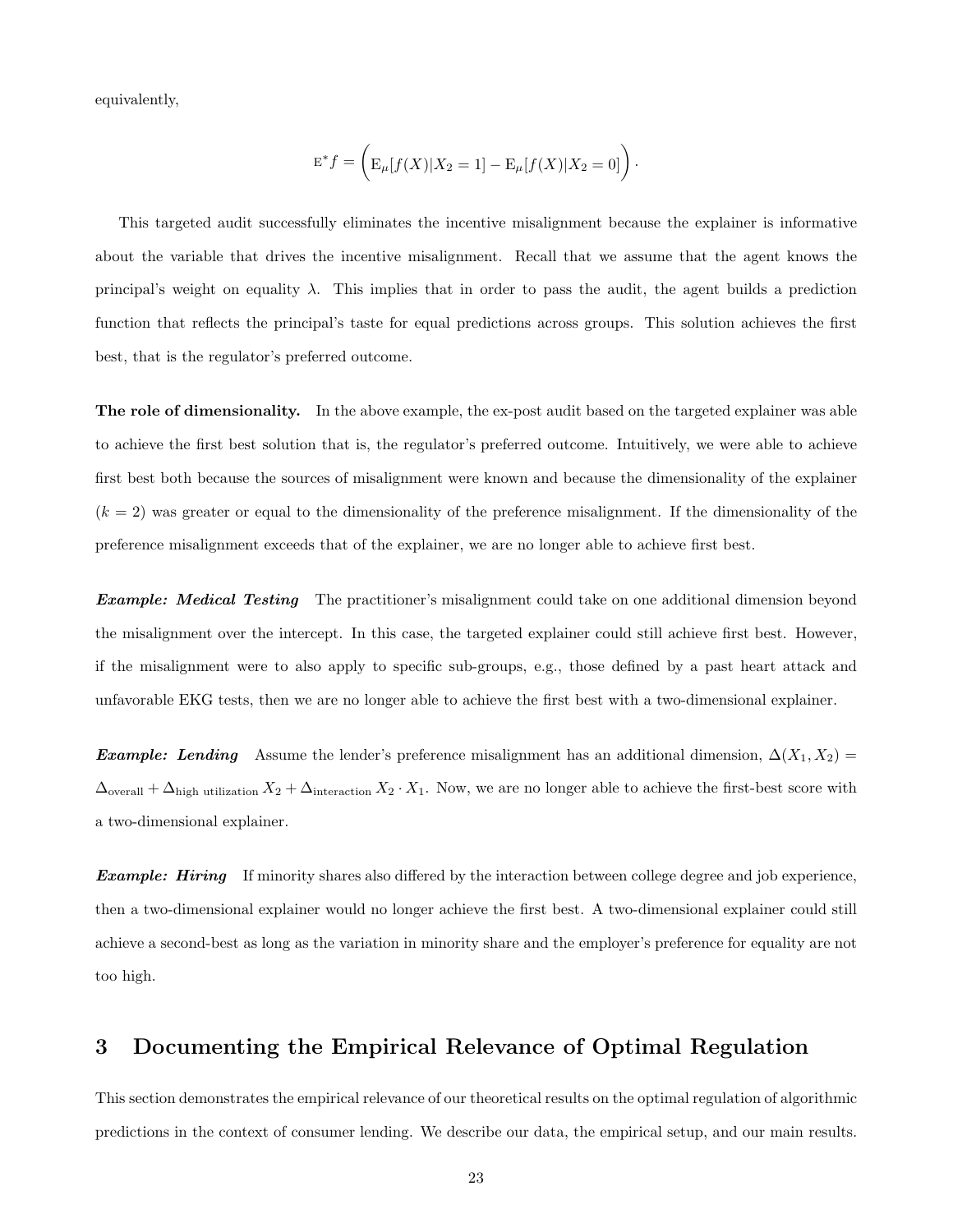We show that different regulatory tools discussed above produce meaningful differences in the extent to which the lender can generate misaligned credit scoring models. Our demonstration is based on neural networks of varying complexity.

### 3.1 Data

Our base data set is a random sample of about 300k credit bureau files that have a newly opened credit card in 2012. This sample is drawn from a larger credit bureau panel. In our empirical application, we focus on credit cards since they are a widely used credit product for which algorithmic underwriting is already in use by some providers. For our preliminary empirical demonstration, we take a further subsample of 50k files, which we split into a training dataset (50% of the sample) and a test data set (50% of the sample).

Our main prediction outcome is credit card default of any severity up to 24 months after the card was opened. We denote this outcome by  $Y \in \{0,1\}$ . The data set contains several hundred credit report attributes, including detailed default histories, debt balances, utilization, credit report inquiries, and current and past debt payment obligations. For each variable, we create outlier and missing value flags and include these in the set of variables to predict default. We transform all balance variables into logs. [Table 2](#page-44-0) shows summary statistics for ten variables with the highest importance value across a set of baseline prediction models of credit card default trained using XGBoost, RandomForest, elastic net, and neural net algorithms (see [Table 5](#page-46-0) for performance summaries using the 300k sample with all available covariates and a 80%/20% train–test split). For our preliminary empirical illustration, we restrict the number of covariates to 50.

In addition to the credit report attributes, we use an indicator for whether an individual belongs to an ethnic/racial minority. We draw on prior work performed by [Blattner and Nelson \(2021\)](#page-40-8) which computes minority/nonminority status following the industry-standard BISG methodology using name and geographic information to predict race and ethnicity (see [Blattner and Nelson](#page-40-8), [2021,](#page-40-8) for extensive validation of this imputation measure using a fuzzy-match with HMDA data).<sup>5</sup> We aggregate all ethnic and racial minorities into a single minority category and define its complement as the non-minority (or majority) group.

<sup>&</sup>lt;sup>5</sup>BISG uses a two-step procedure to assign race and ethnicity. First, the procedure follows an approach developed by Sood and Laohaprapanon (2018). Their approach is implemented in a Python package available at Their approach is implemented in a Python package available at <https://github.com/appeler/ethnicolr>. They model the relationship between the sequence of characters in a name and race and ethnicity using Florida Voter Registration data. After implementing this approach, the procedure updates each individual's baseline racial/ethnic probabilities with the racial and ethnic characteristics of the census block associated with her or his place of residence in 2000 using Bayes' Rule, and we then update the Bayesian posterior again using an individual's 2010 address and the 2010 census data. An individual is assigned to a racial/ethnic category if this category has the highest posterior probability for that individual. This two-step method is similar to methods used by the CFPB to construct race and ethnicity in fair lending analysis. Work by the [CFPB \(2014](#page-40-12)) shows that combining geographic and name-based information outperforms methods using either of these sources of information alone.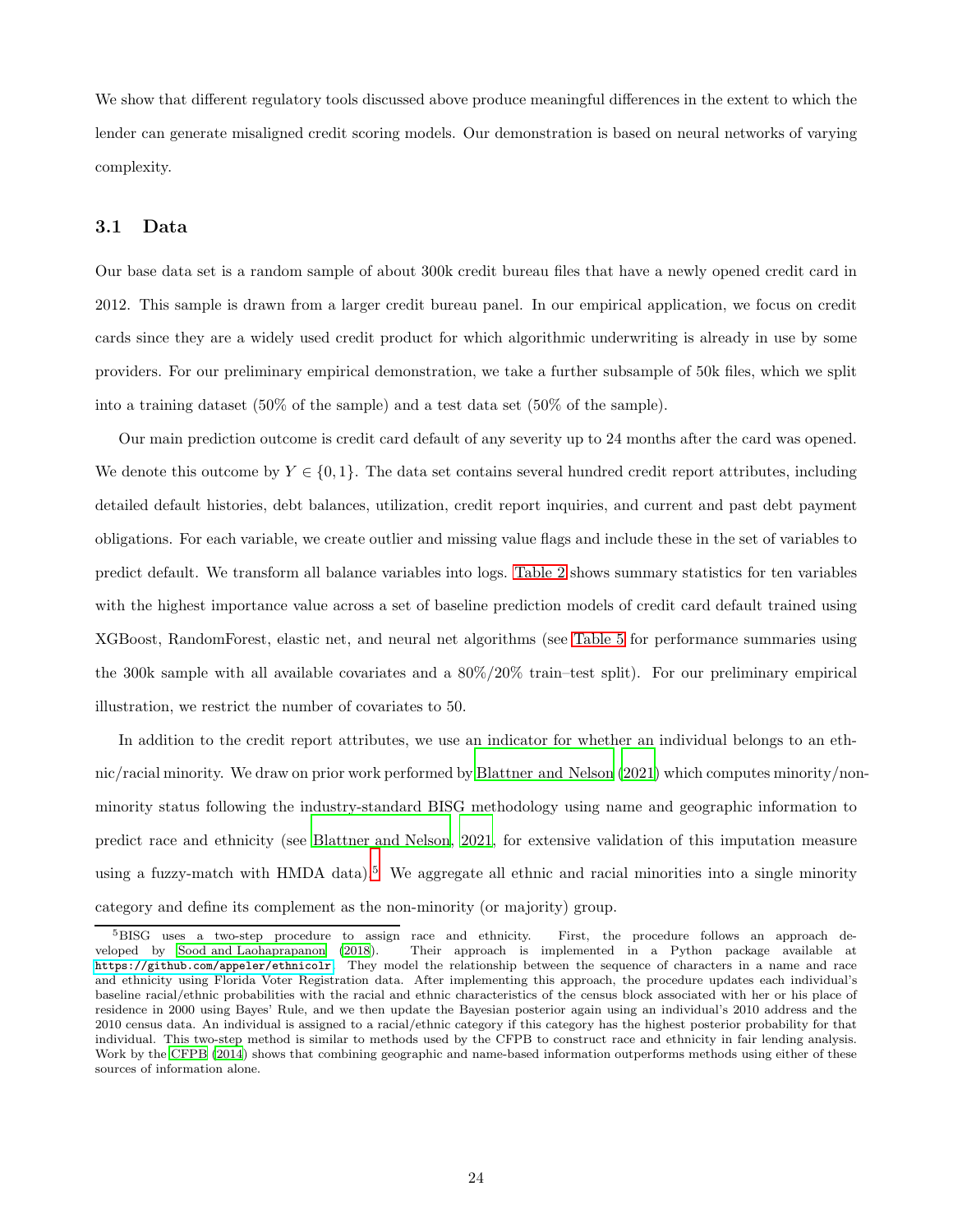### 3.2 Empirical setup

We build an empirical counterpart to our model using neural networks subject to constraints on their predictions, inspired by recent advances in the adaption of Generative Adversarial Networks (e.g. [Athey et al.](#page-40-0), [2020a\)](#page-40-0). In this empirical counterpart, we show how the regulatory approaches we evaluate in the theoretical model perform on real-world credit scoring models. We focus on two cases of preference misalignment. First, the regulator has a taste for more equal outcome across racial/ethnic group – or a taste for less disparate impact. Second, the lender has a preference for excess risk-taking for the group of subprime applicants.

#### 3.2.1 Loss Minimization

In our empirical setup, we build a series of default prediction models by solving an empirical optimization problem. To reflect the preference misalignment and regulatory constraints, we design a custom loss minimization problem with the following three components:

- 1. The predictive loss  $L(\hat{f}) = \mathbb{E}[\ell(\hat{f}(X), Y)]$ , which we here obtain from the negative log-likelihood  $\ell(\hat{Y}, Y)$  $-\left(Y\log \hat{Y} + (1-Y)\log(1-\hat{Y})\right).$
- 2. An additional loss term  $M(\hat{f})$  related to preference misalignment. In our empirical application, we specifically consider preferences that can be expressed as differences in predictions across groups  $G \in \{0,1\}$ (such as lower predicted values for minority applicants or subprime applicants), which we implement by  $M(\hat{f}) = \left(\text{E}[\text{logit}(\hat{Y})|G=1] - \text{E}[\text{logit}(\hat{Y})|G=0]\right)^2.$
- 3. A constraint  $N_{J,\beta}(\hat{f}) \leq \epsilon$  on explanations of the prediction function  $\hat{f}$ . Specifically, as an explanation we consider the linear regression coefficients  $\hat{\beta}_J$  of logit scores logit $(\hat{f}(X))$  on a set J of ten (normalized) covariates and compare them to reference coefficients  $\beta_J$  by considering their difference  $A_{J,\beta}(\hat{f}) = ||\hat{\beta}_J \beta_J \|^{2.6}$

For a given combination of predictive loss, misalignment, and explanation constraint, we fit a neural network with two hidden layers of 40 neurons on the 50 covariates in our training sample. To do so, we solve the Lagrangian version

<span id="page-24-0"></span>
$$
\min L(\hat{f}) + \lambda M(\hat{f}) + \eta N_{J,\beta}(\hat{f})
$$
\n(3)

<sup>&</sup>lt;sup>6</sup>When the predictions themselves are obtained by a ten-dimensional logit on the same covariates, then requiring that  $\hat{\beta}_J = \beta$ fully determines the prediction function, since the explanation becomes fully informative.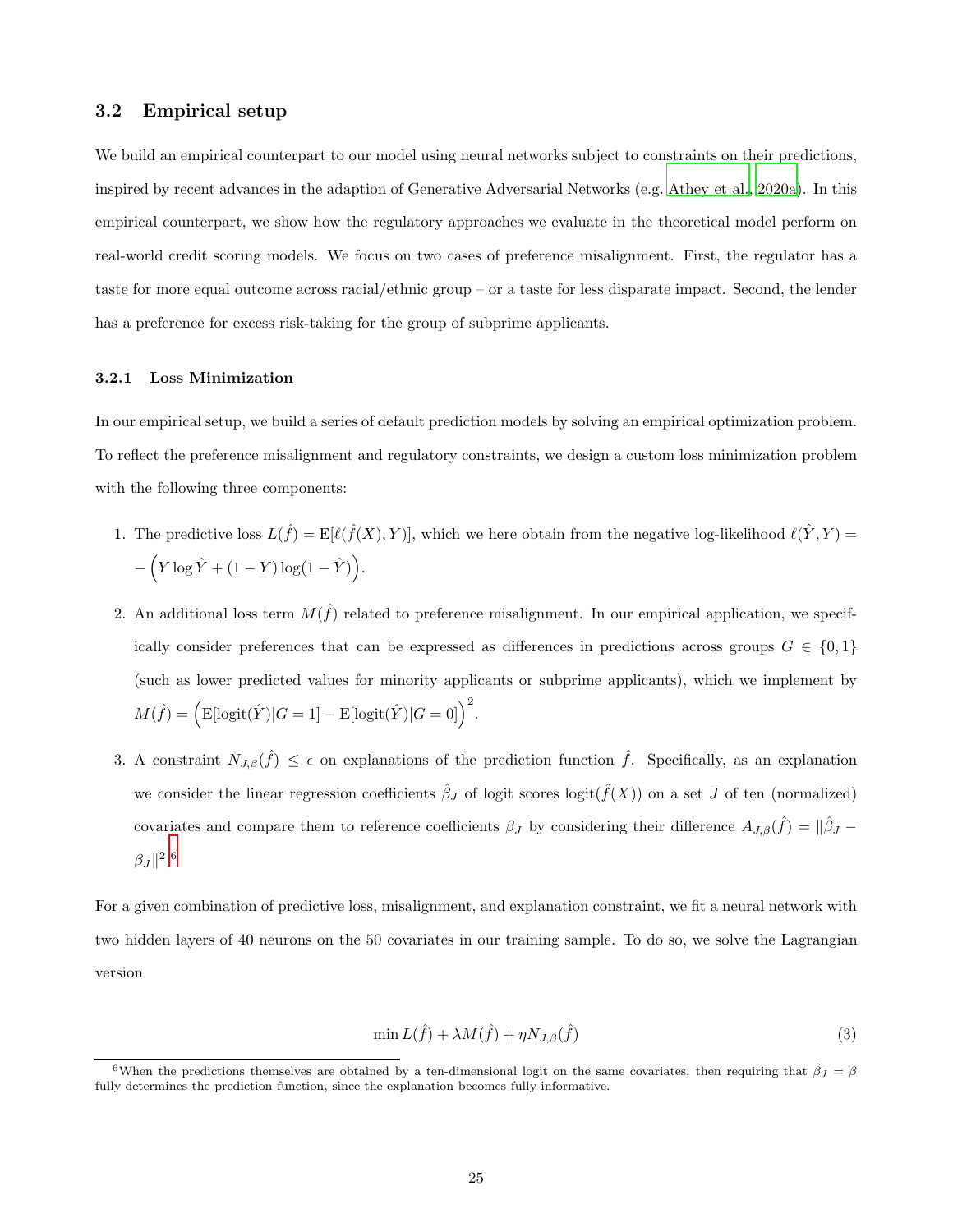using stochastic gradient decent with Adam in TensorFlow. Using the same approach, for reference we also fit a logistic regression (that is, a neural net with no hidden layers) on 20 covariates only.

#### 3.2.2 Lender and Regulator Baselines

We first focus on the unconstrained lender and regulator solutions for the disparate impact and subprime default cases: In the case of disparate impact, we assume that the lender wants to minimize prediction loss only, solving min  $L(\hat{f})$ , while the regulator also cares about equality of predictions across groups  $E[logit(\hat{Y})|G =$ 1] – E[logit $(\hat{Y})|G=0$ ] (where  $G=1$  denotes a minority applicant) and aims to solve min  $L(\hat{f}) + \lambda M(\hat{f})$ . The multiplier  $\lambda$  is calibrated such that the regulator's unconstrained solution approximately halves the disparity in average log odds between applicant groups relative to the lender's unconstrained solution.

In the case of subprime default, we assume that the lender cares about prediction accuracy as well as compressing the discrepancy in risk assessments between subprime and prime applicants. This preference can be motivated by a moral hazard problem that leads the lender to have a taste for excess risk in the subprime population. The lender solves min  $L(\hat{f}) + \lambda M(\hat{f})$ , while the regulator now wants to minimize prediction loss only: min  $L(\hat{f})$ . Here, the multiplier  $\lambda$  is calibrated such that the lender's unconstrained solution approximately halves the disparity in average log odds between prime and subprime applicant groups relative to the regulator's unconstrained solution.

#### 3.2.3 Regulatory Constraints

In addition to the two baselines representing the lender's and the regulator's preferred objective functions, we also consider regulatory regimes where the lender minimizes loss subject to a constraint through an ex-post audit. Specifically, we assume that the lender faces constraints  $N_{J,\beta}(\hat{f})$  on the explanation of the prediction function.

As in our theoretical framework, the key constraint is that explanations feature information loss. We implement this information loss by building explanations based on proxy models based on a subset of variables. In this preliminary empirical demonstration, our proxy models incorporate 10 features.

We consider two types of explanation constraints:

- 1. For the prediction explainer, we select the variables J by running a logit LASSO of default on all 50 variables to select ten that are jointly predictive of default.
- 2. For the targeted explainer, we instead select the variables J by running a logit LASSO of respective group membership  $G$  on all 50 variables. In the disparate-impact case, this yields ten variables that are jointly predictive of minority status. In the subprime case, this yields ten variables that are jointly predictive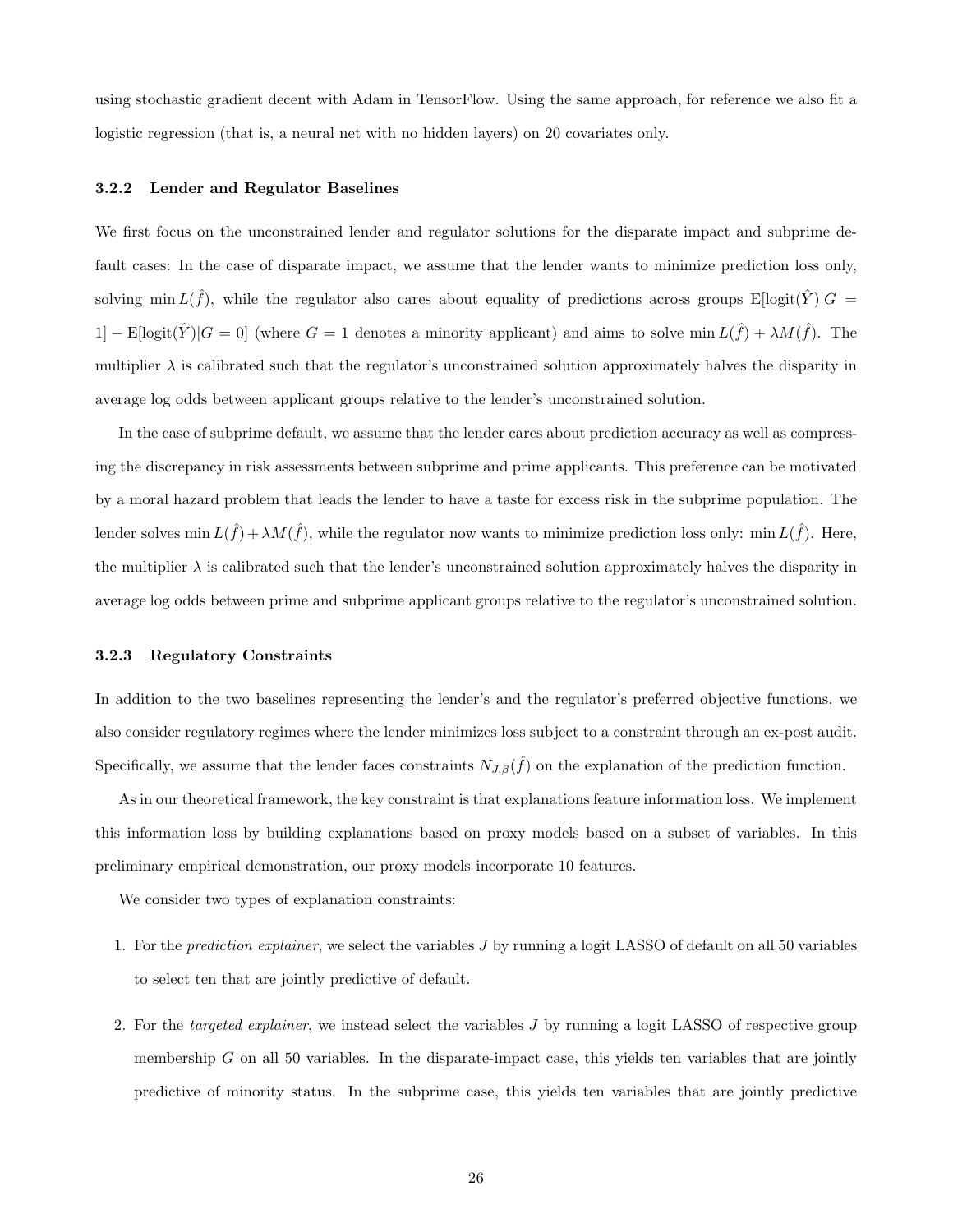of subprime status. Recall that neither minority nor subprime status enter our underlying credit scoring models directly.

In both cases, we then calculate the OLS coefficient  $\hat{\beta}_{\text{regular}}$  in the regression of the regulator's preferred prediction  $\hat{f}_{\text{regular}}$  on the variables in J. We also calculate the OLS coefficient  $\hat{\beta}_{\text{lender}}$  in the regression of the lender's prediction  $\hat{f}_{\text{lender}}$  on the variables in J. Our constraint then limits discrepancies in these two explanations by adding  $N_{J,\hat{\beta}_{\text{regular}}}( \hat{f})$  with a sufficiently high Lagrange multiplier to the lender's optimization problem.

#### 3.3 Results

We now discuss preliminary results of our empirical exercise, which are presented in [Table 1,](#page-27-0) and relate them to our theoretical model. For every row in [Table 1,](#page-27-0) which corresponds to a specific loss function and function class in the loss minimization problem of [Equation 3,](#page-24-0) we present out-of-sample properties in the test sample of the resulting prediction function. We first provide measures of predictive loss: the area under the ROC curve (a measure of the precision of binary classifiers, where .5 is the performance of a random guess and 1 the performance of a perfect oracle), and the log loss (negative log-likelihood). We then report the degree of incentive misalignment induced by the model, measured by the difference in log odds across either the minority/majority or subprime/prime groups.

#### 3.4 Lender and Regulator Baselines

We first describe the results for the lender and regulator baselines for both types of incentive misalignment.

Disparate impact. For the case of disparate impact in Panel a, the lender's unconstrained prediction solution produces substantial differences in average log-odds of predicted default between minority and majority applicants, with minority applicants considered more risky by the lender's prediction solution. The regulator's solution in the second line, however, demonstrates that a less disparate outcome is feasible at only a small reduction in overall predictive accuracy, more than halving disparate impact while reducing the area under the ROC curve by less than one percentage point.

Subprime default. Similarly, for misalignment around the risk assessment of subprime loans in Panel b, the lender can substantially reduce the gap in assessed risk between the subprime and prime groups relative to the regulator's undistorted predictions, while reducing overall predictive accuracy only by a small margin (here, it is the lender who wants to obtain a small difference in log odds between groups).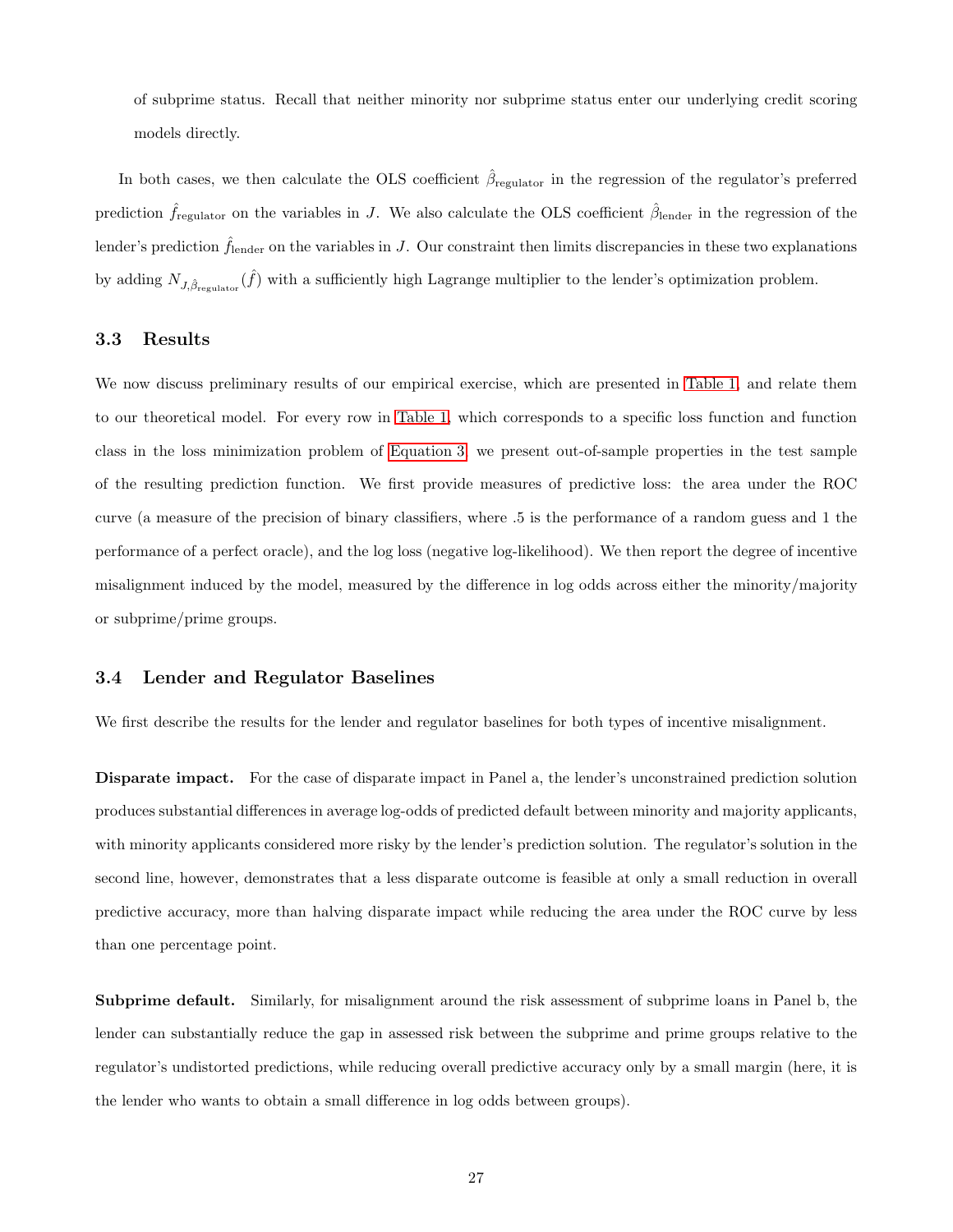### Table 1: Preliminary Optimization Results (Test Data)

<span id="page-27-0"></span>

|                                                     | AUC   | Log loss | $\Delta$ log odds<br>(disparate impact) |
|-----------------------------------------------------|-------|----------|-----------------------------------------|
| Neural network (two hidden layers) on 50 covariates |       |          |                                         |
| Lender                                              | 0.842 | 0.327    | 0.935                                   |
| Regulator (wants small $\Delta$ log odds)           | 0.834 | 0.337    | 0.450                                   |
| Prediction explainer                                | 0.834 | 0.343    | 0.535                                   |
| Targeted explainer                                  | 0.828 | 0.351    | 0.457                                   |
| <i>Logistic regression on 20 covariates</i>         |       |          |                                         |
| Lender                                              | 0.797 | 0.360    | 0.517                                   |
| Regulator (wants small $\Delta$ log odds)           | 0.795 | 0.361    | 0.331                                   |
| Lender $w/$ prediction explainer                    | 0.797 | 0.359    | 0.336                                   |
| Lender $w/$ targeted explainer                      | 0.795 | 0.362    | 0.332                                   |

### (a) Disparate Impact

### (b) Subprime Default

|                                        | AUC   | Log loss         | $\Delta$ log odds<br>(subprime vs prime) |
|----------------------------------------|-------|------------------|------------------------------------------|
| Neural network (two hidden layers)     |       | on 50 covariates |                                          |
|                                        |       |                  |                                          |
| Lender (wants small $\Delta$ log odds) | 0.836 | 0.332            | 1.636                                    |
| Regulator                              | 0.842 | 0.327            | 2.940                                    |
| Lender $w/$ prediction explainer       | 0.838 | 0.326            | 2.385                                    |
| Lender $w/$ targeted explainer         | 0.838 | 0.327            | 2.389                                    |
| Logistic regression on 20 covariates   |       |                  |                                          |
| Lender (wants small $\Delta$ log odds) | 0.793 | 0.359            | 1.252                                    |
| Regulator                              | 0.797 | 0.360            | 1.917                                    |
| Lender $w/$ prediction explainer       | 0.797 | 0.356            | 1.440                                    |
| Lender $w/$ targeted explainer         | 0.797 | 0.356            | 1.455                                    |

Note: The above table presents preliminary results from the empirical optimization, where prediction functions are fit on training data (25k credit files) and evaluated on separate test data (25k credit files). Each row corresponds to a credit scoring model. With each row, we vary the custom loss function. Lender refers to the optimization problem that the lender would solve given his preferences. Regulator refers to the optimization problem that the regulator would solve give her preferences. Prediction explainer refers to a constrained optimization problem that incorporates an additional loss term that reflects the divergence of the explainer coefficients between the current model and the regulator's preferred model. Targeted explainer refers to a constrained optimization problem where the explanation mapping is targeted at the covariates related to the source of preference misalignment. Panel a shows the results for disparate impact where the lender maximizes predictive fit and the regulator has an additional preference that the log odds of default across minority and majority groups are similar. The regulator's preferences are calibrated to produce half the disparities in log odds relative to the lender's best fit model (for the neural network). In Panel a, ∆ log odds refers to the average difference in log odds for majority and minority applicants. Panel b shows the results for subprime default where the regulator would like the best-fit model while the lender has a preference for under-predicting risk for subprime applicants. The lender's preferences are calibrated to produce half the risk difference in log odds relative to the regulator's best fit model (for the neural network). Here, ∆ log odds refers to the average difference in log odds for subprime and prime applicants.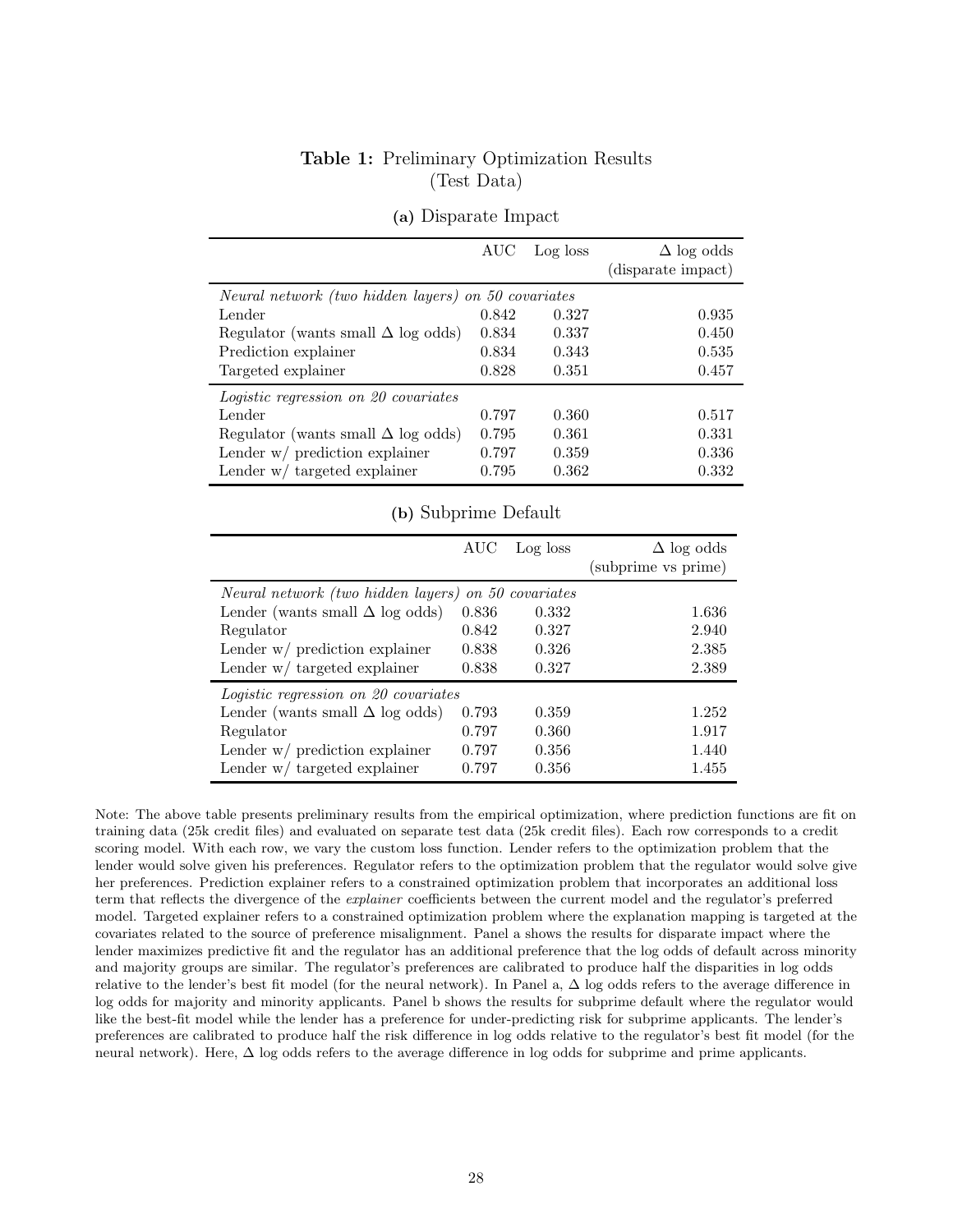The finding that the lender's model can achieve large misalignment while preserving similar predictive accuracy as the regulator's preferred model is a version of the well-known "Rashomon effect", which states that a multiplicity of models can achieve similar predictive loss by relying on different predictors (cite).

#### 3.5 Regulatory Constraints

We now describe the results when we impose regulatory constraints via ex-post audits. We first focus on explanation constraints on the neural network solutions. The third and fourth rows in both Panels a and b of [Table 1](#page-27-0) consider the solution of the lender subject to the constraint that the simple (ten-variable) explanation of the complex (50-variable, two-hidden-layer) neural network is close to the explanation of the regulator's first-best solution. In this empirical application, results closely align with the assumptions and predictions of our theoretical model.

First, putting constraints on the explanations of the lender's prediction model partially aligns preferences, in this case reducing disparate impact by a sizable amount relative to the unconstrained solution of the lender in Panel a, and improving the difference in assessed risk between subprime and prime loan applications in Panel b.

Second, explainers do not preserve all the relevant information about prediction functions. While the prediction functions in the second and third rows share the same explanation of their first-order behavior, their policy-relevant properties (specifically, disparate impact and subprime risk differentials) are still substantially different, leading only to partial alignment.

Third, targeted explainers can lead to larger, and even close to perfect, alignment even for complex prediction functions. The solution in the fourth row of Panel a represents a lender who maximizes predictive accuracy subject to an explanation constraint on those variables most related to identifying minority borrowers, leading to disparate impact very close to the regulator's first-best solution and a sizable improvement over the generic prediction explainer.

Fourth, the improvement from targeted predictions depends on the sources of misalignment. For disparate impact (Panel a), where misalignment is related to minority applicants, there are large gains to using a targeted over a prediction explainer. For subprime default, on the other hand, the sources of misalignment – specifically, predictors of subprime loans – are largely the same as those driving overall prediction quality, so there is little to no further improvement from moving to the targeted explainer.

The role of complexity. We also present results for a logistic regression solutions with only 20 variables. Comparing the results to the neural-network predictions provides additional insights that are in line with our theoretical model. First, there is a return to complexity in terms of improved out-of-sample predictive perfor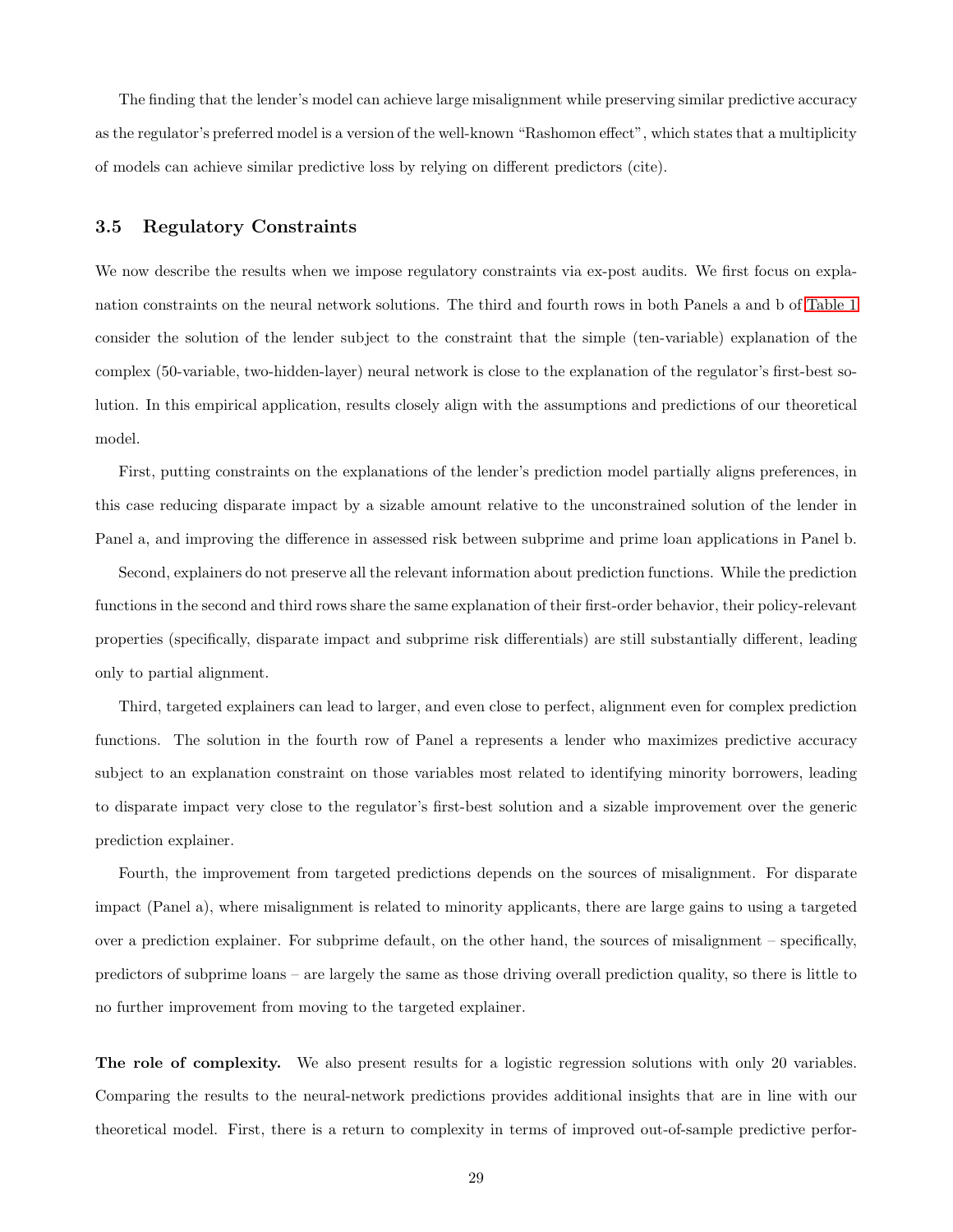mance. The AUC for the simple model is about 5 percentage points lower than the AUC for the neural net models. However, the differences in misalignment between lender and regulator in terms of disparate impact or subprime risk are considerably larger for the complex model. Intuitively, the additional degrees of freedom available in the complex (neural net) model permit the model to deviate more in some relevant policy dimension while maintaining comparable accuracy. Third, the difference between targeted and prediction explainers becomes less relevant when using the simple logit models. In the disparate impact case, both types of explainers lead to strong alignment, with the targeted explainer aligning choices near perfectly. Fourth, restricting the complexity to simple (logit) models is an inefficient policy option in both the disparate impact and subprime risk cases. Our empirical results show that the ex-ante function restriction is strictly dominated by allowing a complex model but conducting an audit with a targeted explainer.

Additional illustrations of explainers. Beyond the optimization exercise presented in [Table 1,](#page-27-0) Tables [3](#page-45-0) and [4](#page-46-1) further illustrate the structure of explainers in a simplified exercise with only five explainer variables and tenvariable logit models, where explanations are obtained by linear regression on the logit scores.<sup>7</sup> Both tables show the coefficients of explainers and models. We first see that the explainer coefficients for both the best prediction explainer and targeted explainer look very similar (compare columns 2 and 3, and columns 4 and 5). These tables also illustrate how the targeted explainer works. Take the example of subprime default risk and the ' $\#$  of unpaid collections'. The unconstrained misaligned model flips the sign for this variable relative to the best-fit model and this variable now lowers default risk. This variable is highly correlated with subprime status thereby having an outsize influence on predicted risk for this group. The best prediction explainer helps to flip the sign back even though the variable is not included in the model – presumably because some other correlated variable is in the explainer. The targeted explainer however can do even better because it includes this variable in the explainer due to its correlation with subprime status. When constrained by the targeted explainer, the model has to resort to variables less correlated with subprime status to distort the model prediction. This makes it less efficient at distorting and costlier in terms of fit, leading to lower model distortions. The DI case works similarly: The targeted explainer produces lower DI because it inspects the model along the dimension that provide the largest ability to distort the model, that is, the variables highly correlated with minority.

Extensions to audits based on ex-post outcomes and to alternative explainers. Our optimization exercise so far focuses on the ability of explainers to improve policy outcomes in a test dataset that follows the same distribution as the training data. In ongoing work, we also compare this approach to ex-post assessments

<sup>&</sup>lt;sup>7</sup>Note that these models are not the same as those considered for the more complex optimization exercise above on a sample of 50k observations, and are instead run on an auxiliary sample of 8k observations.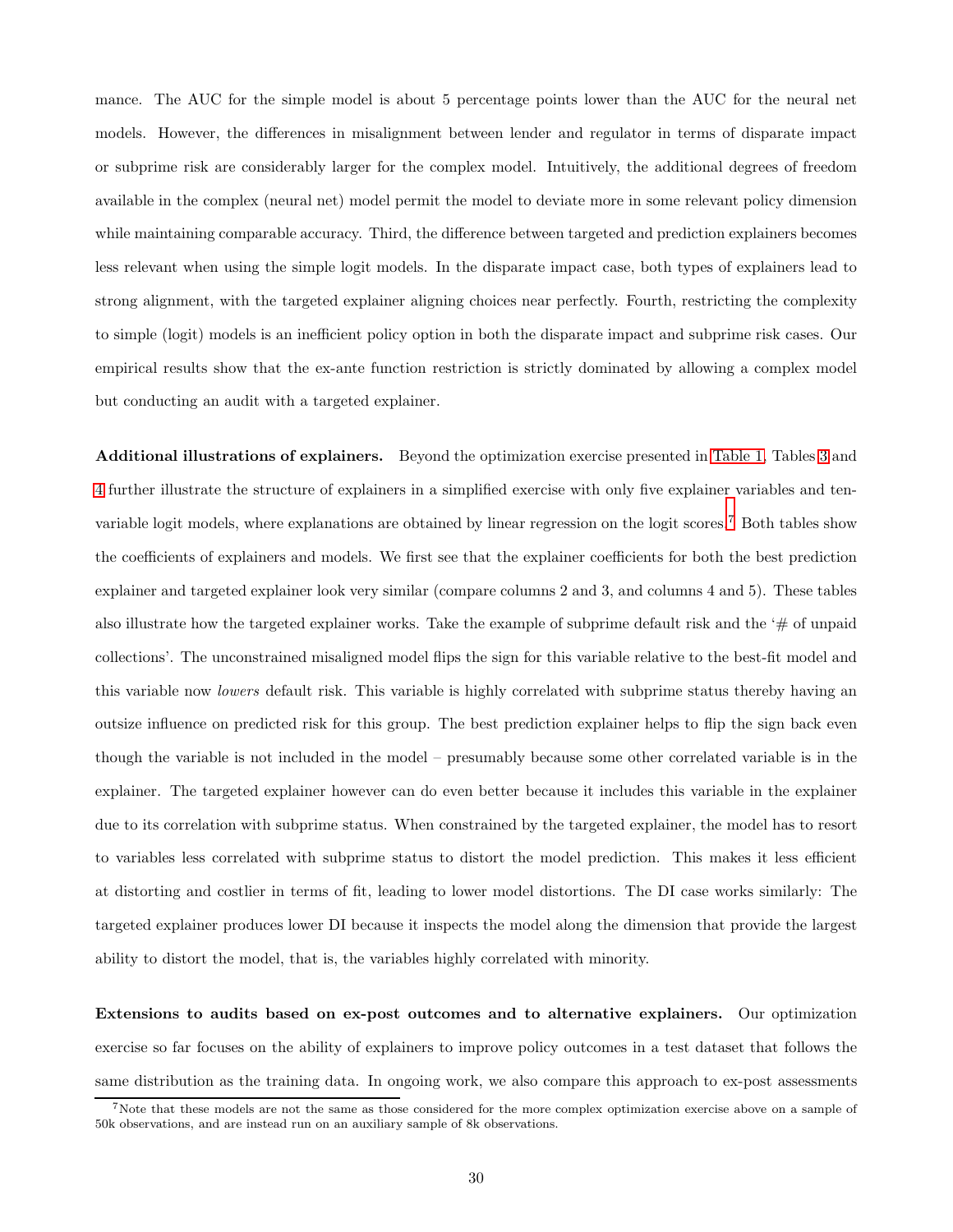of realized adverse outcomes, where we vary the distribution in the deployment of the prediction model to test our model prediction that explainers retain their value, while audits purely based on ex-post adverse realizations may be suboptimal.

We are also expanding our empirical demonstration to a richer set of explainer tools. In particular, we are working on extending our results to a set of popular software tools currently used in both industry and machine learning research. These include SHAP, a game theoretic approach to explain the output of a ML model [\(Lundberg and Lee \(2017](#page-42-2))), and Local Interpretable Model-Agnostic Explanations [\(Ribeiro et al. \(2016b\)](#page-43-11)), which presents a more complex way of fitting a proxy model.

## <span id="page-30-0"></span>4 A Model of Oversight of Algorithms with Explainers

This section develops our general model of the strategic interaction between a principal and an agent that includes explainers. There is a conflict of interest between the principal and the agent. Only the agent has the technology to calculate complex prediction functions. The principal can impose ex-ante restrictions on the prediction functions the agent can use, and ex-post restrictions based on a simple explanation of the prediction function. We spell out the timing and interaction in this model in [Section 4.1](#page-30-1) and sketch the general backward-induction solution.

Having set up the general structure of the game, we consider specific quadratic objective functions and linear explanation mapping to provide insight into the roles of ex-ante restrictions and ex-post explanations in regulation. [Section 4.2](#page-32-0) spells out the specific setup. [Section 4.3](#page-34-0) argues that ex-ante restrictions and multi-purpose explainers are generally inefficient, while [Section 4.4](#page-36-0) provides conditions under which a targeted explainer permits a first-best solution and develops some general properties of second-best solutions. We discuss extensions of the model in [Section 4.5.](#page-37-0) We provide proofs to the results in this section in [Appendix A](#page-47-0)

### <span id="page-30-1"></span>4.1 A General Regulation and Explanation Game

We consider a game between a agent and a principal with misaligned preferences. The agent of type  $\theta \in \Theta$ observes an initial (training) state  $s \in \mathcal{S}$  and chooses an allocation or prediction function  $f = f(s) \in \mathcal{F}$ . The principal puts constraints on the prediction function  $f$  chosen by the agent. After the prediction function  $f$  is chosen, a subsequent (deployment) state  $d \in \mathcal{D}$  is realized, leading to agent utility  $U_{\theta}(f; d)$  and principal welfare  $W(f; d)$ .

We assume that there is a conflict of interest between the agent and the principal; specifically, utility  $U_{\theta}$ and welfare W are not generally the same. For example, the agent and the principal may have different risk assessments or preferences, or incorporate different distributional considerations.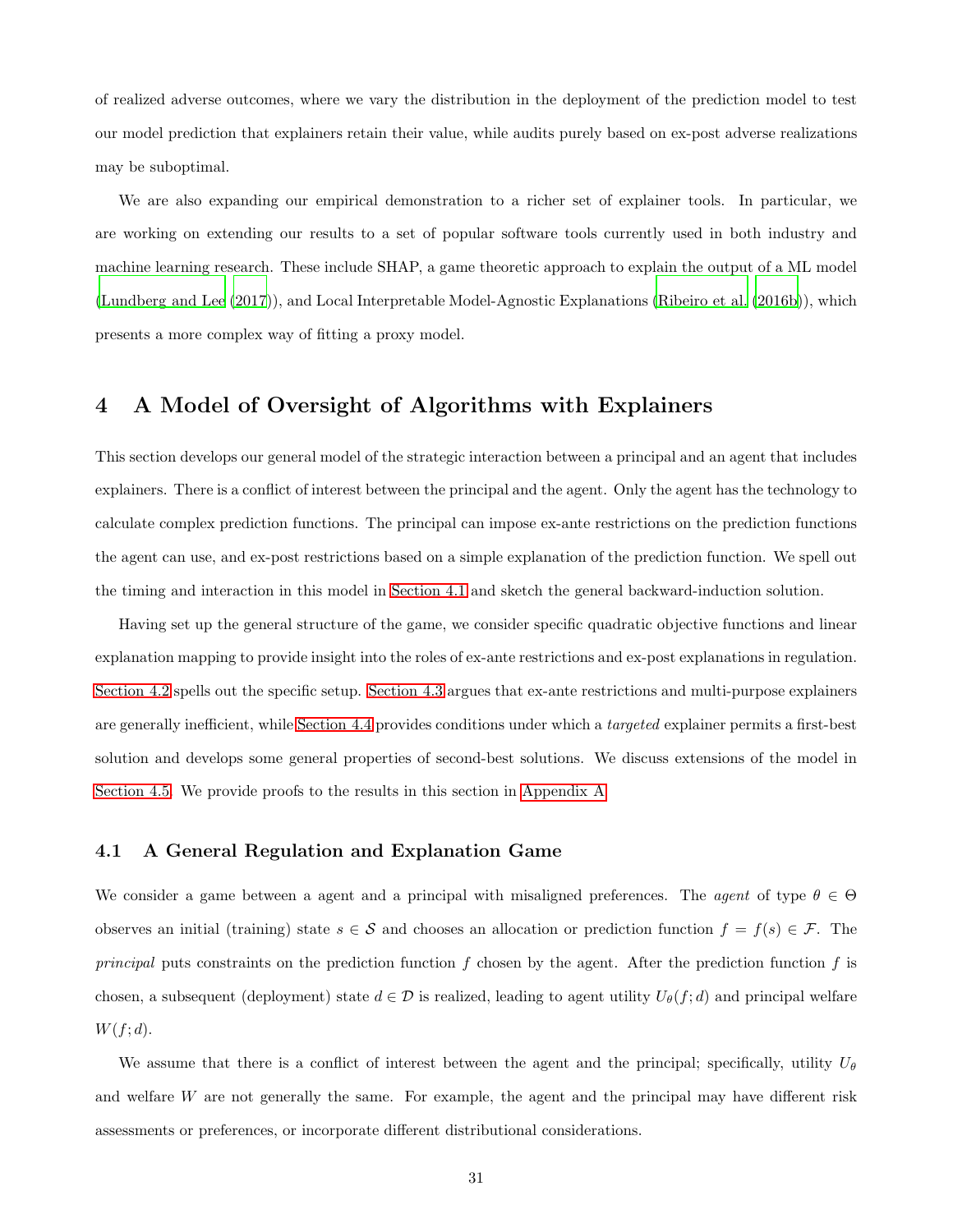To overcome this misalignment, the principal can impose static ex-ante restrictions on the prediction functions  $\mathcal F$  employed by the agent. For example, the principal could restrict the agent to using simple prediction functions. However, these cannot take into account the realization of the state  $s \in S$  or the agent type  $\theta \in \Theta$ , both of which are ex-ante unknown to the principal.

To this standard game between the principal and the agent, we add the ability to impose additional restrictions through an ex-post audit. We assume that once the deployment state  $d \in \mathcal{D}$  is realized, the principal receives a context-specific signal  $g(f; d)$  about the realized outcome, such as the overall rate at which credit was approved or the overall disparate impact in the deployment of the credit policy chosen by the agent. When observing an adverse signal  $g(f; d)$ , the principal can however not distinguish between the source of the bad signal; specifically, it could stem from a non-aligned choice  $f$  or from a bad deployment state  $d$ .

To distinguish between bad action and bad state in deployment, we assume that the principal cannot observe the full, potentially very complex, prediction function  $f \in \mathcal{F}$  chosen by the agent, and instead only observes a simple explanation  $Ef \in \mathcal{E}$ . In practice, such a simple explanation may be given by coefficients in a simple model or variable importances of a complex model; below, we will restrict it to a projection onto a lower-dimensional space. Based on this explanation, the principal may then impose sanctions on the agent. In this game, we consider different choices of restrictions to the functions  $\mathcal F$  as well as explainers  $E: \mathcal F \to E$  based on a distribution  $(\theta, s, d) \sim \pi$ .

<span id="page-31-0"></span>Assumption 1 (Setup and timing of the regulation game). The timing of this game is as follows:

- 1. Rule-setting stage. The principal observes the (joint) distribution  $\pi$  over states  $s \in S, d \in \mathcal{D}$  and types  $\theta \in \Theta$ , and chooses an explanation mapping  $E : \mathcal{F} \to \mathcal{E}$  (and possibly restricts the function space  $\mathcal{F}$ ) to maximize expected welfare.
- 2. Training stage. The agent observes the type  $\theta \in \Theta$  and training state  $s \in \mathcal{S}$ , and chooses a function  $f \in \mathcal{F}$ to maximize expected utility.
- 3. Deployment stage. The deployment state  $d \in \mathcal{D}$  and subsequent signal  $q(f; d)$  is realized.
- 4. Audit stage. The principal audits  $f$  based on the training state  $s$ , the signal  $g(f; d)$ , and the explanation  $Ef \in \mathcal{E}$ .
- 5. Payoff stage. Agent utility  $U_{\theta}(f; d) c \mathbb{1}_{audit \ fails}$  and welfare  $W(f; d)$  are realized.<sup>8</sup>

<sup>&</sup>lt;sup>8</sup>We assume that the training state s and the deployment state d are jointly distributed; in particular, these would be correlated in typical applications, so that the training state s conveys information about the realization of d. Hence, while utility and welfare vary with  $s$ , we express this relationship only implicitly through the deployment state  $d$ .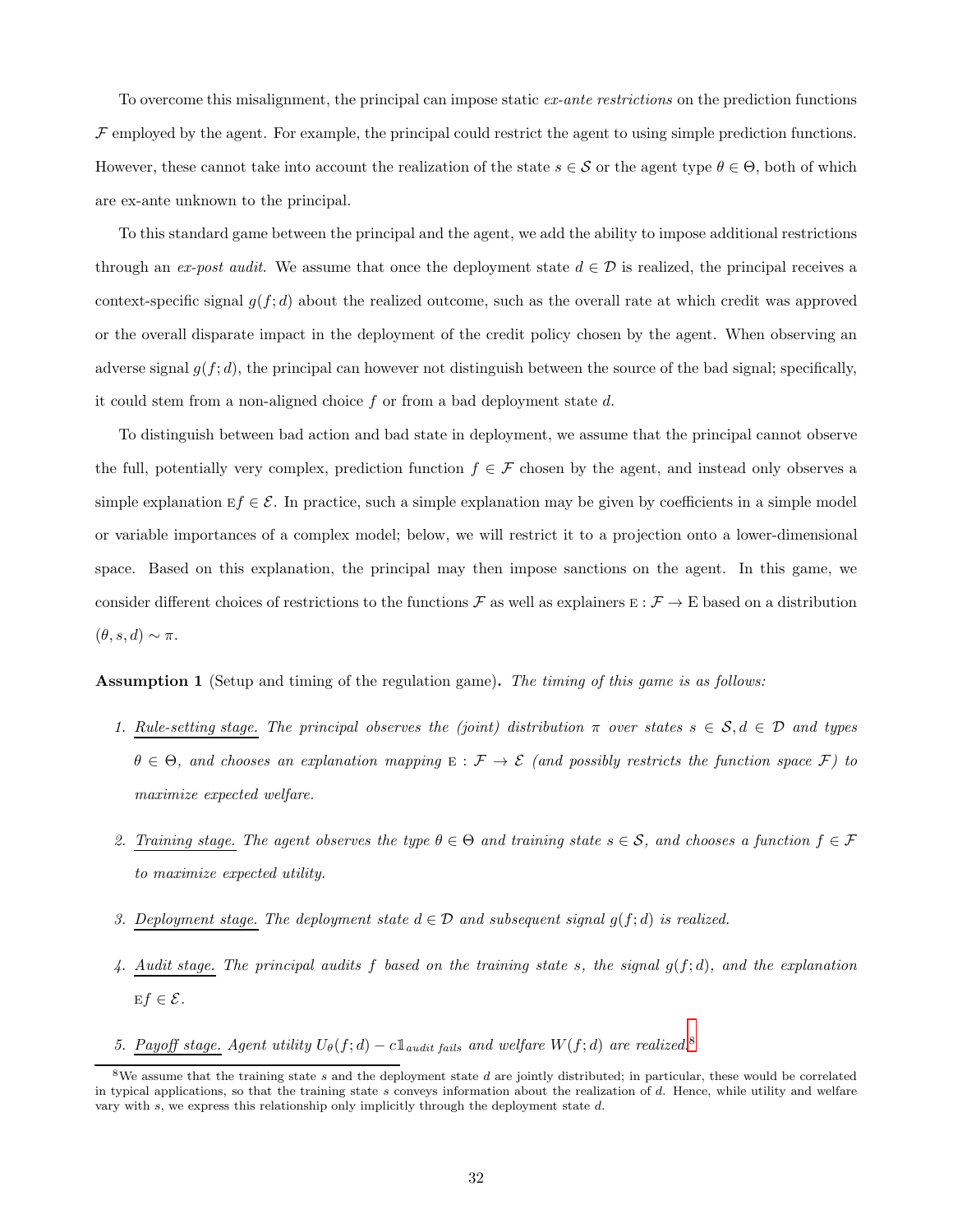We focus for now on the case of  $c = \infty$ , so that the agent always avoids the failure of the audit, and the principal can effectively dictate ef. We assume that the principal has commitment power.

The roles of agent type  $\theta$  and state s are similar in that they are observable to the agent when deciding on a prediction function f but are ex-ante unavailable to the principal. We assume that the principal can observe the state s during the ex-post audit but not the type  $\theta$ .

The fact that audits happen ex-post is not central to our approach, and indeed our main results all extend to the case when audits happen after training, but before deployment. Indeed, the move towards automated policies creates opportunities for audits that happen before deployment.

<span id="page-32-0"></span>The explanation here represents a dimensionality reduction that maps the full prediction function  $f \in \mathcal{F}$  to a smaller space  $\mathcal E$  of interpretable explanations. Below, we will provide a concrete restriction of this mapping to represent the idea of lossy information compression.

### 4.2 Quadratic Loss Functions and Linear Explainers

Having described a general setup, we now aim to describe the consequences of different ex-ante restrictions and ex-post explainers, and ultimately solve for second-best regulation. In order to obtain tractable examples, we focus on a specific implementation with quadratic loss functions and linear explainers that will, among others, nest the examples presented in [Section 2.](#page-8-0) This specific structure will allow us to characterize first-best and second-best solutions.

<span id="page-32-1"></span>Assumption 2 (agent utility and principal welfare). Prediction functions are n-dimensional real-valued vectors  $f \in \mathbb{R}^n$ , over which agent and principal have preferences given by quadratic loss functions

$$
U_{\theta}(f; d) = -(f - u)^{\prime} \Omega_{U}(f - u)
$$
\n
$$
(u = u(d, \theta) \in \mathbb{R}^{n}, \Omega_{U} = \Omega_{U}(d, \theta) \in \mathbb{R}^{n \times n}),
$$
\n
$$
W(f; d) = -(f - w)^{\prime} \Omega_{W}(f - w)
$$
\n
$$
(w = w(d) \in \mathbb{R}^{n}, \Omega_{W} = \Omega_{W}(d))
$$

with bliss points w, u and symmetric positive semidefinite weight matrices  $\Omega_U, \Omega_W$ .

For these utility and welfare functions, the (infeasible) oracle choice for agent and principal are  $u$  and  $w$ , respectively. Such a structure could be motivated by a model that considers prediction functions across buckets of individuals in the population, possibly with different weights between agent utility and social welfare. Indeed, the structure of these utility functions does nest, in particular, that of the illustration in [Section 2.](#page-8-0) Indeed, the distribution over covariates  $X$  can be captured by the weight matrices, while additive terms that are linear in the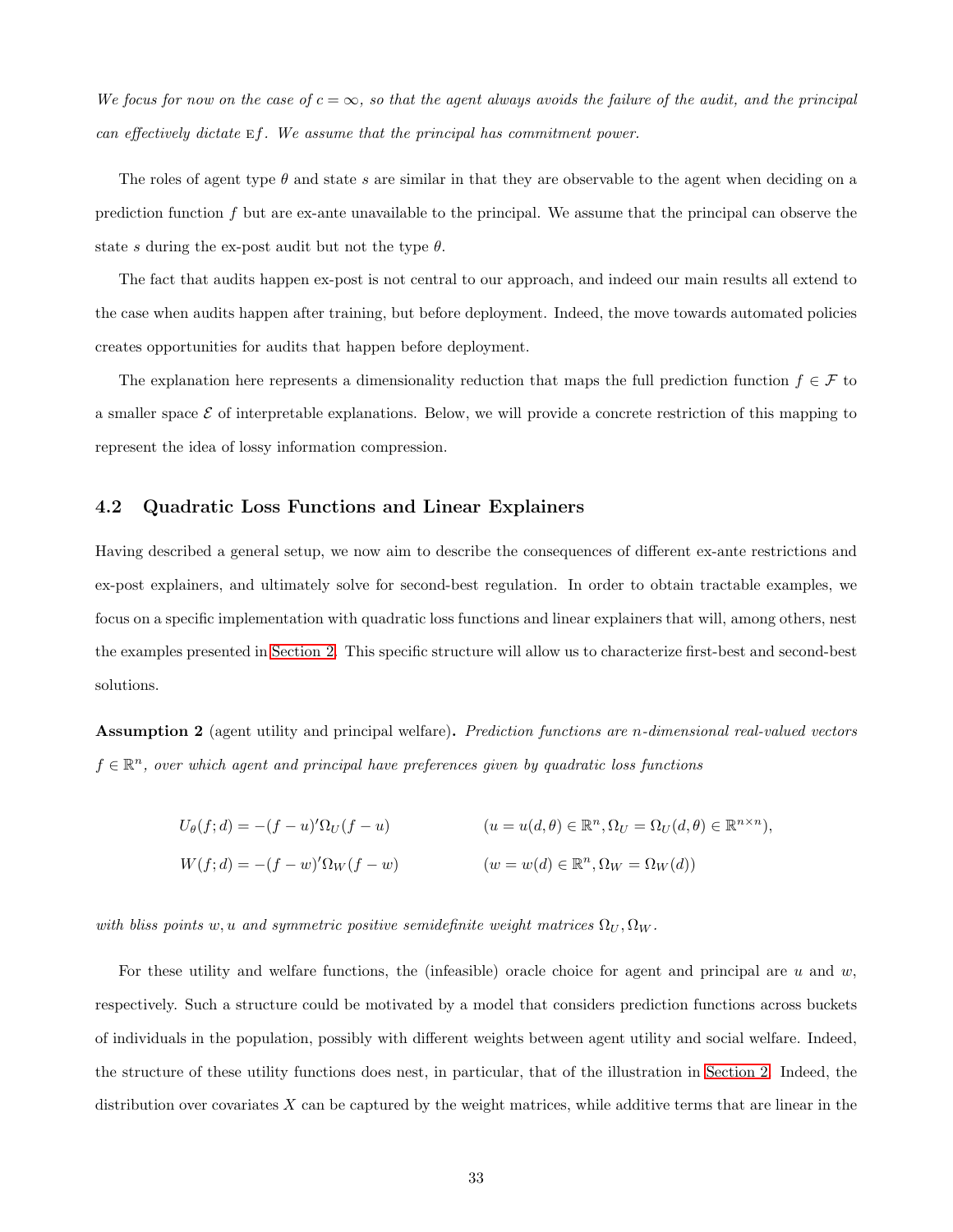prediction function  $f$  can be incorporated by completing the square.<sup>9</sup> The representation of predicted values in terms of (high-dimensional) vectors is by itself not really restrictive, since each dimension could be a (potential) individual defined by a unique intersection of measured characteristics. The varying bliss points could represent different risk preferences or risk assessments which can vary both with the state and the agent type, or different distributional preferences that can also vary across types.

Utility depends on the realization on the deployment state. Since the agent takes choices and the principal evaluates explanations based on the training state s, it will also be helpful to consider expected utility given s and integrating over the conditional distribution of d. [Assumption 2](#page-32-1) implies that, up to an additive part that does not depend on the choice of function  $f$  and is thus not relevant for optimal choices, we obtain a similar structure for the conditional utility given s only:

<span id="page-33-0"></span>Corollary 1 (Expected agent utility and expected principal welfare). Given state s, expected agent utility and principal welfare can be expressed, up to a constant, as

$$
\overline{U}_{\theta}(f;s) = -(f - \overline{u})'\overline{\Omega}_U(f - \overline{u}) \qquad (\overline{u} = \overline{u}(s,\theta) \in \mathbb{R}^n, \overline{\Omega}_U = \overline{\Omega}_U(s,\theta) \in \mathbb{R}^{n \times n}),
$$
  

$$
\overline{W}(f;s) = -(f - \overline{w})'\overline{\Omega}_W(f - \overline{w}) \qquad (\overline{w} = \overline{w}(s) \in \mathbb{R}^n, \overline{\Omega}_W = \overline{\Omega}_W(s))
$$

with bliss points  $\overline{w}, \overline{u}$  and symmetric positive semidefinite weight matrices  $\overline{\Omega}_U, \overline{\Omega}_W$ .

For our results below, it would be enough to impose the weaker restriction on utilities and welfare from this corollary, rather than the stronger ex-post structure in [Assumption 2.](#page-32-1)

We next capture the idea of ex-ante restrictions to smaller function spaces and ex-post explanations in terms of simpler features through linear projections.

Assumption 3 (Ex-ante restrictions and ex-post explanations). Explanations are formed by linear projections

$$
\mathbf{E}: \mathbb{R}^n \supseteq \mathcal{F} \ni f \mapsto \mathbf{E}f \in \mathcal{E} = \mathbb{R}^k, \qquad \qquad \mathbf{E} \in \mathbb{R}^{n \times k}.
$$

When we consider linear restrictions to the function space  $F$ , we consider restrictions of the type

$$
\mathcal{F} = \{ f \in \mathbb{R}^n; Af = a \}, \qquad A \in \mathbb{R}^{m \times n}, a \in \mathbb{R}^m.
$$

 $9\,\mathrm{An}$  additional linear term would be without loss since

$$
-(f-x)'\Omega(f-x) + 2\omega'(f-y) + z = -(f-x - \Omega^{-1}\omega)'\Omega(f-x - \Omega^{-1}\omega) + \text{const.},
$$
  

$$
=(\Omega^{-1}\omega)'\Omega(f-y)
$$

where we assume wlog that  $\Omega$  has full rank (otherwise we can modify  $\Omega$  appropriately to incorporate  $\omega$ ), and const. does not depend on f and is therefore not directly relevant for choices of the agent.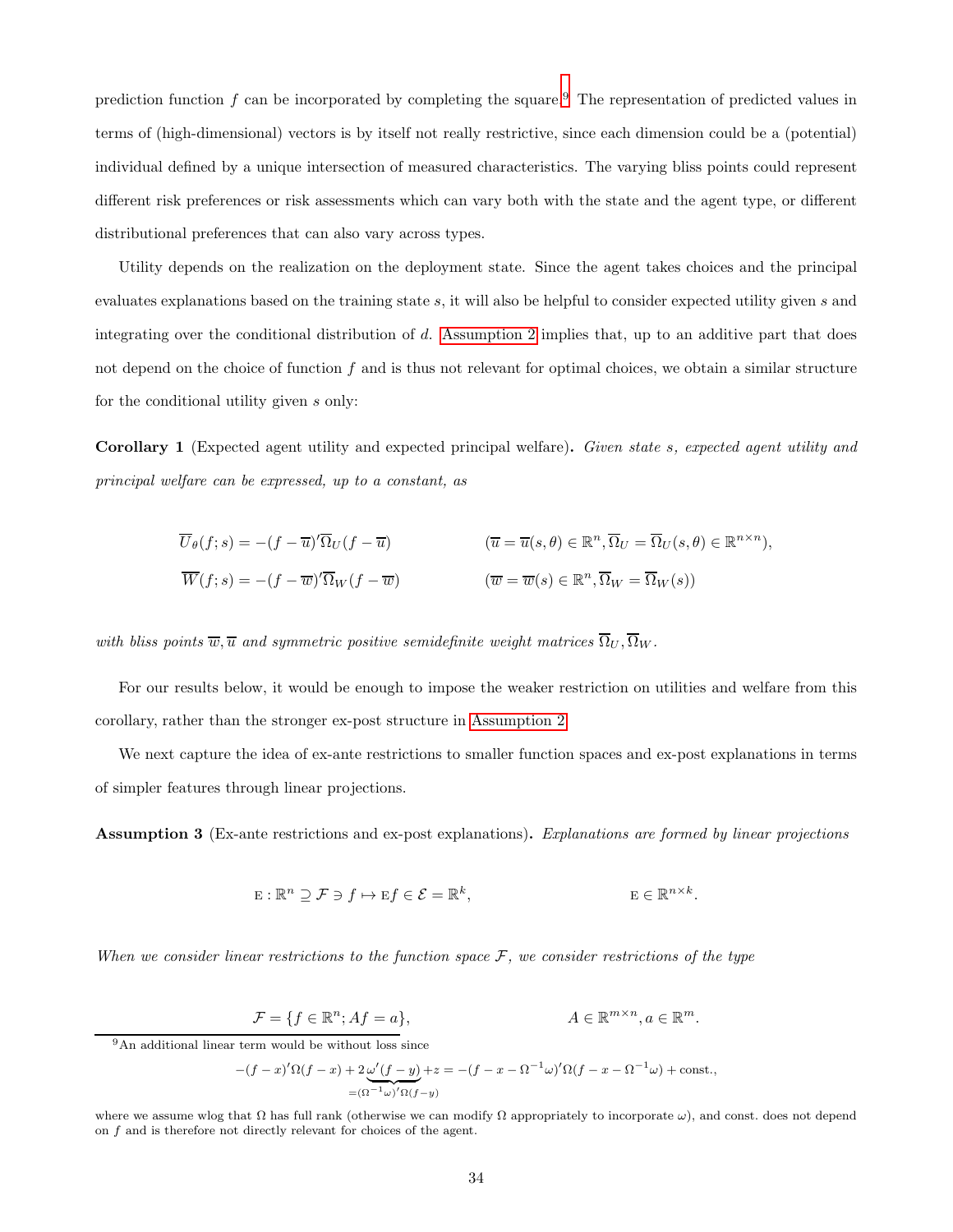We capture explanations by linear mappings to a smaller space to implement the idea that the explanations yield a lower-dimensional representation of the full predicted value in a tractable way. This definition does not constrain explanations to be expressed in specific ways, such as in terms of primitive features of the data. We could add such constraints to the optimization problem faced by the principal, but for now focus on an unconstrained linear explainer.

While many explanation tools may not be linear, linearity allows us precise expressions about what it means to represent a complex function in terms of a simple projection, while avoiding information-theoretic challenges arising from non-linear maps, such as compressing all dimensions into a single real variable without losing any information. Linear restrictions on functions incorporate, in particular, restrictions that ensure that the function is fully explainable (i.e., in which case A would be of rank  $m = n - k$ ).

# <span id="page-34-0"></span>4.3 Limits of Ex-Ante Restrictions, Ex-Post Assessments, and General-Purpose Explainers

Before we describe optimal principal solutions in the game outlined in [Assumption 1,](#page-31-0) we consider three extreme cases that represent standard practical approaches: First, to constrain the predicted value ex-ante to simple functions that can be fully audited, which fully aligns choices at the cost of flexibility; second, to audit only based on the ex-post signal about some target quantity; and third, not to constrain choices, but to regulate based on ex-post explanations that capture as much as possible of the variation in the predicted value via what we will call a "prediction explainer" and make precise below. We argue that neither of those three solutions is generally optimal in our model.

First, the principal could constrain the functions to a k-dimensional space that is thus perfectly explainable. For example, the principal could require that the agent only uses linear regression on a fixed set of covariates to perform their prediction task, and reports the coefficients of this simple linear regression. In this case, the preference misalignment is fully resolved and choices are as if the principal takes them. This solution is not generally optimal:

<span id="page-34-1"></span>**Remark 1** (No restriction without substantial misalignment). Restricting the agent to fully explainable function is not generally optimal. Specifically, assume for simplicity that  $\overline{\Omega}_U = \overline{\Omega}_W$  and both are constant and positive definite almost surely. If  $\text{Var}_{\pi}(\overline{w}) \succ E_{\pi}[(\overline{u}-\overline{w})(\overline{u}-\overline{w})']$  (where  $\succ$  represents the order between matrices implied by positive definiteness) then a restriction to explainable functions is never optimal for any  $k < n$ , and indeed dominated by not restricting the agent ex-ante at all.

The intuition behind this result is straightforward: Restricting the predicted value to explainable functions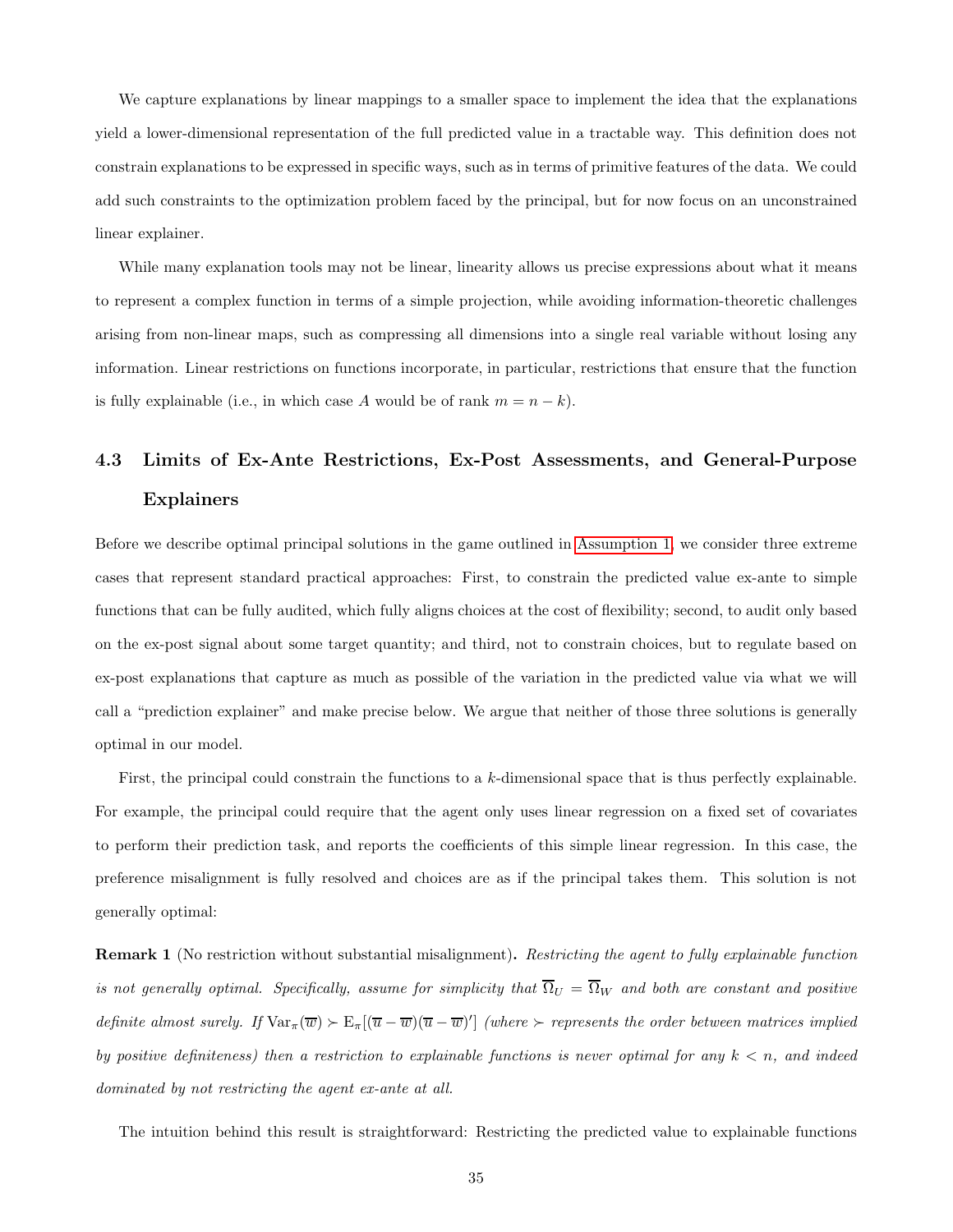yields an aligned choice from the restricted functions, but involves excess variance on those components that the principal suppresses ex-ante; if that variance is above the cost  $\overline{u} - \overline{w}$  of misalignment in the same components induced by the agent's bliss-point choice  $\overline{u}$ , then no such restriction can be optimal. When there is some substantial misalignment, some amount of restriction can be optimal, but it will not generally be optimal to restrict predicted values to be fully explainable unless the misalignment is large and universal.

Another extreme solution would be to audit solely based on the realized signal  $g(f; d)$ , which depends on the choice  $f$  of the agent as well as the realized deployment state  $d$ . However, regulating based on realized outcomes will generally be inefficient, since the principal cannot distinguish whether an adverse outcome stems from an undesired choice by the agent or an unfortunate realization of the deployment state. If the principal still decided to audit based on realizations of  $g(f; d)$ , then the agent now has to avoid any f that can lead to an impermissible outcome. As long as learning  $g(f; d)$  does not rule out any choice f, this constellation is not optimal in our setup:

<span id="page-35-0"></span>**Remark 2** (Limits of simple ex-post assessments). Assume that the support of  $g(f; d)$  given s does not depend on f or on s. If the agent does not participate if expected utility is  $-\infty$  (but participates otherwise) and the principal prefers the agent's unrestricted choice to the agent not participating, then the principal will not use the signal  $g(f; d)$  in her audit.

While we do not otherwise consider participation constraints and assume that agents generally participate unless they face  $-\infty$  utility, we provide this result to demonstrate the limits of conditioning on the realized signal, and focus below on audits that do not use this information.

To understand this result, assume that the principal were to approve a agent only for some values in the support of  $g$ , holding all information about the training state  $s$  fixed. In that case, there is always positive probability of failing the audit, giving the agent −∞ expected probability from participating. This results thus relies heavily on a failed audit having arbitrarily bad consequences to the agent. If we instead allowed for a flexible penalty, then ex-post assessments could improve welfare outcomes. We discuss such an extension in [Section 4.5](#page-37-0) below.

A final solution would leave functions ex-ante unrestricted, but then impose restrictions on their explainer (instead of the ex-post signal  $g$ ). A natural explainer to consider would be one that recovers as much information as possible about the function it explains, which we call the "prediction explainer":

**Definition 1** (Prediction explainer). For some symmetric positive definite matrix  $\Omega$  and function  $\hat{f} = \hat{f}(s,\theta)$ (and fixed dimension k), the prediction explainer for  $\hat{f}$  is the projection  $E: \mathbb{R}^n \to \mathbb{R}^k$ ,  $f \mapsto EF$  that preserves most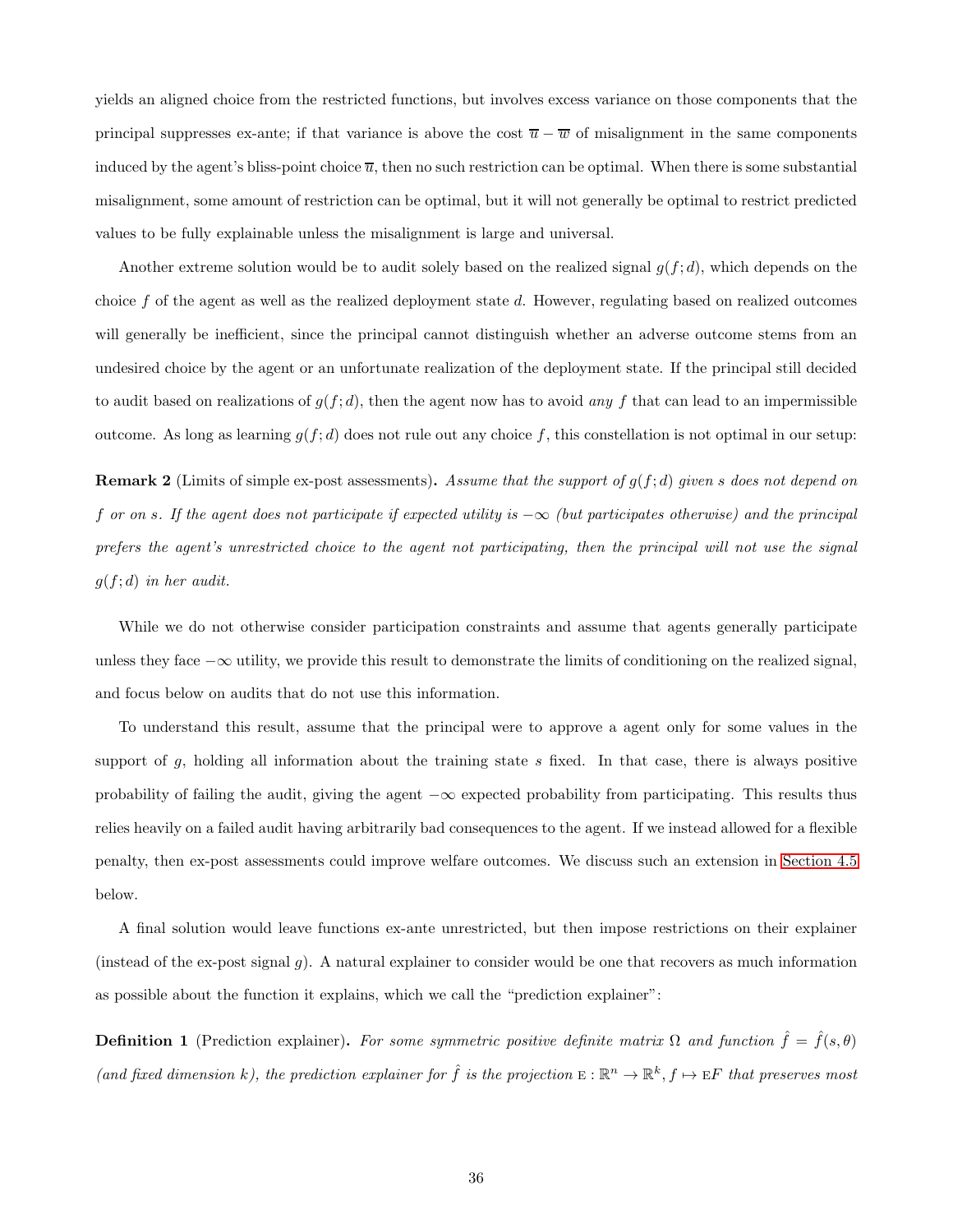of the information about  $\hat{f}$ , i.e.

$$
E_0 = \argmin_{E} E_{\pi}[(\hat{f} - \underbrace{E_{\pi}[\hat{f}|E\hat{f}]}_{best\,\,prediction\,\,based\,\,on\,\,explained} )' \Omega(\hat{f} - E_{\pi}[\hat{f}|E\hat{f}])].
$$

For example, when  $\Omega$  simply represents prediction quality as in the example in [Section 2,](#page-8-0) and  $\hat{f}$  a prediction of the true prediction function, then the optimal explainer represents coefficients on those features that are most predictive of the true prediction function. It implements the idea of a general-purpose explainer for the predicted value-prediction exercise. We now apply this explainer to the problem at hand:

<span id="page-36-2"></span>Remark 3 (Inefficiency of the prediction explainer). Assume that the principal audits based on the prediction explainer for the first-best choice  $\hat{f} = \overline{w}$ , the unconstrained choice  $\hat{f} = \overline{u}$ , or the equilibrium choice by the agent (and the principal's or agent's weight matrix, which we assume to be fixed). Then the average welfare of the resulting prediction function is weakly better than not auditing the agent at all, but generally suboptimal relative to ex-post audits based on an optimal explainer.

<span id="page-36-0"></span>We present an example of suboptimality in [Section 2](#page-8-0) above. The idea behind suboptimality is the same in the general case: since none of the explainers mentioned here is specific to the nature of preference misalignment between agent and principal, it is not generally optimal.

#### 4.4 Optimal Ex-Post Audits Through Targeted Explainers

Above, we saw that neither rigid restrictions nor general-purpose explanations will be optimal since they fail to target the difference in the preferences of agent and principal appropriately. In this section, we explore how a targeted explainer can improve outcomes, and even obtain the first-best outcome  $f = \overline{w}$ . The main idea behind such an optimal explainer is that it represents the misalignment between the agent and the principal, rather than focusing its limited expressiveness inefficiently. Throughout, we will focus on audits that do not explicitly use the ex-post signal  $g(f; d)$ , motivated by [Remark 2](#page-35-0) where the principal cannot distinguish definitively between the choice  $f$  and the realization  $d$ .

Our first main result is that when preference misalignment is limited to at most  $k$  dimensions, then we can achieve the first-best outcome in terms of welfare:

<span id="page-36-1"></span>**Proposition 1** (First-best solution through targeted explanation). Assume that  $\overline{\Omega}_U$  is fixed, of full rank, and that rank  $E_{\pi}[(\overline{u}-\overline{w})(\overline{u}-\overline{w})'] \leq k$ . Then there is an explainer that achieves the first-best solution  $f = \overline{w}$  of the principal, yielding maximal expected welfare  $\overline{W}(f;s) \equiv 0$  across all states and for all agent types. Further, the optimal solution does not include any ex-ante restrictions.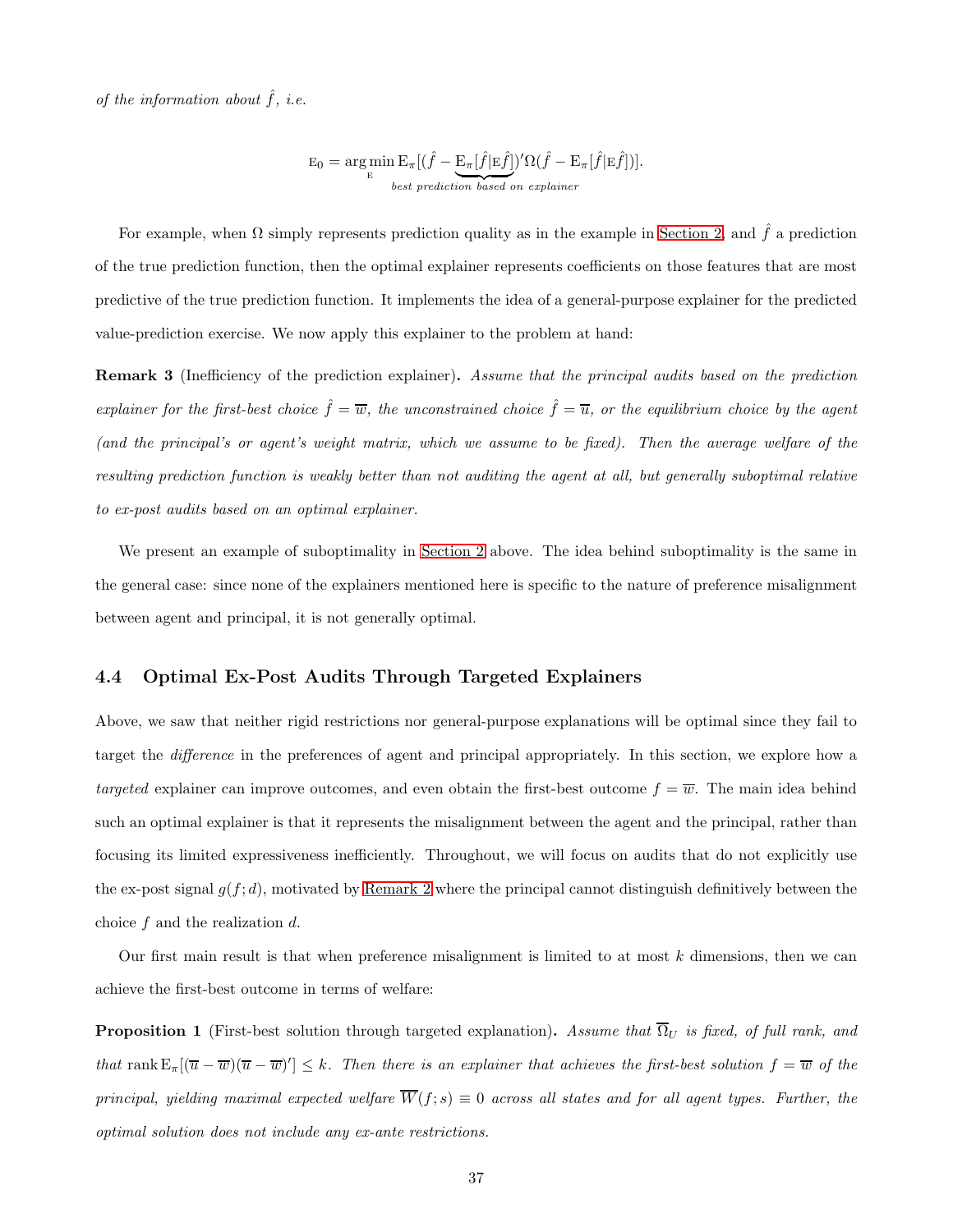The rank condition expresses that both the differential weighting and the different prediction targets can be aligned by an explainer that projects the full space of predicted values into a k-dimensional feature space of explanations, provided these explanations are chosen optimally. The optimal explainer takes a particularly intuitive form:

<span id="page-37-1"></span>**Proposition 2** (Optimal explainer for different prediction targets). Under the assumptions of [Proposition 1](#page-36-1) if also rank  $\text{Var}_{\pi}(\overline{u} - \overline{w}) = \text{rank } \text{E}_{\pi}[(\overline{u} - \overline{w})(\overline{u} - \overline{w})']$  then the optimal explainer that achieves the first-best welfare outcome is the prediction explainer for  $\overline{u} - \overline{w}$  (with some full-rank weight matrix  $\Omega$ ).

The optimal explainer in this case focuses solely on those components of the predicted value that agent and principal may disagree on, which are those components that express a difference in targets between the two. If  $\text{rank} \, \text{Var}_{\pi}(\overline{u}-\overline{w}) < \text{rank} \, \text{E}_{\pi}[(\overline{u}-\overline{w})(\overline{u}-\overline{w})'],$  we can still achieve a first-best by expanding the prediction explainer to components that represent a constant disagreement.

The previous results characterize cases in which we can achieve the first-best welfare outcome. In general the misalignment between agent and principal may imply that even an optimal explainer in combination with an optimal ex-ante restriction cannot achieve first-best welfare. In that case, a second-best solution would only include ex-ante restrictions when the misalignment is sufficiently large in those components that are not captured by the explainer:

<span id="page-37-2"></span>**Proposition 3** (No ex-ante restriction without substantial uncaptured misalignment). Assume that  $\Omega_U = \Omega =$  $\Omega_W$  with  $\Omega$  fixed. If  $\lambda_{(n)}(\text{Var}_{\pi}(\Omega^{1/2}\overline{w})) \geq \lambda_{(k+1)}(\text{E}_{\pi}[(\Omega^{1/2}(\overline{u}-\overline{w}))(\Omega^{1/2}(\overline{u}-\overline{w}))'])$ , where  $\lambda_{(i)}$  represents the i-th highest Eigenvalue, then there is a second-best solution of the principal that does not involve any ex-ante restrictions.

The intuition for this result is a straight extension of the reasoning behind [Remark 1:](#page-34-1) When an optimal explainer targets the biggest disagreements between agent and principal, then any restriction can only ever be adding welfare if the uncertainty around states – as expressed by  $\text{Var}_{\pi}(\Omega^{1/2}\overline{w})$  – is sufficiently low relative to the remaining misalignment after aligning choices through ex-post explanations.

<span id="page-37-0"></span>Overall, the conditions in these illustrative results are sufficient, but not necessary. Our model allows for solving for optimal explainers and ex-ante restrictions beyond these edge cases. [Appendix A](#page-47-0) presents a general solution. Note also that none of these results hinge on the distinction between unknown and unverifiable type  $\theta \in \Theta$  and unknown but ex-post verifiable state  $s \in \mathcal{S}$ , since only the latter is directly welfare-relevant.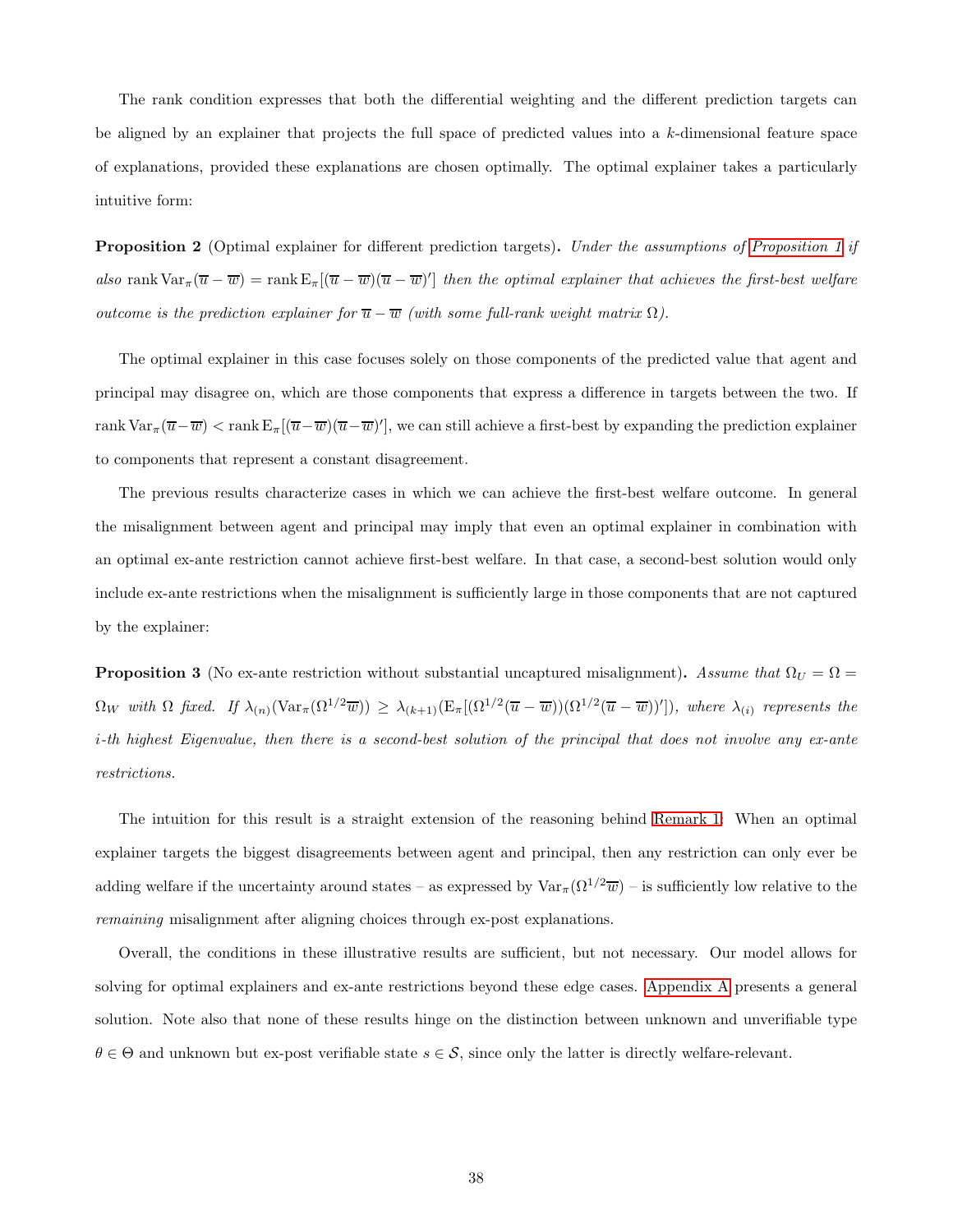### 4.5 Extensions

We have focused here on a simple linear model to make precise our discussion of the properties of the role of explainers in optimal regulation. We end on noting that the framework in [Section 4.1](#page-30-1) extends naturally to considering directly the binary assignment of an outcome (rather than the prediction function), more general notions of explainability, and additional restrictions on what the principal can learn about the state (such as restrictions on learning even about welfare-relevant realizations). Within the linear framework, one natural extension would further limit explainers to linear maps that are forced to use certain interpretable features only, rather than allowing for arbitrary linear combinations of available features.

Finally, we have here argued that the use of the ex-post signal  $g(f; d)$  – which may represent the realized disparate impact or the realized default rate – is limited unless it allows for a definite inference about the choice f of the agent. This result is linked to the assumption that the cost to the agent of a failed audit is arbitrarily high. If the principal could instead decide on a cost schedule based on, say, f and  $g(f; d)$ , then this would add additional options for the principal, such as penalties akin to a Pigouvian tax.

### <span id="page-38-0"></span>5 Conclusion

As the use of machine learning (ML) and artificial intelligence (AI) becomes more ubiquitous, new questions arise about how the use of these algorithms should be governed. Our paper provides policy-relevant guidance for algorithmic oversight. We argue that new trade-offs emerge as algorithmic decision-making opens up the possibility of inspecting, or auditing, the underlying model. In particular, we argue that entities overseeing the use of algorithms (the 'principal') face a trade-off between complexity and oversight. On the one hand, we want those who build prediction tools (the 'agents') to be able to exploit the full gains from advances in prediction technology in a wide array of settings, including credit markets, labor markets, the justice system, and medical care. On the other hand, if the entities overseeing the use of algorithms are limited in how much they can learn about the underlying models, oversight becomes more challenging.

We show that algorithmic audits, in particular those based on targeted explainers, can mitigate this trade-off. Our results emerge from a principal-agent setup with an agent who predicts an outcome of interest and a principal who can both specify ex-ante restrictions on the prediction function and conduct ex-post audits. Welfare gains from audits are realized if principals request information not about what drives the average prediction of risk but instead about what drives particular types of mis-prediction. In most settings, the optimal policy allows agents to fully exploit the complexity of ML/AI technology but inspects the parts of the model that are most likely to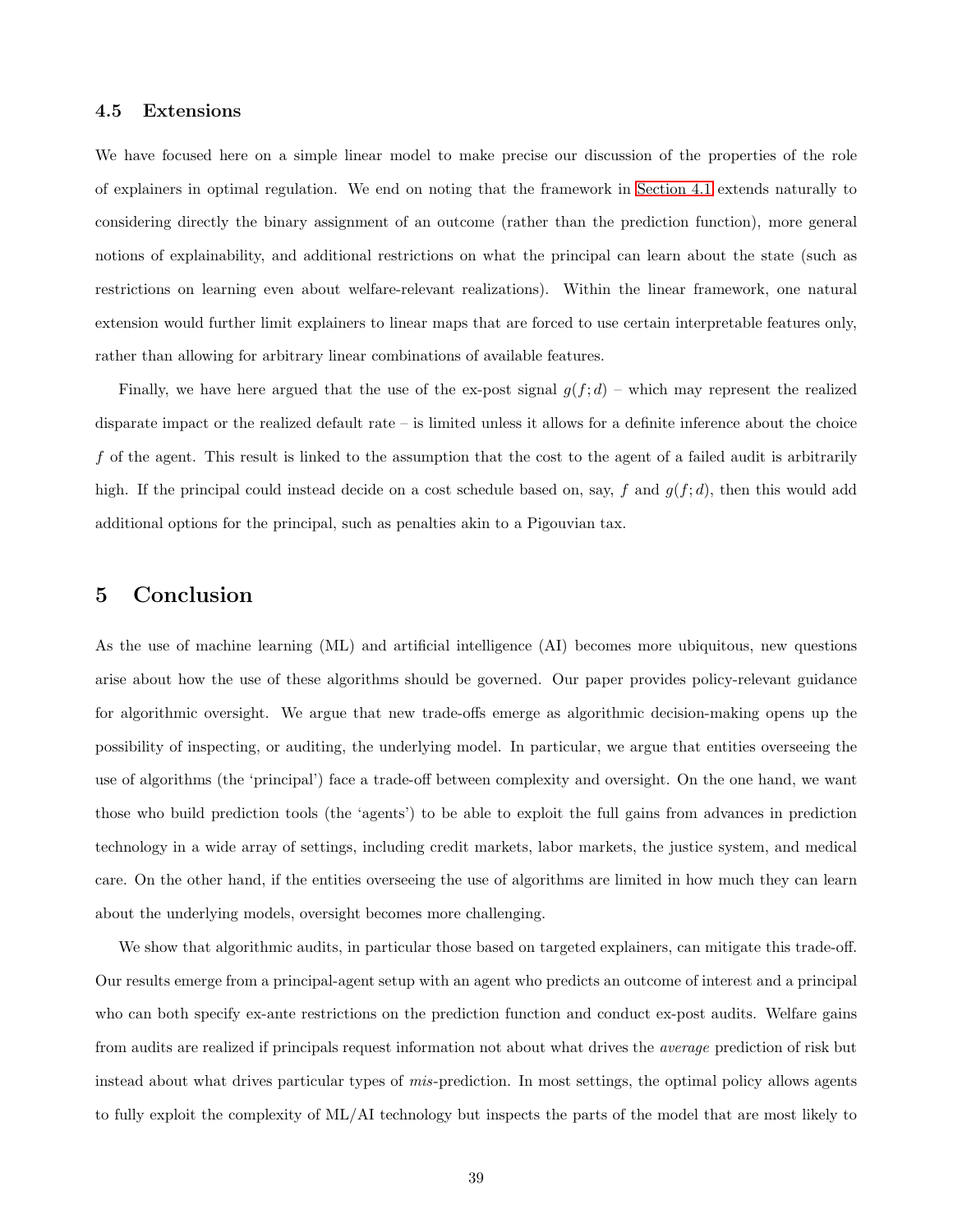drive incentive misalignment.

We show that our theoretical results have empirical relevance in the context of unsecured consumer lending. We design an empirical optimization problem that mimics the problem that the misaligned agent solves in our theoretical model. Our empirical work suggests that the problem we study is highly relevant and the solutions we provide are both computationally feasible and have the ability to meaningfully improve welfare.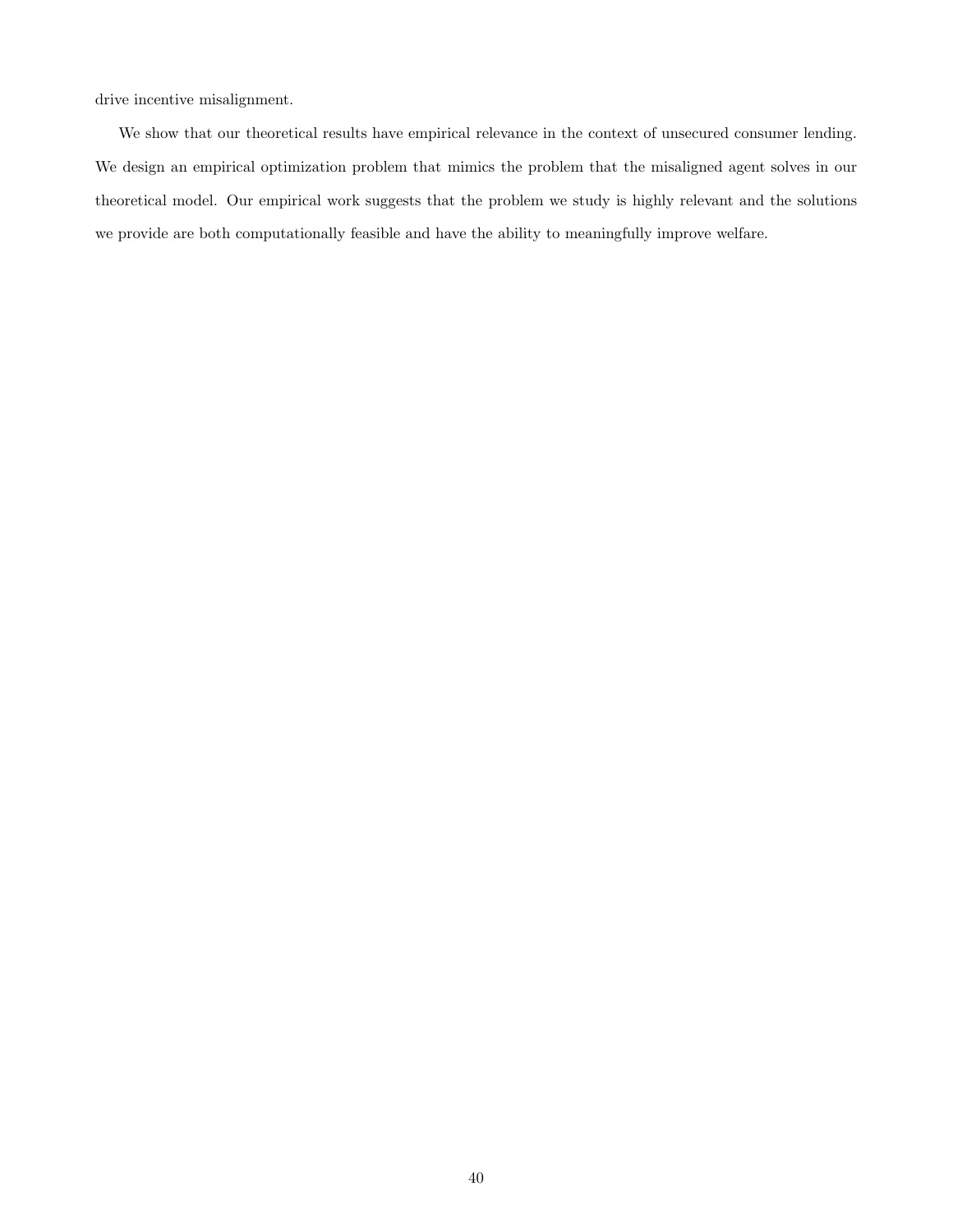## References

- <span id="page-40-10"></span>ACEMOGLU, D. AND A. FINKELSTEIN (2008): "Input and technology choices in regulated industries: Evidence from the health care sector," Journal of Political Economy, 116, 837–880.
- <span id="page-40-6"></span>Adams, W., L. Einav, and J. Levin (2009): "Liquidity Constraints and Imperfect Information in Subprime Lending," American Economic Review, 99, 49–84.
- <span id="page-40-0"></span>Athey, S., G. Imbens, J. Metzger, and E. Munro (2020a): "Using Wasserstein Generative Adversarial Networks for the Design of Monte Carlo Simulations,"  $arXiv:1909.02210$  [econ, stat], arXiv: 1909.02210.
- <span id="page-40-1"></span>Athey, S. C., K. A. Bryan, and J. S. Gans (2020b): "The Allocation of Decision Authority to Human and Artificial Intelligence," AEA Papers and Proceedings, 110, 80–84.
- <span id="page-40-5"></span>BAKER, G. P. (1992): "Incentive contracts and performance measurement," Journal of political Economy, 100, 598–614.
- <span id="page-40-11"></span>Baker, L. C. (2001): "Managed care and technology adoption in health care: evidence from magnetic resonance imaging," Journal of health economics, 20, 395–421.
- <span id="page-40-9"></span>BARTLETT, R. P., A. MORSE, N. WALLACE, AND R. STANTON (2019): "Algorithmic Accountability: A Legal and Economic Framework," .
- <span id="page-40-2"></span>Bhatt, U., A. Xiang, S. Sharma, A. Weller, A. Taly, Y. Jia, J. Ghosh, R. Puri, J. M. F. Moura, and P. Eckersley (2020): "Explainable Machine Learning in Deployment," arXiv:1909.06342 [cs, stat].
- <span id="page-40-8"></span>BLATTNER, L. AND S. NELSON (2021): "How Costly is Noise? Data and Disparities in US Mortgage Market,".
- <span id="page-40-3"></span>Carvalho, D. V., E. M. Pereira, and J. S. Cardoso (2019): "Machine Learning Interpretability: A Survey on Methods and Metrics," Electronics, 8, 832.
- <span id="page-40-12"></span>CFPB (2014): "Using publicly available information to proxy for unidentified race and ethnicity," Consumer Financial Protection Bureau, zSCC: 0000000[s0].
- <span id="page-40-7"></span>CHATTERJEE, S., D. CORBAE, K. P. DEMPSEY, AND J.-V. RÍOS-RULL (2020): "A Quantitative Theory of the Credit Score," Tech. Rep. 27671, National Bureau of Economic Research, Inc, publication Title: NBER Working Papers.
- <span id="page-40-4"></span>Chen, C., K. Lin, C. Rudin, Y. Shaposhnik, S. Wang, and T. Wang (2018): "An Interpretable Model with Globally Consistent Explanations for Credit Risk,"  $arXiv:1811.12615$  [cs, stat].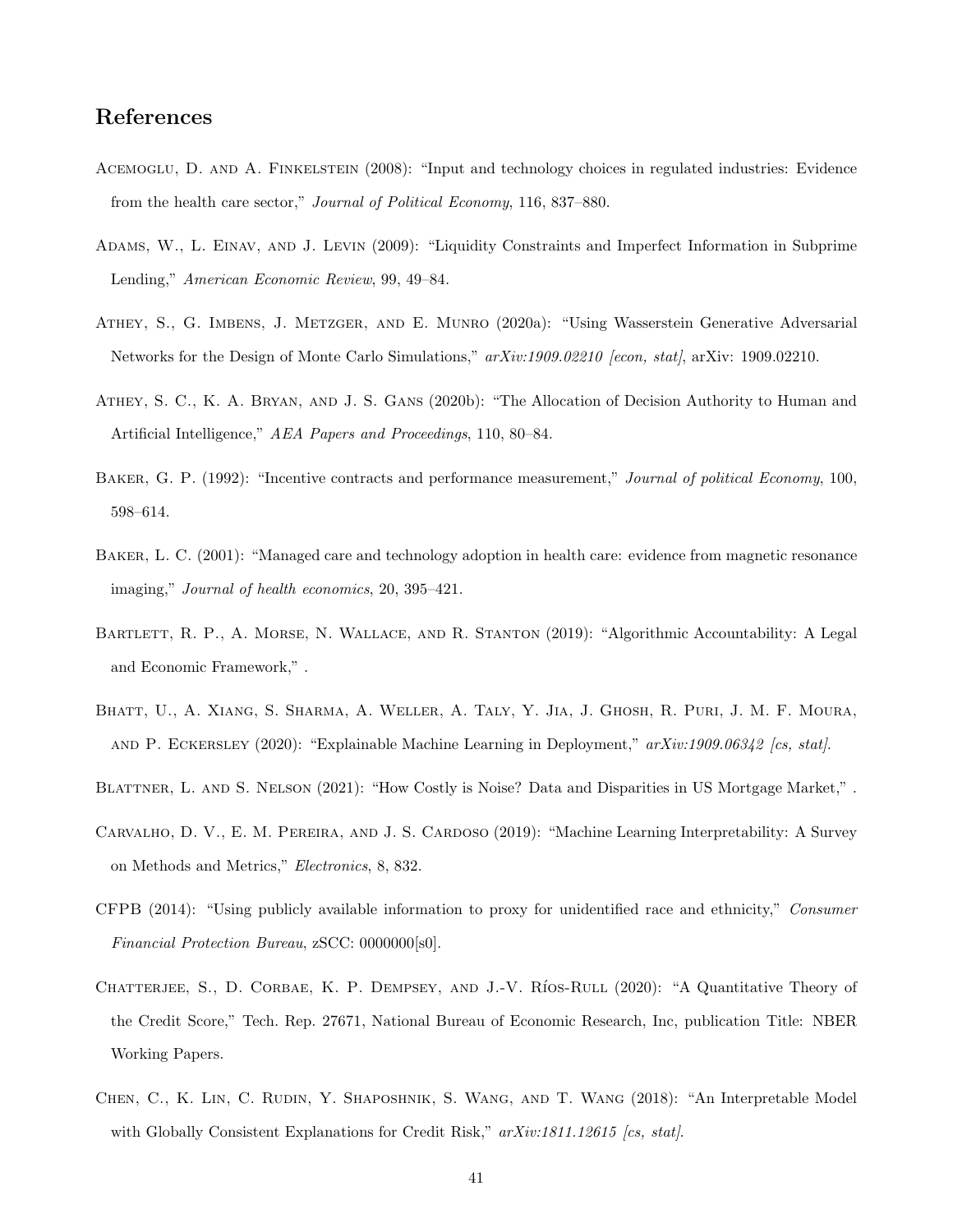- <span id="page-41-4"></span>DIAMOND, D. W. AND P. H. DYBVIG (1983): "Bank Runs, Deposit Insurance, and Liquidity," Journal of Political Economy, 91, 401–419, publisher: University of Chicago Press.
- <span id="page-41-2"></span>Doshi-Velez, F. and B. Kim (2017): "Towards A Rigorous Science of Interpretable Machine Learning," arXiv:1702.08608 [cs, stat].
- <span id="page-41-9"></span>EINAV, L., M. JENKINS, AND J. LEVIN (2013): "The impact of credit scoring on consumer lending," The RAND Journal of Economics, 44, 249–274, zSCC: 0000146.
- <span id="page-41-8"></span>Faria-e Castro, M., J. Martinez, and T. Philippon (2017): "Runs versus Lemons: Information Disclosure and Fiscal Capacity," Review of Economic Studies, 84, 1683–1707, publisher: Oxford University Press.

<span id="page-41-12"></span>Frankel, A. (2014): "Aligned Delegation," The American economic review, 104, 66–83.

- <span id="page-41-10"></span>Fuster, A., M. Plosser, P. Schnabl, and J. Vickery (2019): "The Role of Technology in Mortgage Lending," The Review of Financial Studies, 32, 1854–1899, zSCC: 0000178.
- <span id="page-41-1"></span>GILLIS, T. B. (2020): "False Dreams of Algorithmic Fairness: The Case of Credit Pricing," Available at SSRN 3571266.
- <span id="page-41-0"></span>GILLIS, T. B. AND J. L. SPIESS (2019): "Big data and discrimination," The University of Chicago law review. University of Chicago. Law School.
- <span id="page-41-7"></span>Goldstein, I. and Y. Leitner (2017): "Stress Tests and Information Disclosure," SSRN Scholarly Paper ID 3029761, Social Science Research Network, Rochester, NY.
- <span id="page-41-6"></span>——— (2020): "Stress Tests Disclosure: Theory, Practice, and New Perspectives," SSRN Scholarly Paper ID 3637146, Social Science Research Network, Rochester, NY.
- <span id="page-41-11"></span>GREENBERG, J. AND J. B. GREEN (2014): "Over-testing: why more is not better," The American journal of medicine, 127, 362–363.
- <span id="page-41-5"></span>Greenstone, M., P. Oyer, and A. Vissing-Jorgensen (2006): "Mandated Disclosure, Stock Returns, and the 1964 Securities Acts Amendments," The Quarterly Journal of Economics, 121, 399–460, publisher: Oxford University Press.
- <span id="page-41-3"></span>GUIDOTTI, R., A. MONREALE, S. RUGGIERI, F. TURINI, D. PEDRESCHI, AND F. GIANNOTTI (2018): "A Survey Of Methods For Explaining Black Box Models,"  $arXiv:1802.01933$  [cs].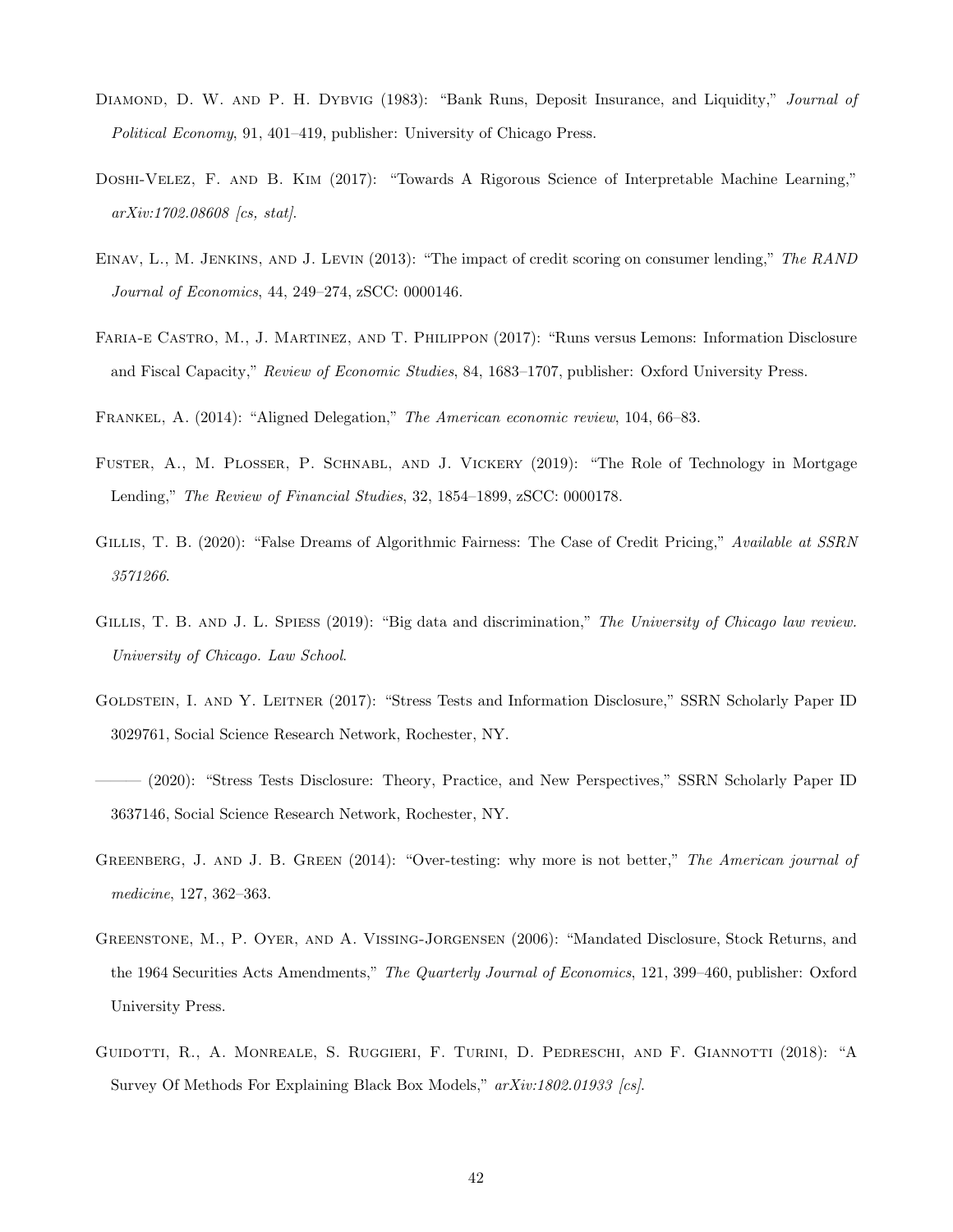- <span id="page-42-1"></span>Hashemi, M. and A. Fathi (2020): "PermuteAttack: Counterfactual Explanation of Machine Learning Credit Scorecards,"  $arXiv:2008.10138$  [cs, stat].
- <span id="page-42-12"></span>HOFFMAN, M., L. B. KAHN, AND D. Li (2018): "Discretion in hiring," The Quarterly Journal of Economics, 133, 765–800.
- <span id="page-42-7"></span>Holmstrom, B. and P. Milgrom (1991): "Multitask principal-agent analyses: Incentive contracts, asset ownership, and job design," JL Econ.  $\mathcal{B}$  Org., 7, 24.

- <span id="page-42-9"></span>Kamenica, E. and M. Gentzkow (2011): "Bayesian Persuasion," American Economic Review, 101, 2590–2615.
- <span id="page-42-11"></span>Keys, B. J., T. Mukherjee, A. Seru, and V. Vig (2010): "Did Securitization Lead to Lax Screening? Evidence from Subprime Loans," The Quarterly Journal of Economics, 125, 307–362, zSCC: 0001831.
- <span id="page-42-10"></span>Keys, B. J., A. Seru, and V. Vig (2012): "Lender Screening and the Role of Securitization: Evidence from Prime and Subprime Mortgage Markets," Review of Financial Studies, 25, 2071–2108, zSCC: 0000256.
- <span id="page-42-0"></span>LAFFONT, J.-J. AND J. TIROLE (1993): A theory of incentives in procurement and regulation, MIT press.
- <span id="page-42-3"></span>Lakkaraju, H. and O. Bastani (2020): ""How do I fool you?": Manipulating User Trust via Misleading Black Box Explanations," in *Proceedings of the AAAI/ACM Conference on AI*, *Ethics, and Society*, New York, NY, USA: Association for Computing Machinery, AIES '20, 79–85.
- <span id="page-42-4"></span>LAKKARAJU, H., E. KAMAR, R. CARUANA, AND J. LESKOVEC (2019): "Faithful and Customizable Explanations of Black Box Models," in Proceedings of the 2019 AAAI/ACM Conference on AI, Ethics, and Society, New York, NY, USA: Association for Computing Machinery, AIES '19, 131–138.
- <span id="page-42-5"></span>LEUZ, C. AND R. E. VERRECCHIA (2000): "The Economic Consequences of Increased Disclosure," Journal of Accounting Research, 38, 91–124, publisher: [Accounting Research Center, Booth School of Business, University of Chicago, Wiley].
- <span id="page-42-13"></span>LI, D., L. R. RAYMOND, AND P. BERGMAN (2020): "Hiring as exploration," Tech. rep., National Bureau of Economic Research.
- <span id="page-42-2"></span>LUNDBERG, S. AND S.-I. LEE (2017): "A Unified Approach to Interpreting Model Predictions,"  $arXiv:1705.07874$  $\int cs, stat$ .

<span id="page-42-8"></span> $-$  (1994): "The firm as an incentive system," The American economic review, 972–991.

<span id="page-42-6"></span>Judge, K. (2020): "Stress Testing During Times of War," SSRN Electronic Journal.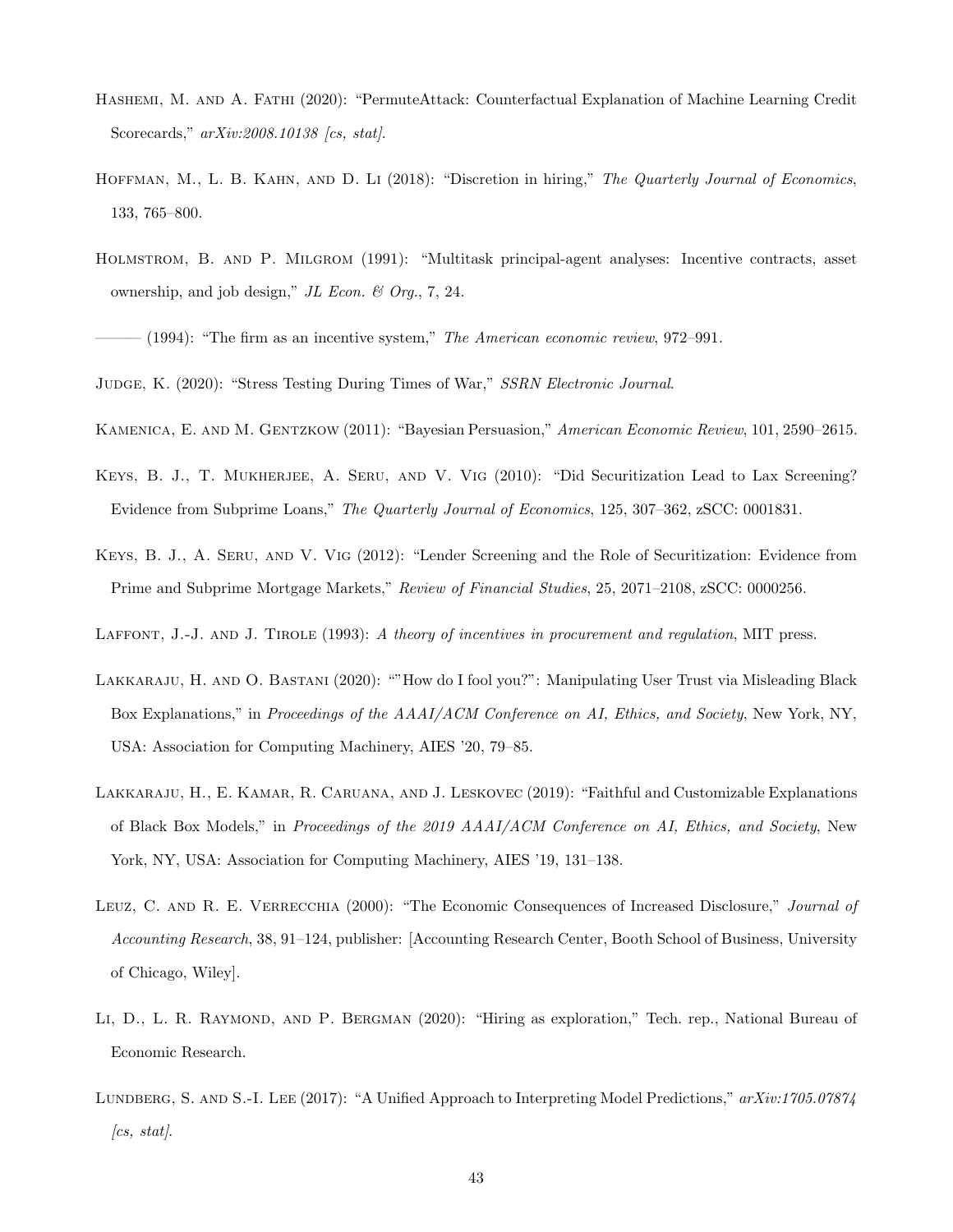- <span id="page-43-9"></span>Mullainathan, S. and Z. Obermeyer (2017): "Does Machine Learning Automate Moral Hazard and Error?" American Economic Review, 107, 476–80.
- <span id="page-43-7"></span> $-$  (2019): Who is tested for heart attack and who should be: Predicting patient risk and physician error, National Bureau of Economic Research.
- <span id="page-43-1"></span>Murdoch, W. J., C. Singh, K. Kumbier, R. Abbasi-Asl, and B. Yu (2019): "Definitions, methods, and applications in interpretable machine learning," Proceedings of the National Academy of Sciences, 116, 22071–22080.
- <span id="page-43-4"></span>MYERS, S. C. AND N. S. MAJLUF (1984): "Corporate financing and investment decisions when firms have information that investors do not have," Journal of Financial Economics, 13, 187–221.
- <span id="page-43-5"></span>NACHMAN, D. C. AND T. H. NOE (1994): "Optimal Design of Securities Under Asymmetric Information," The Review of Financial Studies, 7, 1–44, publisher: [Oxford University Press, Society for Financial Studies].
- <span id="page-43-8"></span>O'Sullivan, J. W., A. Albasri, B. D. Nicholson, R. Perera, J. K. Aronson, N. Roberts, and C. Heneghan (2018): "Overtesting and undertesting in primary care: a systematic review and meta-analysis," BMJ open, 8, e018557.
- <span id="page-43-0"></span>RAMBACHAN, A., J. KLEINBERG, S. MULLAINATHAN, AND J. LUDWIG (2020): "An Economic Approach to Regulating Algorithms," Tech. Rep. w27111, National Bureau of Economic Research.
- <span id="page-43-2"></span>Ribeiro, M. T., S. Singh, and C. Guestrin (2016a): ""Why Should I Trust You?": Explaining the Predictions of Any Classifier," arXiv:1602.04938 [cs, stat].

<span id="page-43-11"></span> $-$  (2016b): ""Why Should I Trust You?": Explaining the Predictions of Any Classifier,".

- <span id="page-43-3"></span>Slack, D., S. Hilgard, E. Jia, S. Singh, and H. Lakkaraju (2020): "Fooling LIME and SHAP: Adversarial Attacks on Post hoc Explanation Methods," in Proceedings of the AAAI/ACM Conference on AI, Ethics, and Society, New York, NY, USA: Association for Computing Machinery, AIES '20, 180–186.
- <span id="page-43-10"></span>SOOD, G. AND S. LAOHAPRAPANON (2018): "Predicting Race and Ethnicity From the Sequence of Characters in a Name,"  $arXiv:1805.02109$  [stat], zSCC: 0000018 arXiv: 1805.02109.
- <span id="page-43-6"></span>Williams, B. (2017): "Stress Tests and Bank Portfolio Choice," .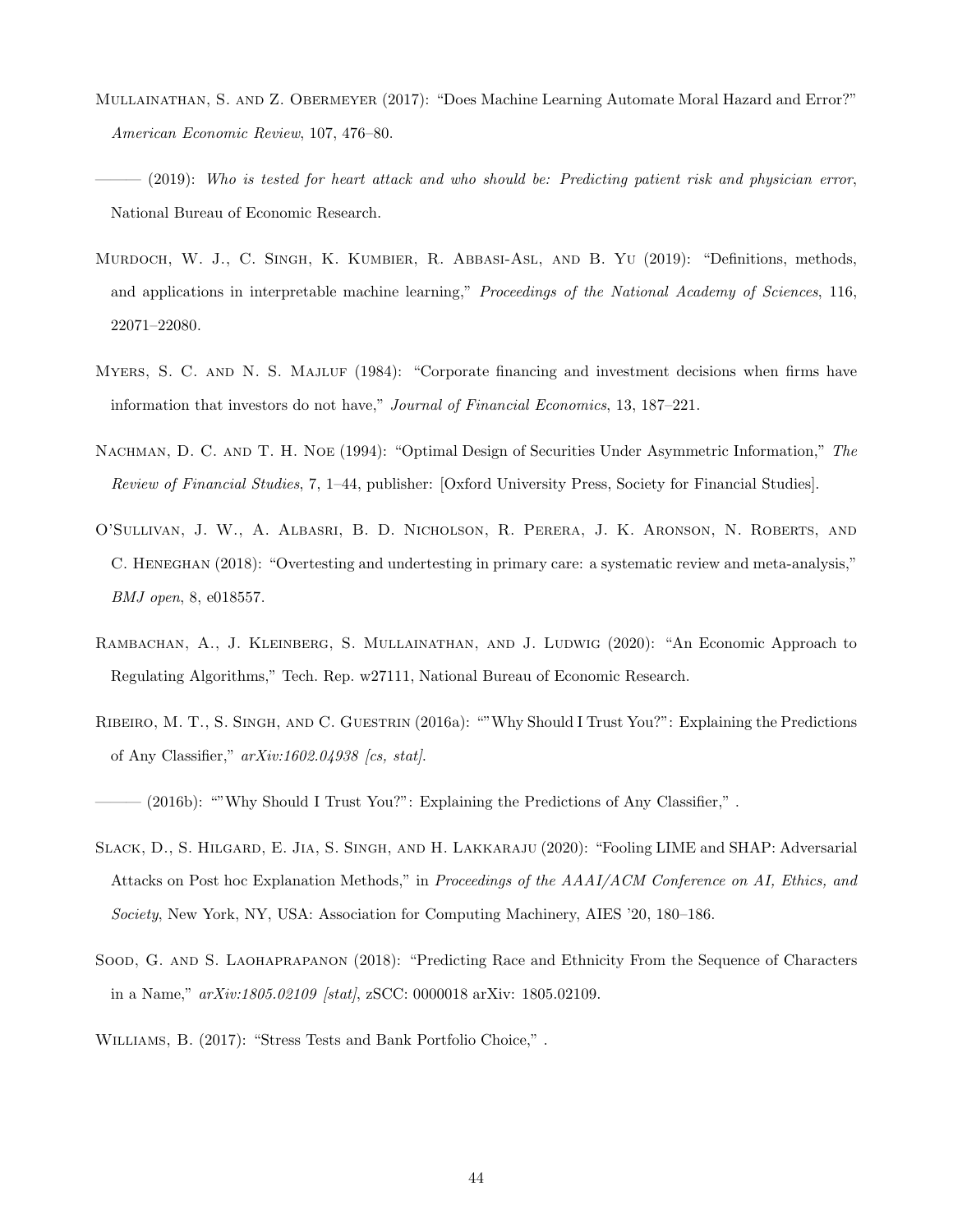| λ¢<br>Σ<br>r<br>Ş<br>Ċ<br>ŕ<br>$\overline{)}$ |
|-----------------------------------------------|
| ρ4×<br>ľ<br><b>NONDAY</b><br>ł<br>ſ           |
| i<br>C                                        |
| ï<br>م<br>م<br>í                              |

| 17,189.01                                | (22, 456.47) | 27.46                        | 33.81                                                                                    | 6,507.56                                           | (39, 675. 67)                                                   | 7.14                                             | (18.18)               | 9.96                                            | (2.95)               | 17,130.14                                          | (22, 646.79)         | 16,945.79                                      | (22,477.66) | 811.98                                  | (6,696.40) | 3.08                                                   | (1.78)                         | 725.63                                          | (6,669.34)                                    |                                             | (3.07)                        | 0.36                                        | $\begin{array}{c} (2.34) \\ 2.54 \end{array}$ |                                                      | $\begin{array}{c} (2.48) \\ 4.74 \\ (6.38) \\ 0.74 \end{array}$      |                                                  |                                                                                                                      |        | $\begin{array}{c} (1.24) \\ 22.14 \\ (37.73) \end{array}$ |         |                                                     | 5000               |                                               |
|------------------------------------------|--------------|------------------------------|------------------------------------------------------------------------------------------|----------------------------------------------------|-----------------------------------------------------------------|--------------------------------------------------|-----------------------|-------------------------------------------------|----------------------|----------------------------------------------------|----------------------|------------------------------------------------|-------------|-----------------------------------------|------------|--------------------------------------------------------|--------------------------------|-------------------------------------------------|-----------------------------------------------|---------------------------------------------|-------------------------------|---------------------------------------------|-----------------------------------------------|------------------------------------------------------|----------------------------------------------------------------------|--------------------------------------------------|----------------------------------------------------------------------------------------------------------------------|--------|-----------------------------------------------------------|---------|-----------------------------------------------------|--------------------|-----------------------------------------------|
| Agg. bankcard credit line for month 11   |              | Age of newest bankcard       |                                                                                          | Total payment amount of trades verified in past 3m |                                                                 | Months since most recent credit card delinquency |                       | Log total balance of trades verified in past 3m |                      | Agg. bankcard credit line for month 15             |                      | Agg. bankcard credit line for month 17         |             | Agg. monthly payment of open mtg trades |            | Bank card payment status                               |                                | Monthly payment amount of most recent mtg trade |                                               | Revolv/Transact/Inact pattern for bankcard  |                               | $\#$ of 90+ DPD in last 12 m                |                                               | # of satisfactory open bankcard trades 24 m or older |                                                                      | Current Balance of Most Recent Mortgage Trade    | $\#$ of bankcard revolver trades over last 3m                                                                        |        | Month Since Most Recent Mortgage Open Date                |         | Number of satisfactory open bankcard trades 12m+    | $\frac{(2.70)}{N}$ |                                               |
| 5.62                                     | (3.99)       | $\overline{\phantom{0}8.38}$ | (6.34)<br>5.82                                                                           |                                                    | $\begin{array}{c} (3.86) \\ 5.74 \\ (3.96) \\ 8.55 \end{array}$ |                                                  |                       |                                                 | $(6.42)$<br>$277.86$ |                                                    | (109.48)             | 1.66                                           | (2.56)      | 1.62                                    | (5.88)     | $2.06$                                                 | (4.09)                         | 17,059.79                                       | (22,692.44)                                   | $\frac{5.72}{(4.00)}$                       |                               |                                             |                                               |                                                      |                                                                      |                                                  | $\begin{smallmatrix} (3.4)\\ 5.61\\ 5.82\\ 6.14\\ 6.54\\ 6.65\\ 7.54\\ 6.65\\ 2.4\\ 6.52\\ 48.5\\ \end{smallmatrix}$ |        |                                                           | (32.35) | 16,930.04                                           | 58.06              | (33.87)                                       |
| Log total bankcard balances for month 20 |              | $\#$ of bankcard trades      |                                                                                          | Agg. bankcard balances for month 9                 |                                                                 | Agg. bankcard balances for month 13              |                       | $#$ of bankcard trades                          |                      | 3ankcard balance magnitude algorithm over last 24m |                      | Worst rating on credit card trades in past 12m |             | $#$ of 30 + DPD in last 24 m            |            | Balance of Most Recent, Open, Premium Bankcard in 12 m |                                | Agg.bankcard credit line for month 20           |                                               | Log agg. bankcard balances for month 24_log |                               | Log max agg. bankcard balance over last 3 m |                                               | Log highest balance on open bankcards                |                                                                      | Log agg. current balance of open bankcard trades | $\#$ of non-mortgage balance decreases last 3 m                                                                      |        | Ratio of balance/credit amount in 12 m                    |         | Agg. bankcard credit line for month 18<br>22,530.57 |                    | Ratio of balance/credit amount on open trades |
| 0.22                                     | (0.41)       |                              | $\begin{smallmatrix} 1 & 2 & 3 \\ 2 & 3 & 2 \\ 0 & 3 & 5 \\ 0 & 0 & 0 \end{smallmatrix}$ |                                                    |                                                                 |                                                  | $\binom{3.07}{11.85}$ |                                                 | (19.78)              | $\frac{48}{2}$                                     | $\left( 3.23\right)$ | 23,293.11                                      | (28,908.62) | 0.06                                    | (0.37)     | 5,827.24                                               | $\left(7,098.43\right)$ $0.68$ |                                                 | $\begin{array}{c} (2.12) \\ 0.54 \end{array}$ |                                             | $_{0.09}^{\left(1.61\right)}$ |                                             | $\begin{array}{c} (0.29) \\ 4.91 \end{array}$ |                                                      | $\begin{array}{l} (14.27) \\ 17, 233.04 \\ (22, 689.84) \end{array}$ |                                                  | 0.75                                                                                                                 | (3.18) | 0.22                                                      | (0.96)  | 4.92                                                |                    | (22,542.28)<br>16,963.38                      |
| Minority                                 |              | Subprime                     |                                                                                          | Default rate                                       |                                                                 | $#$ Trades ever 90+ DPD                          |                       | % Trades ever delinquent                        |                      | # Trades ever 60+ DPD                              |                      | Aggregate credit line past month               |             | # Bankruptcy w/i 12 m                   |            | Credit line of most recent bankcard                    |                                | of unpaid collections<br>$\ddot{}$              |                                               | $#$ of collections (excl medical)           |                               | Outlier flag for $\#$ of bankruptcy         |                                               | m since most recent collection                       |                                                                      | Agg. bank card credit line, month $14$           | of 30+ DPD last 12m<br>$\ddot{}$                                                                                     |        | of derog. public records<br>$\ddot{}$                     |         | Ratio of actual/min payt for non-mtg trades         |                    | Agg. bankcard credit line for month 21        |

<span id="page-44-0"></span>Note: The above table presents descriptive statistics for variables identified as being particularly important for prediction on a subset of the data. Minority status is based on the BISG imputation methodology described i Note: The above table presents descriptive statistics for variables identified as being particularly important for prediction on a subset of the data. Minority status is based on the BISG imputation methodology described in the main text.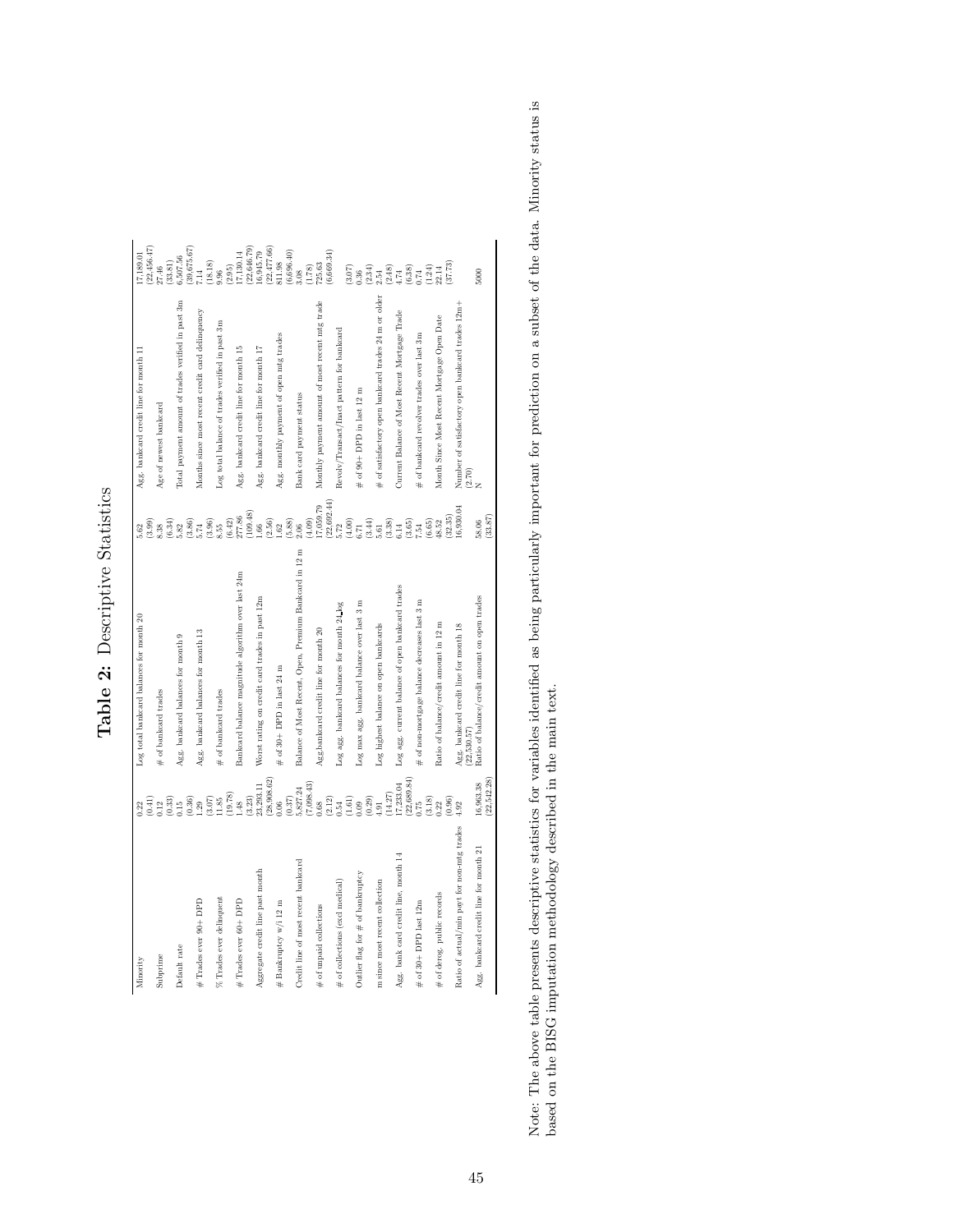<span id="page-45-0"></span>

| Panel (a)                           |              |                           |                    |             |             |
|-------------------------------------|--------------|---------------------------|--------------------|-------------|-------------|
|                                     |              | Best prediction explainer | Targeted explainer |             |             |
|                                     |              |                           |                    |             | Correlation |
| Explanation coefficients            | Opt. for fit | Opt. for DI               | Opt. for fit       | Opt. for DI | w/minority  |
| Intercept                           | $-2.234$     | $-2.232$                  | $-2.145$           | $-2.141$    |             |
| $#$ Trades ever 90+ DPD             | $-0.024$     | $-0.021$                  |                    |             | 0.107       |
| % Trades ever delinquent            | 0.487        | 0.495                     | 0.306              | 0.311       | 0.152       |
| $#$ Trades ever 60+ DPD             | 0.219        | 0.221                     | 0.256              | 0.259       | 0.111       |
| Aggregate credit line past month    | $-0.765$     | $-0.769$                  | $-0.781$           | $-0.782$    | $-0.158$    |
| $#$ Bankruptcy w/i 12 months        | 0.170        | 0.170                     |                    |             | 0.046       |
| Credit line of most recent bankcard |              |                           |                    |             | $-0.161$    |
| $\#$ of unpaid collections          |              |                           | 0.185              | 0.187       | 0.136       |
| Nr of collections (excl medical)    |              |                           | 0.089              | 0.095       | 0.173       |
| Outlier flag for $\#$ of bankruptcy |              |                           |                    |             | 0.045       |
| Months since most recent collection |              |                           |                    |             | 0.087       |
|                                     |              |                           |                    |             |             |
| Panel (b)                           |              |                           |                    |             |             |
|                                     |              |                           | Optimized for DI   |             |             |
| Model coefficients                  | Opt. for fit | No constraint             | Best prediction    | Targeted    |             |
|                                     |              |                           |                    |             |             |
| Intercept                           | $-2.234$     | $-0.313$                  | $-2.232$           | $-2.276$    |             |
| $#$ Trades ever $90+$ DPD           | $-0.212$     | 0.599                     | 0.273              | 0.796       |             |
| % Trades ever delinquent            | 0.262        | 0.078                     | 0.116              | 0.225       |             |
| $#$ Trades ever 60+ DPD             | 0.288        | $-0.455$                  | 0.069              | $-0.758$    |             |
| Aggregate credit line past month    | $-0.531$     | $-0.892$                  | $-0.464$           | $-0.402$    |             |
| $#$ Bankruptcy w/i 12 months        | 0.195        | 0.205                     | 0.414              | 0.276       |             |
| Credit line of most recent bankcard | $-0.517$     | $-0.772$                  | $-0.590$           | $-0.579$    |             |
| $#$ of unpaid collections           | 0.191        | 1.228                     | 1.057              | 0.216       |             |
| Nr of collections (excl medical)    | 0.119        | 0.029                     | $-0.528$           | 0.086       |             |
| Outlier flag for $#$ of bankruptcy  | 0.097        | $-0.181$                  | $-0.472$           | 0.092       |             |
| Months since most recent collection | 0.088        | 0.024                     | 0.501              | 0.591       |             |

| Table 3: Model and Explainer Coefficients: Disparate Impact |  |
|-------------------------------------------------------------|--|
|-------------------------------------------------------------|--|

Note: The above table presents coefficients for both the explainers (Panel a) and the underlying credit scoring models (Panel b). All models in panel a are OLS regressions that regress the output from the model in panel b on a subset of variables. The best prediction explainer takes that 5-most predictive variables (determined by SHAP) while the targeted explainer is based on an auxiliary LASSO model that predicts minority and is regularized to produce 5 variables. All models in panel b are logit models and we present logit coefficients. All models are run on a training sample of 8000 observations.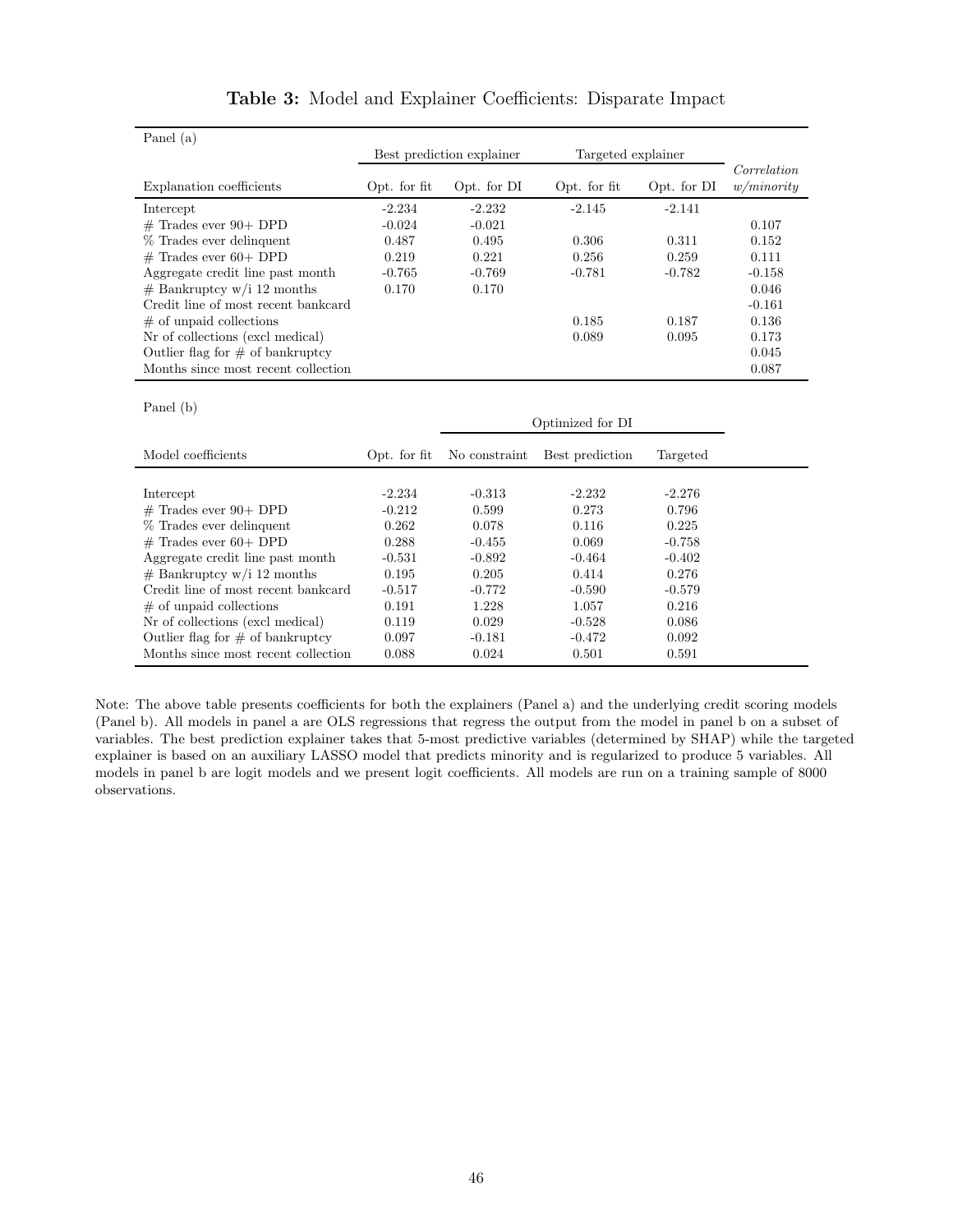<span id="page-46-1"></span>

| Panel $(a)$                                                                |                |                           |                                |                   |             |
|----------------------------------------------------------------------------|----------------|---------------------------|--------------------------------|-------------------|-------------|
|                                                                            |                | Best prediction explainer | Targeted explainer             |                   |             |
|                                                                            |                |                           |                                |                   | Correlation |
| Explanation coefficients                                                   | Opt. for fit   | Opt. for default          | Opt. for fit                   | Opt. for default  | w/subprime  |
| Intercept                                                                  | $-2.234$       | $-2.231$                  | $-1.477$                       | $-1.486$          |             |
| $#$ Trades ever $90+$ DPD                                                  | $-0.024$       | $-0.032$                  | 0.082                          | 0.080             | 0.396       |
| % Trades ever delinquent                                                   | 0.487          | 0.485                     | 0.310                          | 0.309             | 0.591       |
| $#$ Trades ever 60+ DPD                                                    | 0.219          | 0.214                     |                                |                   | 0.404       |
| Aggregate credit line past month                                           | $-0.765$       | $-0.765$                  |                                |                   | $-0.274$    |
| $#$ Bankruptcy w/i 12 months                                               | 0.170          | 0.168                     | 0.237                          | 0.238             | 0.090       |
| Credit line of most recent bankcard                                        |                |                           |                                |                   | $-0.270$    |
| $#$ of unpaid collections                                                  |                |                           | 0.191                          | 0.187             | 0.490       |
| Nr of collections (excl medical)                                           |                |                           | 0.121                          | 0.119             | 0.502       |
| Outlier flag for $\#$ of bankruptcy                                        |                |                           |                                |                   | 0.176       |
| Months since most recent collection                                        |                |                           |                                |                   | 0.191       |
|                                                                            |                |                           |                                |                   |             |
| Panel (b)                                                                  |                |                           |                                |                   |             |
|                                                                            |                |                           | Optimized for Subprime Default |                   |             |
| Model coefficients                                                         | Opt. for fit   |                           |                                |                   |             |
|                                                                            |                | No constraint             | Best prediction                | Targeted          |             |
|                                                                            |                |                           |                                |                   |             |
| Intercept                                                                  | $-2.234$       | $-0.795$                  | $-2.231$                       | $-2.547$          |             |
| $#$ Trades ever $90+$ DPD                                                  | $-0.212$       | 1.165                     | $-0.068$                       | 0.615             |             |
| % Trades ever delinquent                                                   | 0.262          | 1.537                     | 1.153                          | 0.268             |             |
| $#$ Trades ever 60+ DPD                                                    | 0.288          | $-1.522$                  | 0.230                          | $-0.505$          |             |
| Aggregate credit line past month                                           | $-0.531$       | $-0.133$                  | $-0.964$                       | 1.051             |             |
| $#$ Bankruptcy w/i 12 months                                               | 0.195          | $-0.774$                  | $-0.413$                       | 0.250             |             |
| Credit line of most recent bankcard                                        | $-0.517$       | $-1.409$                  | 0.287                          | $-2.369$          |             |
| $#$ of unpaid collections                                                  | 0.191          | $-0.115$                  | $-0.681$                       | 0.199             |             |
| Nr of collections (excl medical)                                           | 0.119          | $-0.659$                  | $-0.672$                       | 0.097             |             |
| Outlier flag for $\#$ of bankruptcy<br>Months since most recent collection | 0.097<br>0.088 | $-0.023$<br>0.270         | 0.906<br>$-0.636$              | $-0.046$<br>0.387 |             |

| Table 4: Model and Explainer Coefficients: Subprime Default |  |
|-------------------------------------------------------------|--|
|-------------------------------------------------------------|--|

Note: The above table presents coefficients for both the explainers (panel a) and the underlying credit scoring models (panel b). All models in panel a are OLS regressions that regress the output from the model in panel b on a subset of variables. The best prediction explainer takes that 5-most predictive variables (determined by SHAP) while the targeted explainer is based on an auxiliary LASSO model that predicts subprime status. All models in panel b are logit models and we present logit coefficients. All models are run on a training sample of 8000 observations.

<span id="page-46-0"></span>

|                                                |                                                     |                                                     | Trained Model                                       |                                                     |                                                     |
|------------------------------------------------|-----------------------------------------------------|-----------------------------------------------------|-----------------------------------------------------|-----------------------------------------------------|-----------------------------------------------------|
|                                                | Performance Metric Logistic (Credit Score)          | Elastic Net                                         | XGBoost                                             | Random Forest                                       | Neural Network                                      |
| $Log$ -Loss<br>R2<br>MSE<br>ROC AUC<br>PRC AUC | 0.33176<br>0.20352<br>0.10132<br>0.84272<br>0.44292 | 0.30319<br>0.26158<br>0.09394<br>0.86131<br>0.51464 | 0.29241<br>0.28794<br>0.09059<br>0.87136<br>0.54741 | 0.29804<br>0.27239<br>0.09256<br>0.86617<br>0.52882 | 0.30069<br>0.26725<br>0.09322<br>0.86402<br>0.52266 |

|  | Table 5: Performance Summary (Test Set) |  |  |
|--|-----------------------------------------|--|--|
|--|-----------------------------------------|--|--|

Note: The above table presents different performance metrics for trained models on a 20% test set on the full data set of 300k and using all available covariates (thus using more data and more covariates than our optimization exercise). All metrics are calculated based on predicted probabilities from the different models. As a baseline, we add the performance of a logistic regression with a commercial credit score as its only feature (in addition to a common segmentation indicator of historical delinquency).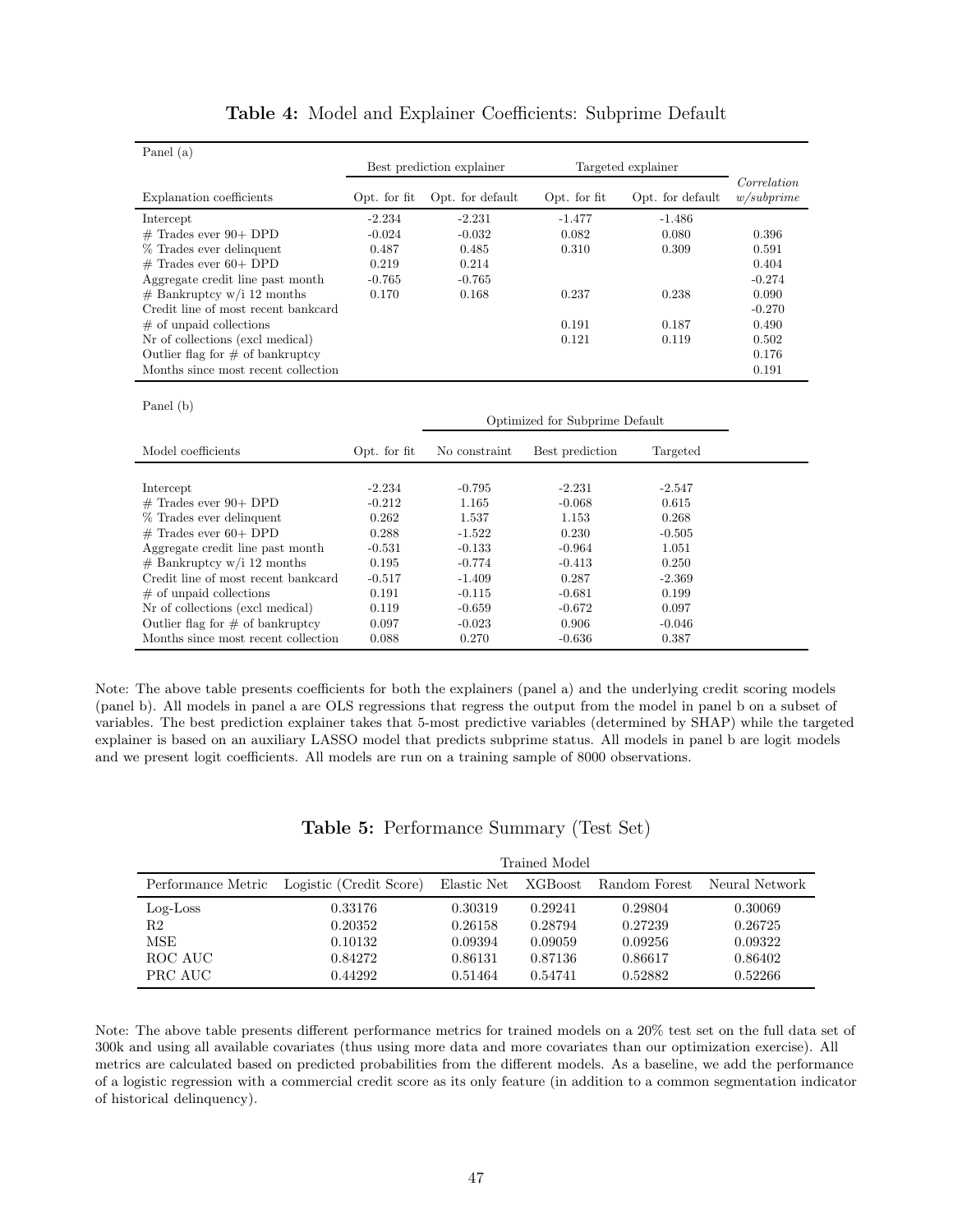## <span id="page-47-0"></span>A Solution to the Model

In the section, we derive a solution of the model developed in [Section](#page-30-0) 4 with quadratic loss functions and linear explainers as provided in [Section 4.2.](#page-32-0)

#### A.1 General Solution with Ex-Ante Restrictions and Ex-Post Explanations

For the remaining results that characterize outcomes under various ex-ante and ex-post restrictions, we solve the general model. We start with the case where

$$
\overline{\Omega}_W = B \succ 0, \qquad \qquad \overline{w} = b, \qquad \overline{\Omega}_U = \mathbb{I}, \qquad \overline{u} = c.
$$

In this case, the agent solves

$$
\min_{f; Af = a, \mathbf{E}f = e} \|f - c\|^2
$$

given a and e. We assume wlog that  $(\frac{E}{A})$  has full row rank (otherwise conditions may be redundant or contradictory). Then there exists  $Q$  orthonormal and  $R$  upper triangular such that

$$
\left(\begin{smallmatrix} E \\ A \end{smallmatrix}\right) Q = \left(\begin{smallmatrix} \mathbb{O} & R \end{smallmatrix}\right) = \left(\begin{smallmatrix} \mathbb{O} & R_1 & R_{12} \\ \mathbb{O} & \mathbb{O} & R_2 \end{smallmatrix}\right).
$$

Writing  $\tilde{f} = Q'f = \begin{pmatrix} \tilde{f}_0 \\ \tilde{f}_1 \end{pmatrix}$  $\tilde{f}_1$  $\tilde{f}_2$  $\setminus$ , we can rewrite the feasible set as

$$
Af = a, Ef = e \iff R_2 \tilde{f}_2 = a, R_1 \tilde{f}_1 + R_{12} \tilde{f}_2 = e \iff \tilde{f}_2 = R_2^{-1} a, \tilde{f}_1 = R_1^{-1} e - R_1^{-1} R_{12} R_2^{-1} a
$$
  

$$
\iff \tilde{f}_2 = \tilde{a}, \tilde{f}_1 = \tilde{e} \qquad \text{where} \qquad \tilde{a} = R_2^{-1} a, \tilde{e} = R_1^{-1} e - R_1^{-1} R_{12} R_2^{-1} a.
$$

For  $\tilde{c} = Q'c = \begin{pmatrix} \tilde{c}_0 \\ \tilde{c}_1 \\ \tilde{c}_2 \end{pmatrix}$ ) the agent's solution is  $\tilde{f} = \begin{pmatrix} \tilde{c}_0 \\ \tilde{a} \\ \tilde{e} \end{pmatrix}$ , yielding welfare loss

$$
\left(\left(\begin{smallmatrix}\tilde{c}_0\\\tilde{a}\\\tilde{e}\end{smallmatrix}\right)-\tilde{b}\right)'Q'BQ\left(\left(\begin{smallmatrix}\tilde{c}_0\\\tilde{a}\\\tilde{e}\end{smallmatrix}\right)-\tilde{b}\right)
$$

for  $\tilde{b} = Q'b = \begin{pmatrix} \tilde{b}_0 \\ \tilde{b}_1 \end{pmatrix}$  $\tilde{b}_2$  . A solution for restriction and explainer can be obtained by optimizing over the choice of  $R, A, a, e$  (equivalently,  $Q, \tilde{a}, \tilde{e}$ ). The general solution for  $\overline{\Omega}_W, \overline{\Omega}_U \prec \mathbb{O}$  (and starting with  $f_{\text{orig}}$ ) is obtained by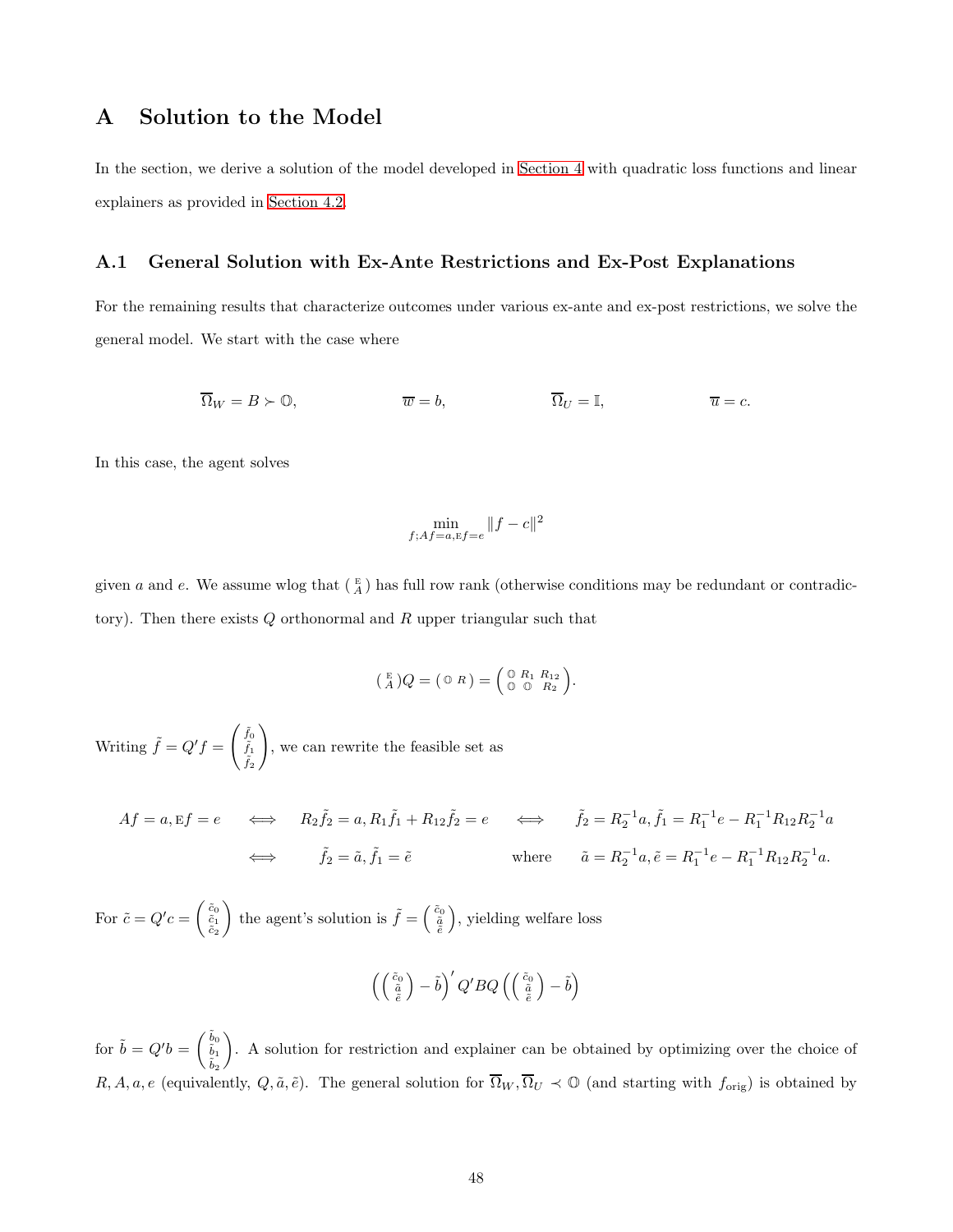applying the above result for

$$
f = \overline{\Omega}_U^{1/2} f_{\text{orig}}, \qquad b = \overline{\Omega}_U^{1/2} \overline{w}, \qquad c = \overline{\Omega}_U^{1/2} \overline{u}, \qquad B = \overline{\Omega}_U^{-1/2} \overline{\Omega}_W \overline{\Omega}_U^{-1/2}.
$$

### A.2 Proofs

Proof of [Corollary 1.](#page-33-0) For  $V(f; d) = -(f - v)'\Omega(f - v)$ , where  $\Omega = \Omega(d)$  and  $v = v(d)$ , we have that

$$
\overline{V}(f;s) = \mathcal{E}[V|f,s] = -f'\mathcal{E}[\Omega|s]f + 2\mathcal{E}[v'\Omega|s]f - \mathcal{E}[v'\Omega v|s] = -(f-\overline{v})'\overline{\Omega}(f-\overline{v}) + \overline{v}'\overline{\Omega}\overline{v} - \mathcal{E}[v'\Omega v|s]
$$

for  $\overline{\Omega} = \overline{\Omega}(s) = E[\Omega|s], \overline{v} = \overline{v}(s) = (E[\Omega|s])^{\dagger} E[\Omega v|s],$  where we use that  $\Omega$  is symmetric positive semidefinite almost surely, which also ensures that  $\overline{\Omega}$  is symmetric positive semidefinite almost surely.  $\Box$ 

Proof of [Remark 1.](#page-34-1) This remark compares the outcome of an ex-ante unrestricted choice (with some explainer) to a fully explainable choice subject to a simplicity constraint. We apply the above transformation to the unrestricted choice with explainer, for which  $B = \mathbb{I}$  and  $\tilde{f} = \begin{pmatrix} \tilde{c}_0 \\ \tilde{e} \end{pmatrix}$ , yielding welfare loss  $\left( \begin{pmatrix} \tilde{c}_0 \\ \tilde{e} \end{pmatrix} - \tilde{b} \right)' \begin{pmatrix} \begin{pmatrix} \tilde{c}_0 \\ \tilde{e} \end{pmatrix} - \tilde{b}$ . A fully explainable choice with the same explainer would fix  $\tilde{c}_0$  ex-ante (at, say,  $\bar{c}$ ), rather than letting the agent choose based on the data, yielding loss  $((\frac{\bar{c}}{\tilde{e}}) - \tilde{b})'((\frac{\bar{c}}{\tilde{e}}) - \tilde{b})$ . The optimal choice for  $\tilde{e}$  is  $\tilde{b}_2$ , and the optimal choice for  $\bar{c}$  is E[ $\tilde{b}_0$ ]. The expected losses for a given explainer thus evaluate as

$$
\mathrm{E}[ \left( \left( \frac{\tilde{c}_0}{\tilde{e}} \right) - \tilde{b} \right)' \left( \left( \frac{\tilde{c}_0}{\tilde{e}} \right) - \tilde{b} \right) ] = \mathrm{E}[ \|\tilde{c}_0 - \tilde{b}_0\|^2], \qquad \qquad \left( \left( \frac{\tilde{c}}{\tilde{e}} \right) - \tilde{b} \right)' \left( \left( \frac{\tilde{c}}{\tilde{e}} \right) - \tilde{b} \right) = \mathrm{E}[ \|\tilde{b}_0 - \mathrm{E}[\tilde{b}_0]\|^2]
$$

where  $b_0 = M\overline{w}, \tilde{c}_0 = M\overline{u}$  for some matrix M of full rank. It follows that

$$
\begin{aligned} \mathbf{E}[\|\tilde{b}_0 - \mathbf{E}[\tilde{b}_0]\|^2] &= \mathbf{E}[(\overline{w} - \mathbf{E}[\overline{w}])'M'M(\overline{w} - \mathbf{E}[\overline{w}])] = \mathbf{E}[\text{trace}(M(\overline{w} - \mathbf{E}[\overline{w}])(\overline{w} - \mathbf{E}[\overline{w}])'M')] \\ &= \mathbf{E}[\text{trace}(M\underline{\mathbf{Var}(\overline{w})}M')] > \mathbf{E}[\text{trace}(M\,\mathbf{E}[(\overline{u} - \overline{w})(\overline{u} - \overline{w})']M')] = \mathbf{E}[\|\tilde{c}_0 - \tilde{b}_0\|^2]. \end{aligned}
$$

Hence for every ex-ante restriction with explainer there exists an explainer such that not restricting the agent ex-ante improves welfare.  $\Box$ 

*Proof of [Remark 2.](#page-35-0)* Assume the principal restricts the outcome  $g(f; d)$  for some s. Then for that s there is a positive probability that the audit fails, irrespective of the choice of f, yielding expected utility of  $-\infty$  and keeping the agent from wanting to participate for this s. This choice would thus be suboptimal from the principal's point of view.  $\Box$